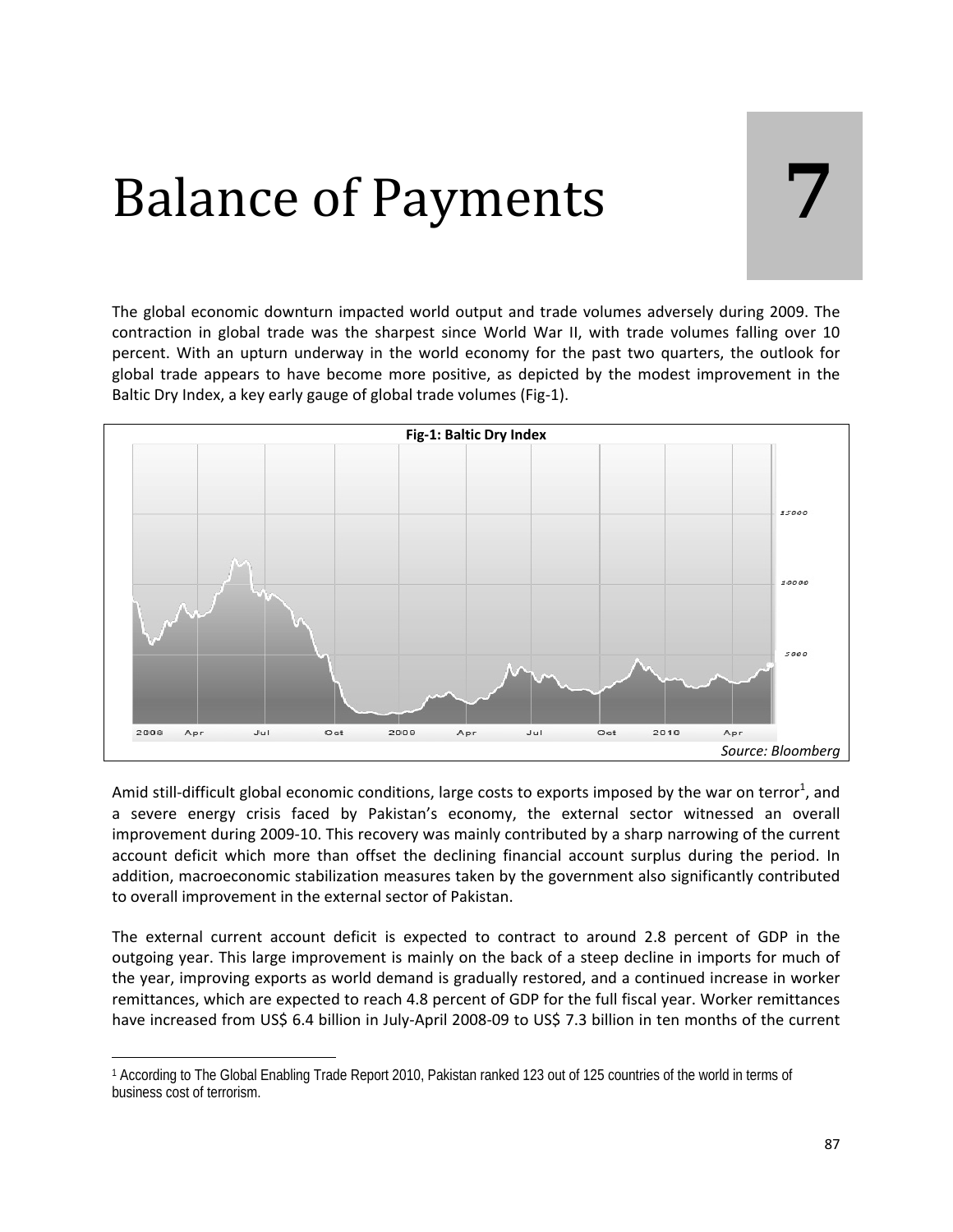fiscal year (July‐April). A large part of the recent increase in remittances, which appears to be secular in nature, has emanated from a policy initiative of the government in early 2009 called the *Pakistan Remittance Initiative (PRI)*. With the potential for formalising the remittances market estimated between US\$ 16 billion (World Bank) and US\$ 21 billion (PRI) annually, further success on this front can have far-reaching positive effects on stability of Pakistan's balance of payments in the years ahead.

An added factor that is likely to extend support to the external account in the months ahead, and possibly for much of 2010‐11, is the collapse in global commodity prices induced by the Eurozone‐wide contagion from the ongoing Greek debt crisis. Since the start of the difficulties in Greece earlier in 2010, international oil prices have fallen by over 11 percent. However, developments on this front could potentially also impact remittances and exports, especially if the fall out is not contained, and spreads to other regions. On balance, it appears for now that, in immediate terms at least, the deflation in import payments will outweigh the other factors, as evident from Figure 2. If so, this could insulate the external account from pressure in the near term.



#### **7.1 Trade Balance**<sup>2</sup>

Pakistan's merchandise trade deficit improved by 13.9 percent in July-April 2008-09 from \$ 14,218 million to \$ 12,238 million during July‐April 2009‐10. Unlike last year when the decline in trade deficit was mainly contributed by massive fall in import expenditures due to decline in international prices, this year's improvement in trade deficit remained broad based, with both exports and imports contributing to the decline.

Exports recorded growth of 8.0 percent during July‐April 2009‐10 on the back of recovery in export markets of the country, exchange rate depreciation, and improved production of crops. Moreover, during July‐April 2009‐10, export receipts of the country surpassed the full year official target of 6.0 percent exports growth for 2009-10. Exchange rate depreciation, reduced imports prices and slower

<sup>2</sup> The analysis of trade balance, exports and imports is based on trade data released by Federal Bureau of Statistics (FBS) on customs basis.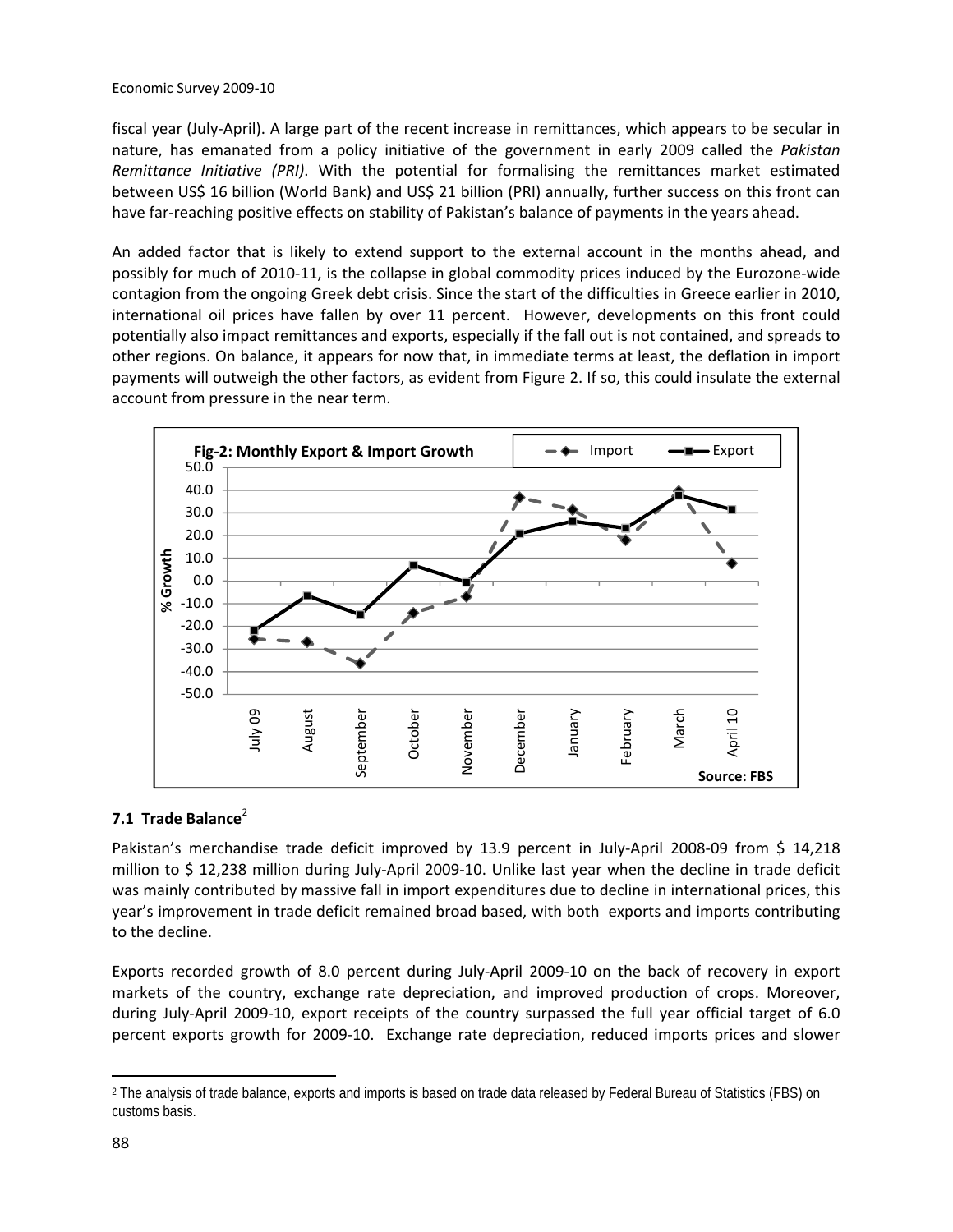domestic demand remained the major factors behind the decline in imports during the period under review. The import bill of the country decreased by 2.8 percent during July‐April 2009‐10 over the comparable period of last year.

The narrowing trend in monthly trade deficit started to reverse since December 2009 when it deteriorated by 59.9 percent and reaching at 41.9 percent deterioration in the month of march 2010.However, trade account of the country has once again witnessed an improvement of 13.9 percent in the month of April 2010 over the same month last year. Keeping in view monthly trend variations in trade deficit during the period and increasing monthly import bill along with expectations of increase in international oil prices, it is expected that country's trade deficit may come under pressure in coming months.

#### **7.2 Exports**

Exports amounted to \$ 15.9 billion in July‐April 2009‐10 as against \$ 14.7 billion in same period last year, showing a growth rate of 8.0 percent compared to the negative growth rate of 3.0 percent in same period last year. Higher quantum export of items like rice, fruits and raw cotton due to their improved production in country along with recovery of international demand and exchange rate depreciation were major reasons for the increase in exports during the period under review.

Within the broad categories of exports, all major sectors witnessed positive growth during July‐April 2009‐10 over the corresponding period of last year.

Textiles which is a major driver of the exports of Pakistan captured 53.3 percent share in total exports during current fiscal year and witnessed an absolute increase of \$ 556.2 million during July‐April 2009‐10 over same period last year (*see Table 7.1)*.

Non‐textile exports grew by 9.2 percent during July‐April 2009‐10 over the 5.3 percent growth rate in same period last year. This year's growth of non-textile group has been contributed by positive growth rates of food group (7.1 percent), petroleum group (7.3 percent) and all other items group (65.9 percent).

Food Group export increased by 7.1 percent during July‐April 2009‐10 when compared with the same period last year. Furthermore, food group's share remained at 17.2 percent in total exports and it contributed 15.3 percent to this year's overall export growth.

With a 66 percent share in food group and 11.4 percent in overall exports of this year, rice exports witnessed a growth rate of 7.5 percent during the July‐April 2009‐10 over the same period last year on the back of increase in quantum export of rice .

The overall increase in export of rice came from non‐basmati rice as quantity export of non‐basmati rice increased by 100.5 percent compared to 2.7 percent increase in exports quantum of basmati rice during July‐April 2009‐10 over the corresponding period last year.

Quantity export of rice increased by 66.0 percent on the back of improved domestic production and higher import demand from countries Kenya, Iran and Saudi Arabia. In addition to rice, fruits and halal meat & meat preparation remained the major contributor to increase in food exports during the period. The increase in fruits exports has been led by improved harvest, better marketing strategies and improved market access.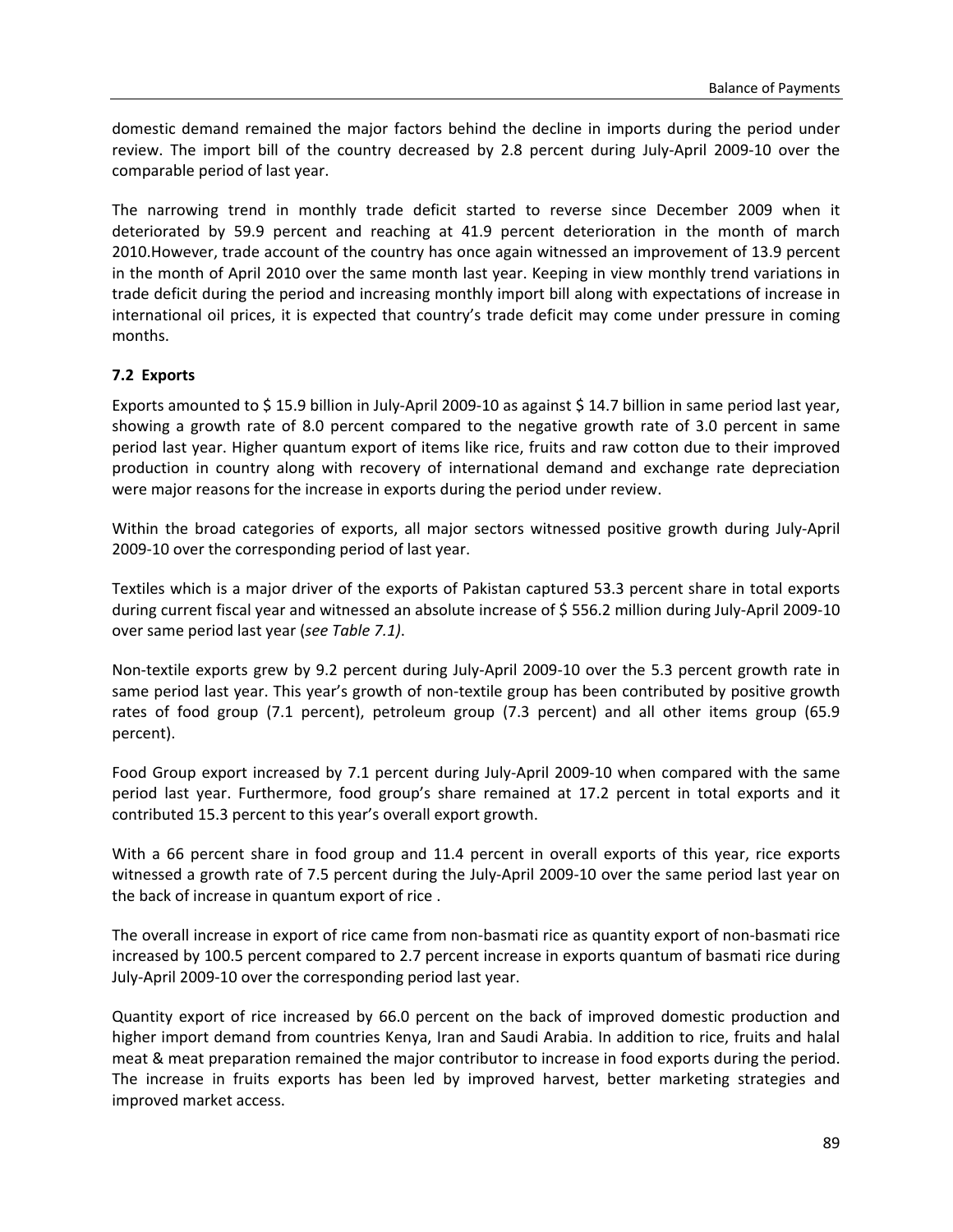A significant recovery has been witnessed in the group of textile exports. As textile exports grew positively by 7.0 percent during July‐April 2009‐10 over the 9.3 percent fall in same period last year. This recovery in textile exports is led by higher than targeted production of cotton crop and recovery in external demand.

| (\$ Millions)<br>Table 7.1: Export Performance, Major Categories |          |                   |          |                 |                    |  |  |
|------------------------------------------------------------------|----------|-------------------|----------|-----------------|--------------------|--|--|
|                                                                  |          | <b>July-April</b> |          | <b>Absolute</b> |                    |  |  |
| <b>Particulars</b>                                               | 2009-10* |                   | % Change | Increase/       | % Share            |  |  |
|                                                                  |          | 2008-09           |          | <b>Decrease</b> |                    |  |  |
| A. Food Group                                                    | 2,727.9  | 2,547.8           | 7.1      | 180.1           | 17.2               |  |  |
| Rice                                                             | 1,807.0  | 1,681.3           | 7.5      | 125.6           | 11.4               |  |  |
| Fish & Fish Preparation                                          | 182.1    | 193.6             | $-6.0$   | $-11.5$         | 1.1                |  |  |
| Fruits                                                           | 208.8    | 134.6             | 55.1     | 74.1            | 1.3                |  |  |
| Meat & Meat Preparation                                          | 81.6     | 58.4              | 39.8     | 23.2            | 0.5                |  |  |
| All other Food Items                                             | 399.0    | 421.8             | $-5.4$   | $-22.8$         | 2.5                |  |  |
| <b>B. Textile Manufactures</b>                                   | 8,461.7  | 7,905.5           | 7.0      | 556.2           | 53.3               |  |  |
| Raw Cotton                                                       | 194.2    | 80.8              | 140.2    | 113.3           | 1.2                |  |  |
| <b>Cotton Yarn</b>                                               | 1,211.0  | 916.5             | 32.1     | 294.5           | 7.6                |  |  |
| <b>Cotton Cloth</b>                                              | 1,466.0  | 1,641.4           | $-10.7$  | $-175.4$        | 9.2                |  |  |
| Knitwear                                                         | 1,424.2  | 1,434.3           | $-0.7$   | $-10.1$         | 9.0                |  |  |
| <b>Bed Wear</b>                                                  | 1,400.0  | 1,408.6           | $-0.6$   | $-8.6$          | 8.8                |  |  |
| Towels                                                           | 553.3    | 527.8             | 4.8      | 25.5            | 3.5                |  |  |
| <b>Readymade Garments</b>                                        | 1,059.6  | 1,007.1           | 5.2      | 52.5            | 6.7                |  |  |
| Made-up Articles                                                 | 439.6    | 396.8             | 10.8     | 42.8            | 2.8                |  |  |
| <b>Other Textile Materials</b>                                   | 713.8    | 492.1             | 45.0     | 221.7           | 4.5                |  |  |
| C. Petroleum Group                                               | 773.3    | 720.5             | 7.3      | 52.8            | 4.9                |  |  |
| <b>Petroleum Products</b>                                        | 456.2    | 401.1             | 13.7     | 55.1            | 2.9                |  |  |
| Petroleum Top Naphtha                                            | 316.9    | 319.1             | $-0.7$   | $-2.2$          | 2.0                |  |  |
| <b>D. Other Manufactures</b>                                     | 2,990.4  | 2,968.6           | 0.7      | 21.8            | 18.8               |  |  |
| Carpets. Rugs & mats                                             | 117.0    | 126.7             | $-7.7$   | $-9.8$          | 0.7                |  |  |
| Sports Goods                                                     | 236.5    | 227.2             | 4.1      | 9.3             | 1.5                |  |  |
| Leather Tanned                                                   | 255.8    | 252.9             | 1.1      | 2.9             | 1.6                |  |  |
| Leather Manufactures                                             | 368.6    | 470.9             | $-21.7$  | $-102.3$        | 2.3                |  |  |
| Surgical G. & Med.Inst.                                          | 190.1    | 211.7             | $-10.2$  | $-21.6$         | 1.2                |  |  |
| Chemicals & Pharma. Pro.                                         | 621.6    | 509.4             | 22.0     | 112.3           | 3.9                |  |  |
| <b>Engineering Goods</b>                                         | 197.1    | 210.5             | $-6.3$   | $-13.4$         | 1.2                |  |  |
| Jewellery                                                        | 397.0    | 195.9             | 102.6    | 201.1           | 2.5                |  |  |
| Cement                                                           | 394.2    | 475.3             | $-17.1$  | $-81.1$         | 2.5                |  |  |
| All other manufactures                                           | 212.5    | 288.0             | $-26.2$  | $-75.5$         | 1.3                |  |  |
| E. All Other Items                                               | 930.8    | 561.0             | 65.9     | 369.8           | 5.9                |  |  |
| <b>Total</b>                                                     | 15,884.1 | 14,703.3          | 8.0      | 1,180.8         | 100.0              |  |  |
| *: Provisional                                                   |          |                   |          |                 | <b>Source: FBS</b> |  |  |

Low value added products like raw cotton and cotton yarn fetches the major share of contribution in the textile group on the back of factors like early and better production of these crops along with restoration of external demand specifically from China. The export receipts from raw cotton and cotton yarn grew by 140.2 percent and 32.1 percent during July‐April 2009‐10 over the same period last year, while contributing additional \$ 113.1 million and \$ 294.5 million amount to this year's export, respectively. Furthermore, quantum exports of raw cotton and cotton yarn increased by 116.4 percent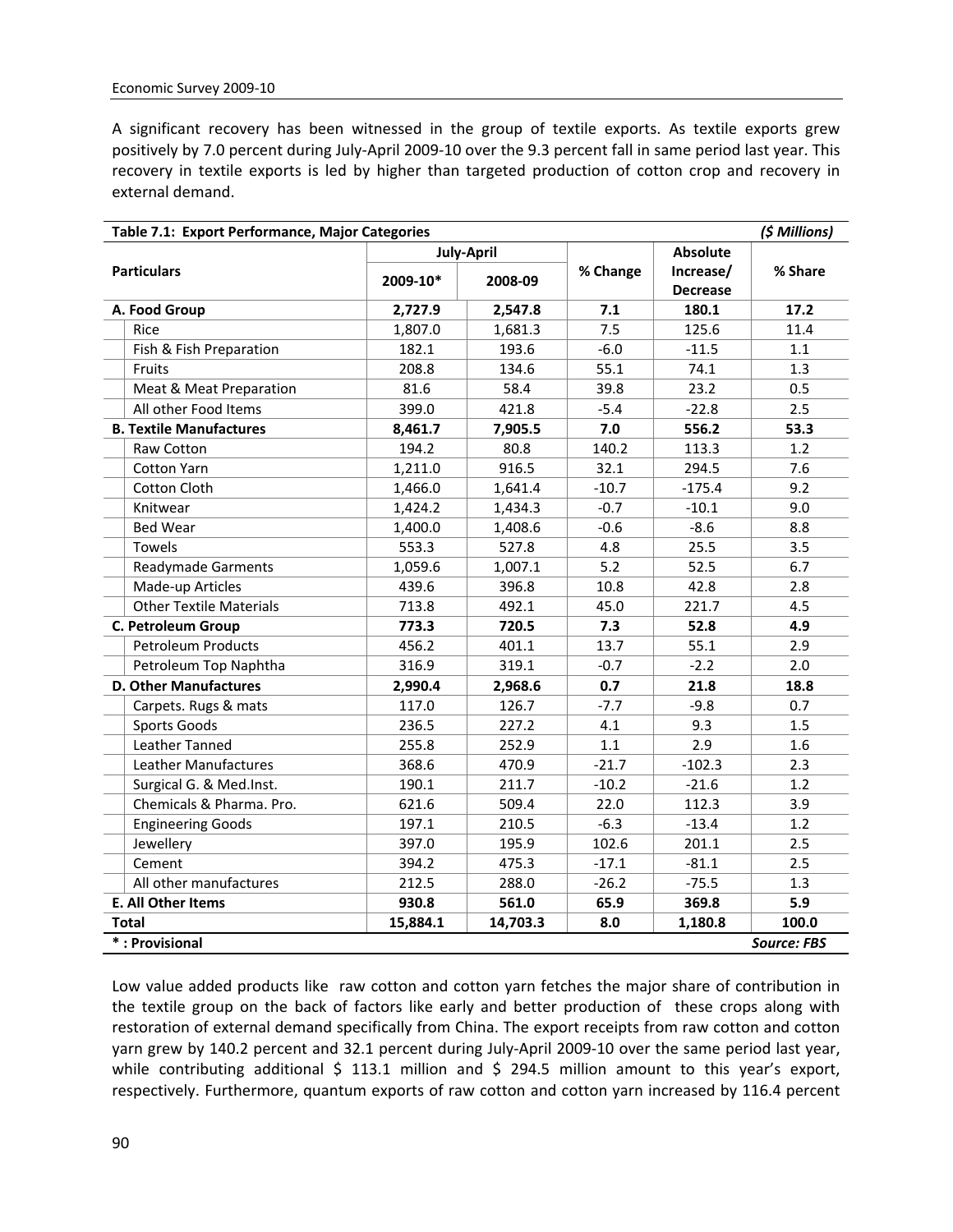and 29.0 percent respectively during July‐April 2009‐10.

The export performance of high value added like knitwear, bed wear and readymade garments has shown mixed trend in terms of their growth in quantity, value and price. The quantity export of knitwear and readymade garments witnessed decline of 8.1 percent and 7.4 percent respectively during the period. This fall in quantum exports mainly owed to unfavourable conditions in advanced economies and domestic problems like energy crisis.

While bed wear witnessed negative growth in value of its exports mainly due to lower international prices as quantum export increased during the period reflecting improvement in external demand.

#### **Box Item 1: Mapping Pakistan's Major Exports With Fastest Growing Products of World**

A comparative analysis of product wise shares in World exports and Pakistan's exports exhibits a mixed picture. Pakistan's major exports categories remained textile, manufactures, other manufactures and food having shares of 51.0 percent, 24.0 percent, 24.0 percent and 15.0 percent respectively during FY 09 whereas, the world's exports during 2008 are concentrated in manufactures, machinery & transport equipment, fuel and mining products and fuels with the share of 67.0 percent, 34.0 percent, 23.0 percent and 18.0 percent respectively. This analysis shows that there is significant divergence between patterns of world demand and the items which Pakistan is exporting. The divergent trend shows the existence of structural rigidities in the export base of the country.

| <b>Merchandise Trade by Product</b> |                     |                          |                                              |                          |  |  |  |
|-------------------------------------|---------------------|--------------------------|----------------------------------------------|--------------------------|--|--|--|
| <b>Commodities</b>                  | % Share in<br>World | % Share in<br>Pakistan's | <b>Avg. Five Years</b><br><b>Growth Rate</b> |                          |  |  |  |
|                                     | Exports 2008        | Exports (FY 09)          | World                                        | Pakistan                 |  |  |  |
| <b>Manufactures</b>                 | 67                  | 24                       | 14                                           | 14                       |  |  |  |
| Machinery and transport equipment   | 34                  | $\ast$                   | 17                                           | $\ast$                   |  |  |  |
| Other machinery                     | 12                  | 1                        | 15                                           | 24                       |  |  |  |
| Other chemicals                     | 8                   | 1                        | 16                                           | 18                       |  |  |  |
| Automotive products                 | 8                   | $\ast$                   | 11                                           | 18                       |  |  |  |
| Other transport equipment           | 4                   |                          | 15                                           |                          |  |  |  |
| Telecommunications equipment        | 4                   |                          | 14                                           |                          |  |  |  |
| Iron and steel                      | 4                   |                          | 27                                           |                          |  |  |  |
| EDP and office equipment            | 4                   |                          | 8                                            | $\overline{\phantom{a}}$ |  |  |  |
| Pharmaceuticals                     | 3                   | 1                        | 16                                           | 7                        |  |  |  |
| Integrated circuits                 | 3                   |                          | 9                                            | $\overline{\phantom{a}}$ |  |  |  |
| <b>Fuels and mining products</b>    | 23                  | -                        | 30                                           | $\overline{\phantom{a}}$ |  |  |  |
| <b>Fuels</b>                        | 18                  | 5                        | 31                                           | 45                       |  |  |  |
| <b>Agricultural products</b>        | 9                   |                          | 15                                           |                          |  |  |  |
| Food                                | 7                   | 15                       | 15                                           | 19                       |  |  |  |
| <b>Other manufactures</b>           | 8                   | 24                       | 13                                           | 14                       |  |  |  |
| Miscellaneous manufactures          | 4                   |                          | 12                                           |                          |  |  |  |
| Personal and household goods        | $\overline{2}$      |                          | 13                                           | $\overline{\phantom{a}}$ |  |  |  |
| <b>Textiles</b>                     | 2                   | 51                       | 8                                            | 4                        |  |  |  |
| *: Not Meaningful, -: Not Available |                     |                          | Source: WTO & SBP                            |                          |  |  |  |

Comparing growth in these major export items of Pakistan with the world export growth of the same categories suggests that with the exception of textiles, major export commodities have managed significant growth in the last five years. In fact, growth rate of most major export commodities of Pakistan (with the exception of textiles) during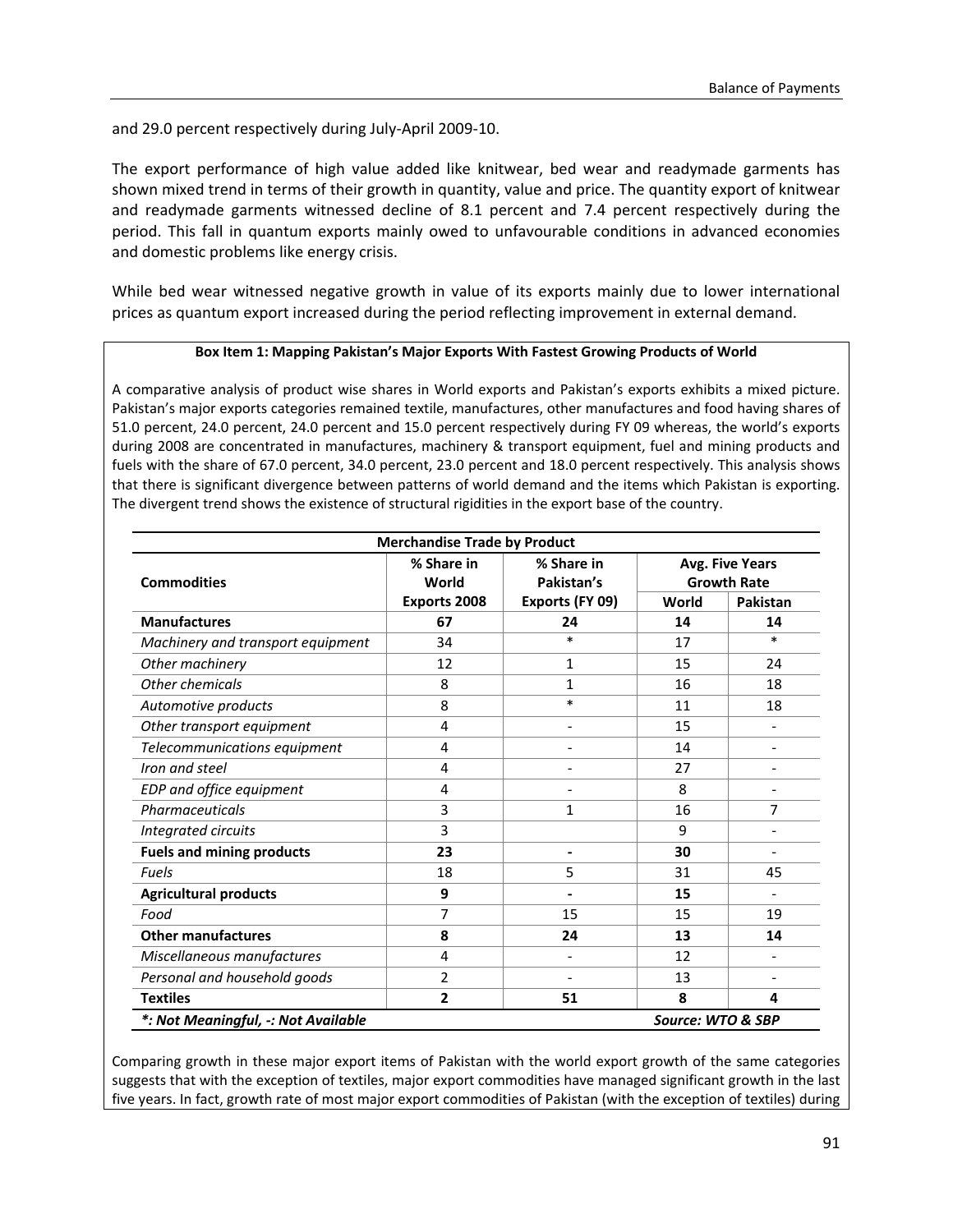the last five years has averaged higher than world growth rates. While exports of textile, which is considered to be the item of comparative advantage, have exhibited growth of 4.0 percent against world growth of 8.0 percent in the same items respectively.

Petroleum group export value increased by 7.3 percent during the first ten months of the current fiscal year as compared to same period last year. This increase in the group of petroleum mainly owes to increase in quantum export of petroleum products which grew by 19.3 percent during the period. Moreover, the 4.5 percent contribution in the increase of total exports for the period July‐April 2009‐10 came from this group.

Other manufacture group export increased by 0.7 percent during July‐April 2009‐10 compared to same period last year. Jewellery exports have exhibited a stellar growth of 102.6 percent during July‐April 2009‐10 over the corresponding period last year and its share in other manufacture group has also increased from 7.0 percent to 13.0 percent during period under review. Furthermore, 17.0 percent contribution in the increase in total exports came from this single item during the period.

With the increase of 52.6 percent growth during the last year, cement export declined abruptly as it fell by 17.1 percent during current period July‐April 2009‐10. This performance by cement sector was broad based as both the quantum and per unit price of exports witnessed decline of 1.7 percent and 15.7 percent respectively during the period under review. Cement export fell because of decline in its external demand and expected increase in competition faced by cement industry especially from Saudi Arabia.

Despite of decline in overall exports growth by 6.3 percent in engineering goods, the exports of items like electric fans, transport equipments and other electrical machinery in engineering goods witnessed an increase in export of 38.0 percent, 82.2 percent and 19.5 percent respectively during July-April 2009-10 over the same period last year. The quantum export of electrical fans increased by 45.9 percent during the period on the back of increased external demand by different import markets of the world i.e. Africa, Middle East and South Asia.

The category of leather manufacturers exports declined by 21.7 percent during July‐April 2009‐10 compared to same period last year as all three sub‐items (i.e. leather garments, leather gloves and other leather manufacturers) witnessed negative growth due to low external demand, lack of modern technologies, law and order situation, low skilled labour and energy crises. Furthermore, competition from other regional economies also hindered the exports of leather industry.

#### **7.2‐a Concentration of Exports**

During current fiscal year 2009-10, country's major exports followed previous years' trend of being concentrated in five items (cotton manufacturers, leather, rice, synthetic textile and sports goods).These five categories accounts for 70.9 percent share in the total exports during July‐March 2009‐10 (see Table 7.2). Intensity of concentration further deepens when analyzed within these five export items, as 51.3 percent contribution in the total exports came from cotton manufacturers during July‐March 2009‐10.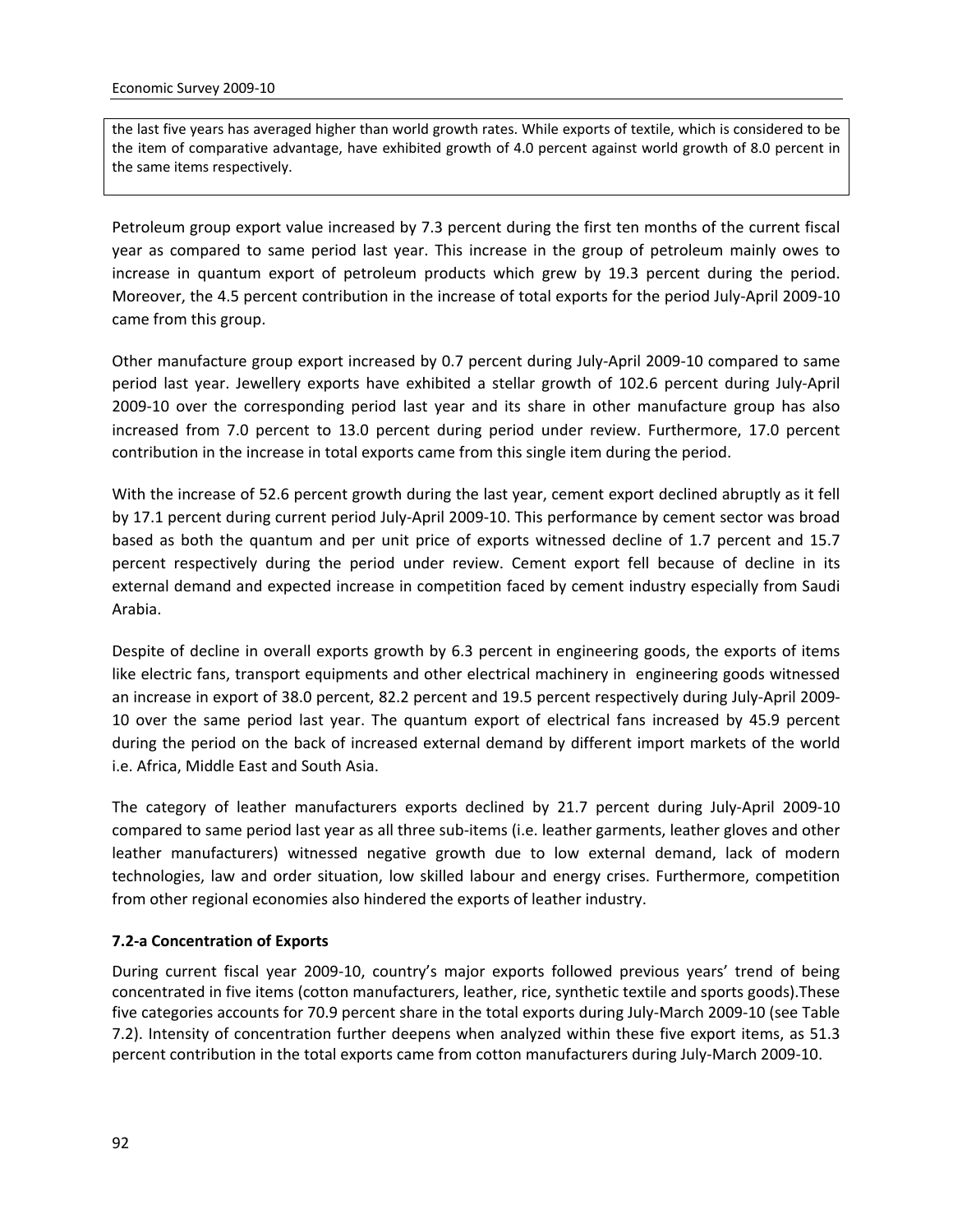|                                                             |           |       | - - - - - - - - |       |       |       |       | July-March |          |
|-------------------------------------------------------------|-----------|-------|-----------------|-------|-------|-------|-------|------------|----------|
| Commodity                                                   | $02 - 03$ | 03-04 | 04-05           | 05-06 | 06-07 | 07-08 | 08-09 | 08-09      | $09-10*$ |
| Cotton<br><b>Manufacturers</b>                              | 63.3      | 62.3  | 57.4            | 59.4  | 59.7  | 51.9  | 52.2  | 52.3       | 51.3     |
| Leather                                                     | 6.2       | 5.4   | 5.8             | 6.9   | 5.2   | 5.8   | 5.4   | 5.6        | 4.3      |
| Rice                                                        | 5.0       | 5.2   | 6.5             | 7.0   | 6.6   | 9.8   | 11.2  | 11.4       | 11.4     |
| <b>Synthetic Textiles</b>                                   | 5.1       | 3.8   | 2.1             | 1.2   | 2.5   | 2.1   | 1.6   | 1.4        | 2.4      |
| Sports Goods                                                | 3.0       | 2.6   | 2.1             | 2.1   | 1.7   | 1.6   | 1.5   | 1.5        | 1.5      |
| Sub-Total                                                   | 82.6      | 79.3  | 73.9            | 76.6  | 75.7  | 71.2  | 71.9  | 72.2       | 70.9     |
| Other Items                                                 | 17.4      | 20.7  | 26.1            | 23.4  | 24.3  | 28.8  | 28.1  | 27.8       | 29.1     |
| Total                                                       | 100       | 100   | 100             | 100   | 100   | 100   | 100   | 100        | 100      |
| <i>*Provisional</i><br>Source: Federal Bureau of Statistics |           |       |                 |       |       |       |       |            |          |

| Table 7.2: Pakistan's Major Exports (Percentage Share) |  |  |  |
|--------------------------------------------------------|--|--|--|
|--------------------------------------------------------|--|--|--|

In spite of the structure of exports having concentrated in few items, it has witnessed a gradual change, as the share of other items in overall export increased from 17.4 percent in 2002‐03 to 29.1 percent in July‐March 2009‐10 (see Fig 3) which is an encouraging sign for the export sector of Pakistan.

Textile is the major driver of export sector of Pakistan. It not only employs the bulk of labour force but also earns much needed foreign currency. Generally textile manufacturer sector is segmented into two major parts consisting of low and high value added items. Being an agrarian country and ample availability of raw material required to produce higher quantity of high value added items like knitwear, bed wear, towels and ready made



garments, Pakistan can only manage to sustain the fixed amount of share of high value added items in exports in place of increasing its share in total exports. As evident from the table given below, the share of high value added items remained in the band of 50 to 60 percent share since 2001‐2002. Furthermore this overall trend began to deteriorate after its peak year of 2005‐06 when the share of value added items was 58.0 percent in total textile exports and it is continuously on decline since and stood at 52.7 percent share in overall textile manufacturer during July‐March 2009‐10 over 54.4 percent in same period last year (see Table 7.3).

| Table 7.3: Export of Textile Manufactures (% Share) |       |       |       |       |       |       |           |       |            |          |
|-----------------------------------------------------|-------|-------|-------|-------|-------|-------|-----------|-------|------------|----------|
| <b>Item</b>                                         | 01-02 | 02-03 | 03-04 | 04-05 | 05-06 | 06-07 | $07 - 08$ | 08-09 | July-March |          |
|                                                     |       |       |       |       |       |       |           |       | 08-09      | $09-10*$ |
| <b>Cotton Yarn</b>                                  | 16.1  | 12.9  | 14.0  | 12.7  | 13.7  | 13.6  | 12.5      | 11.7  | 11.6       | 14.1     |
| Cotton Cloth                                        | 19.6  | 18.6  | 21.3  | 23.3  | 21.6  | 19.3  | 19.4      | 20.5  | 21.0       | 17.2     |
| Knitwear                                            | 14.6  | 15.9  | 18.1  | 18.9  | 17.6  | 18.7  | 18.0      | 18.2  | 18.3       | 17.0     |
| Bed wear                                            | 15.9  | 18.4  | 17.2  | 16.4  | 20.8  | 19.0  | 18.3      | 18.2  | 17.8       | 16.6     |
| <b>Towels</b>                                       | 4.6   | 5.2   | 5.0   | 5.9   | 5.8   | 5.7   | 5.9       | 6.7   | 6.6        | 6.5      |
| Tents, Canvas &                                     | 0.9   | 1.0   | 0.9   | 0.8   | 0.3   | 0.7   | 0.7       | 0.6   | 0.7        | 0.6      |
| <b>Tarpaulin</b>                                    |       |       |       |       |       |       |           |       |            |          |
| Readymade                                           | 15.1  | 15.1  | 12.4  | 12.9  | 13.8  | 13.2  | 14.0      | 12.9  | 12.7       | 12.6     |

| Table 7.3: Export of Textile Manufactures (% Share) |  |
|-----------------------------------------------------|--|
|-----------------------------------------------------|--|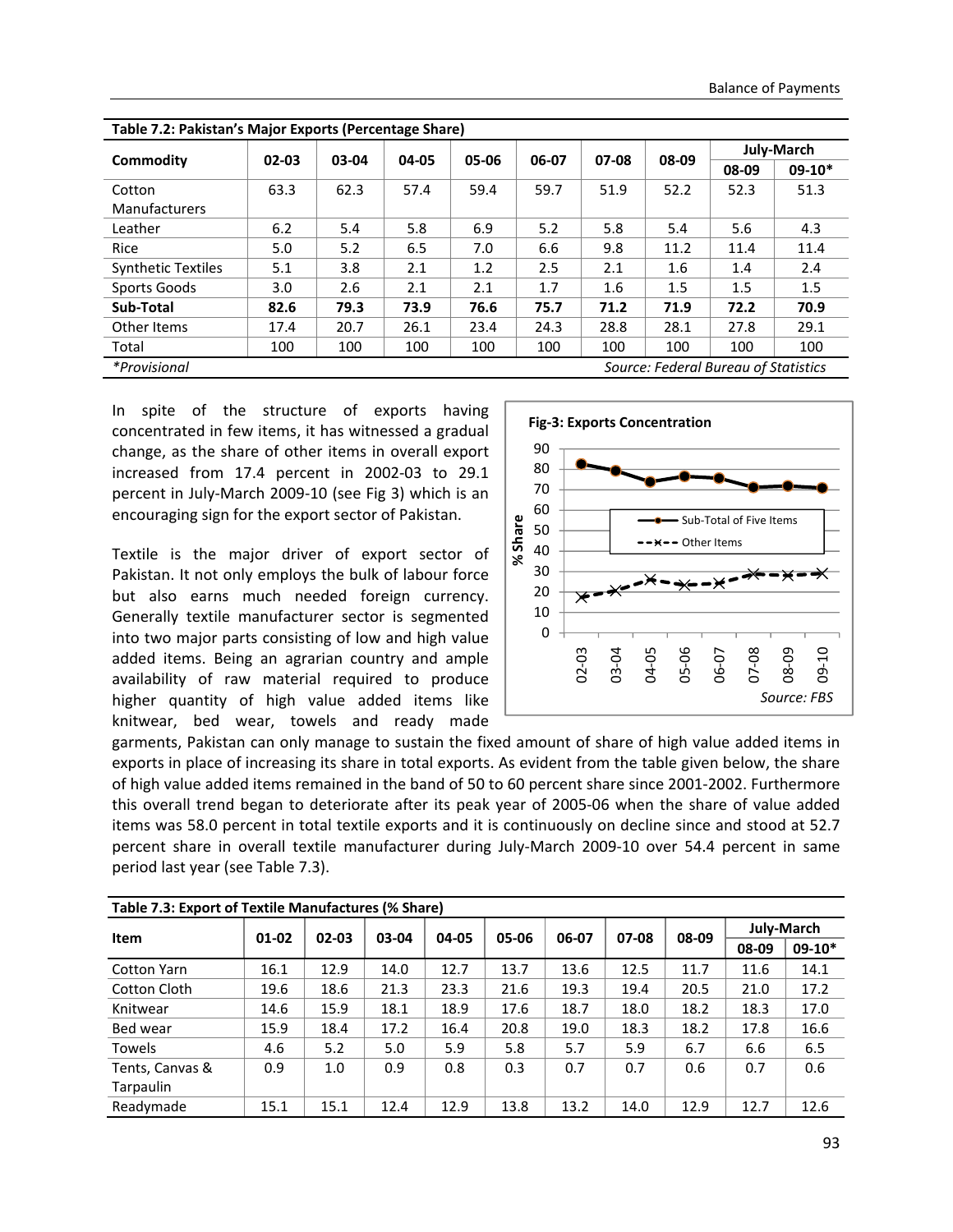| Table 7.3: Export of Textile Manufactures (% Share) |           |           |       |       |       |       |       |       |                   |          |
|-----------------------------------------------------|-----------|-----------|-------|-------|-------|-------|-------|-------|-------------------|----------|
| <b>Item</b>                                         |           |           |       |       | 05-06 | 06-07 | 07-08 | 08-09 | <b>July-March</b> |          |
|                                                     | $01 - 02$ | $02 - 03$ | 03-04 | 04-05 |       |       |       |       | 08-09             | $09-10*$ |
| Garments                                            |           |           |       |       |       |       |       |       |                   |          |
| <b>Synthetic Textiles</b>                           | 7.1       | 7.9       | 5.9   | 3.5   | 2.0   | 4.0   | 3.9   | 2.9   | 2.6               | 4.4      |
| Made up Articles                                    | 6.1       | 5.0       | 5.2   | 5.5   | 4.3   | 4.5   | 5.2   | 5.0   | 5.0               | 5.2      |
| <b>Others</b>                                       |           | ۳         |       | 0.1   | 0.1   | 1.3   | 2.1   | 3.3   | 3.7               | 5.8      |
|                                                     | 100       | 100       | 100   | 100   | 100   | 100   | 100   | 100   | 100               | 100      |
| <i>*Provisional</i><br>Source: FBS                  |           |           |       |       |       |       |       |       |                   |          |

**Table 7.3: Export of Textile Manufactures (% Share)**

#### **7.2‐b Composition of Exports**

The share of primary, semi-manufactured and manufactured products in composition of exports since 1994‐95 have remained more or less stagnant. As approximately three fourths of Pakistan's exports constitute of manufactured goods (see Table 7.4).This stagnation indicates slow movement towards sophistication through technology and innovation. More recently, the increase in primary commodities exports owes to improved production of cotton crops and amidst of revival of external demand. While a dip in manufactured good can be attributed to lower prices on external factor and on domestic front, the main factor is energy crisis faced by the export sector.

| <b>Table 7.4: Composition of Exports</b> | (% Share)                  |                   |                                     |              |
|------------------------------------------|----------------------------|-------------------|-------------------------------------|--------------|
| Year                                     | <b>Primary Commodities</b> | Semi-Manufactures | <b>Manufactured</b><br><b>Goods</b> | <b>Total</b> |
| 2006-07                                  | 11                         | 12                | 77                                  | 100          |
| 2007-08                                  | 14                         | 11                | 75                                  | 100          |
| 2008-09                                  | 16                         | 10                | 74                                  | 100          |
| July-March                               |                            |                   |                                     |              |
| 2008-09                                  | 17                         | 9                 | 74                                  | 100          |
| 2009-10*                                 | 18                         | 11                | 71                                  | 100          |
| * Provisional                            |                            |                   |                                     | Source: FBS  |

#### **7.2‐c Direction of Exports**

While the composition of exports remains fairly concentrated, Pakistan has achieved significant geographical diversification of its exports. During the year 2001‐2002, 54.9 percent of Pakistani exports were concentrated in seven major exports markets (USA, Germany, Japan, UK, Hong Kong, Dubai and Saudi Arabia) and the remaining exports share of 45.1 percent consists of all other countries. This concentration of export market continuously declined since 2001‐2002 and presently 31.6 percent share of exports is held by six major countries (see Table 7.5) with the remaining countries making up 68.4 percent of exports.

Notwithstanding the reliance on fewer exports markets as evident from the percentage share of different export destinations during July‐March 2009‐10. Which suggests that the USA captured the 17.3 percent share in all export markets of country and still continued to sustain the largest export market of the country.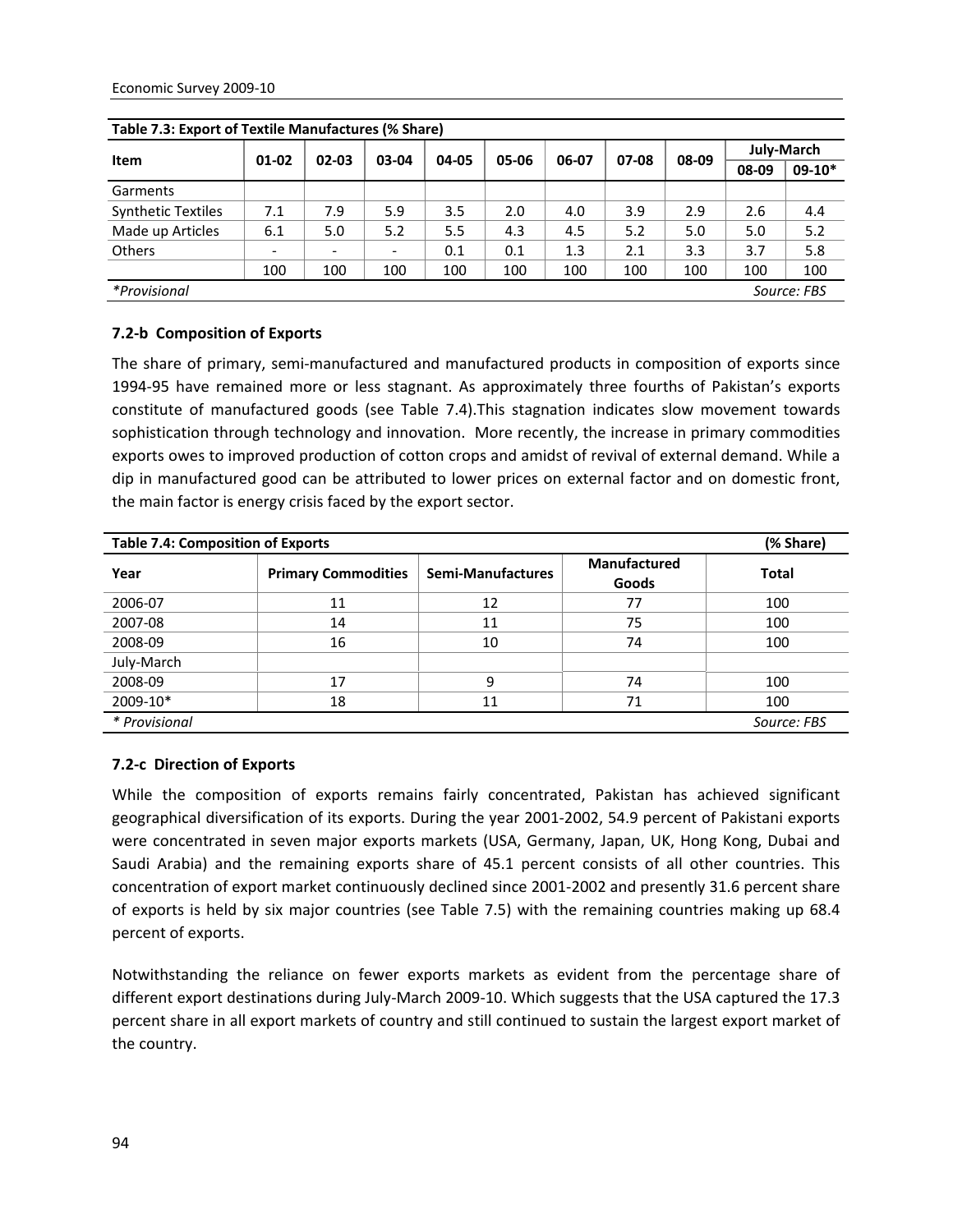| Table 7.5: Major Exports Markets (Percentage Share) |       |           |       |       |       |       |          |          |          |            |
|-----------------------------------------------------|-------|-----------|-------|-------|-------|-------|----------|----------|----------|------------|
|                                                     | 01-02 | $02 - 03$ | 03-04 | 04-05 | 05-06 | 06-07 | 07-08    | 08-09    |          | July-March |
| Country                                             |       |           |       |       |       |       |          |          | 08-09    | $09-10*$   |
| <b>USA</b>                                          | 24.7  | 23.5      | 23.9  | 23.9  | 25.5  | 24.6  | 19.5     | 18.9     | 18.6     | 17.3       |
| Germany                                             | 4.9   | 5.2       | 4.9   | 4.8   | 4.2   | 4.1   | 4.3      | 4.2      | 4.3      | 4.2        |
| Japan                                               | 1.8   | 1.3       | 1.1   | 1.1   | 0.8   | 0.7   | 0.7      | 0.6      | 0.7      | 0.5        |
| UK                                                  | 7.2   | 7.1       | 7.6   | 6.2   | 5.4   | 5.6   | 5.4      | 4.9      | 4.8      | 5.5        |
| Hong Kong                                           | 4.8   | 4.6       | 4.7   | 3.9   | 4.1   | 3.9   | 2.7      | 2.1      | 2.2      | 2.1        |
| Dubai                                               | 7.9   | 9.0       | 7.3   | 3.3   | 5.6   | 1.1   | $\Omega$ | $\Omega$ | $\Omega$ | $\Omega$   |
| Saudi Arabia                                        | 3.6   | 4.3       | 2.8   | 2.5   | 2.0   | 1.7   | 2.0      | 2.6      | 2.4      | 2.0        |
| Sub-Total                                           | 54.9  | 55.0      | 52.3  | 45.7  | 47.6  | 41.7  | 34.6     | 33.3     | 33.0     | 31.6       |
| Other                                               | 45.1  | 45.0      | 47.7  | 54.3  | 52.4  | 58.3  | 65.4     | 66.7     | 67.0     | 68.4       |
| Countries                                           |       |           |       |       |       |       |          |          |          |            |
| Total                                               | 100   | 100       | 100   | 100   | 100   | 100   | 100      | 100      | 100      | 100        |
| <i>*Provisional</i><br>Source: FBS                  |       |           |       |       |       |       |          |          |          |            |

**Table 7.5: Major Exports Markets (Percentage Share)**

#### **7.3 Imports**

Import growth during July‐April 2009‐10 declined by 2.8 percent against the corresponding period last year. Lower international prices, compressed domestic demand, exchange rate depreciation and improved production of cotton crops remained the major factors behind the overall decline in import bill. Among the major import groups: food, machinery and telecom groups witnessed a decline during July‐April 2009‐10 while Petroleum, consumer durables, raw materials and other items groups witnessed an increase in growth during the period under review (see Table 7.6).

Food group imports declined by 21.3 percent during July‐April 2009‐10 over the corresponding period last year, on absolute terms food group declined by \$ 754.9 million against the \$ 107.9 million contraction in the corresponding period of July‐April 2009‐10. In addition to that, food group witnessed highest decline in absolute terms during the period. This decline in food group is mainly attributed to reduced quantum import as unit values of most of food items remained higher during July‐April 2009‐10 over same period last year.

Within food group items, wheat import bill witnessed the maximum decline of 96.4 percent on the back of sufficient availability of wheat in the country as wheat quantity import fell by 97.2 percent. Import bill of edible oil fell by 12.5 percent due to contraction in its price and quantity imports. On the other hand, the highest growth in import bill of food group was witnessed in sugar which increased by 591.6 percent during July‐April 2009‐10 against the same period last year mainly as a result of the efforts to improve the domestic supply condition of sugar in the country. Both the price and quantity effect contributed to this increase in sugar import bill but quantum import effect remained higher than the price effect as quantity of imported sugar increased by 430.7 percent and unit value of sugar increased by 30.3 percent during July‐April 2009‐10 over the corresponding month of last year. Furthermore, the import bill of tea, pulses and milk & milk food also increased substantially during this period.

Machinery group import declined by 10.6 percent during July-April 2009-10 over the same period last year and witnessed a decline of \$ 460.0 million in absolute terms during current fiscal year 2009‐10. The highest decline was observed in construction & mining machinery, which declined by 43.4 percent during period under review. With the major share of about 32.2 percent in machinery group, Import of power generating machinery witnessed negative growth of 11.0 percent during July‐April 2009‐10 over 66.5 percent expansion during the same period last year which suggests accumulation of higher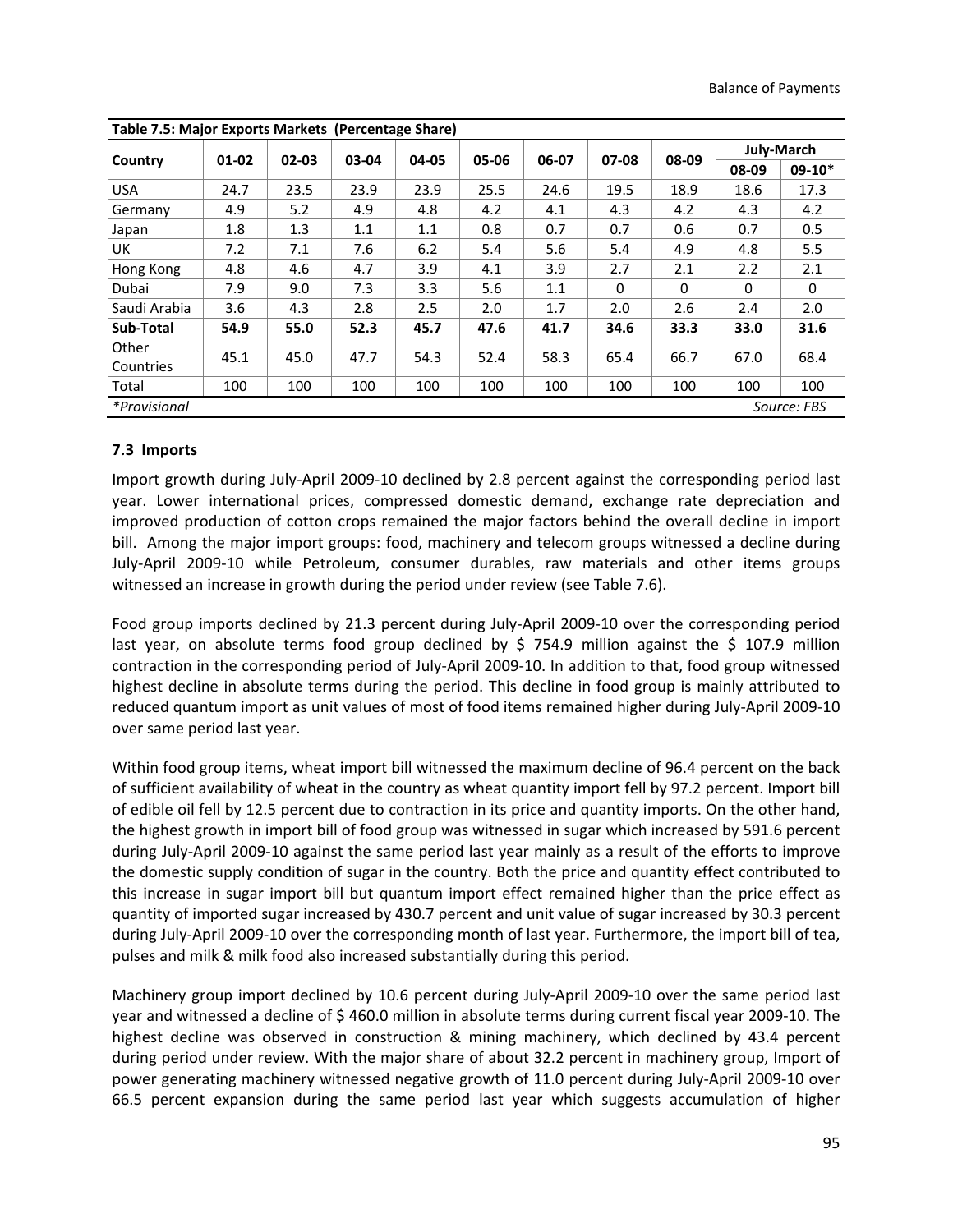inventories during last year thereby lower domestic demand during current fiscal 2009‐10.

Import of agricultural machinery posted an increase of 130.6 percent growth during the period under review with an addition of \$101.9 million in overall import bill of the country. This growth in agriculture machinery is led by increased import of tractors and parts of tractors on the back of projects like Green and Benazir Tractor Schemes. Furthermore, majority of agriculture machinery consists of tractors and its parts.

Textile machinery import witnessed substantial growth of 20.5 percent during July‐April 2009‐10 over the 49.0 percent decline in corresponding period last year. This can be seen as a reflection of the revival in textile related activities in the country.

Import bill of petroleum group expanded by 1.3 percent during July‐April 2009‐10 over the corresponding period last year. This rise in import bill of country is mainly caused by higher quantum import of the petroleum product category which increased by 24.1 percent during July‐April 2009‐10 compared to same period last year. On the other hand, quantum import of petroleum crude category witnessed a decline of 9.8 percent during the period under consideration. The decline in petroleum crude was mainly caused by circular debt problem faced by refineries thereby causing an increased import of petroleum products.

Beside that, higher quantum import effect in the overall increase of import bill is also evident from falling unit values of items in petroleum group as petroleum products and petroleum crude categories witnessed a decline of 7.3 percent and 8.4 percent in respective unit values during July‐April 2009‐10 against the same period last year. However, monthly trend suggests that falling oil prices started to reverse and unit values of categories of petroleum group turned out to be positive beginning in December 2009. Furthermore, in the month of April 2010, the import prices of petroleum products and petroleum crude witnessed an increase of 62.3 percent and 79.7 percent respectively.



The trend in international prices of oil suggests that oil prices increased from \$ 54 per barrel in January 2007 to \$ 134 per barrel by June 2008. After reaching at peak level in June 2008, oil prices declined rapidly and stood at its bottom level of \$39 per barrel in February 2009, and since than, the oil prices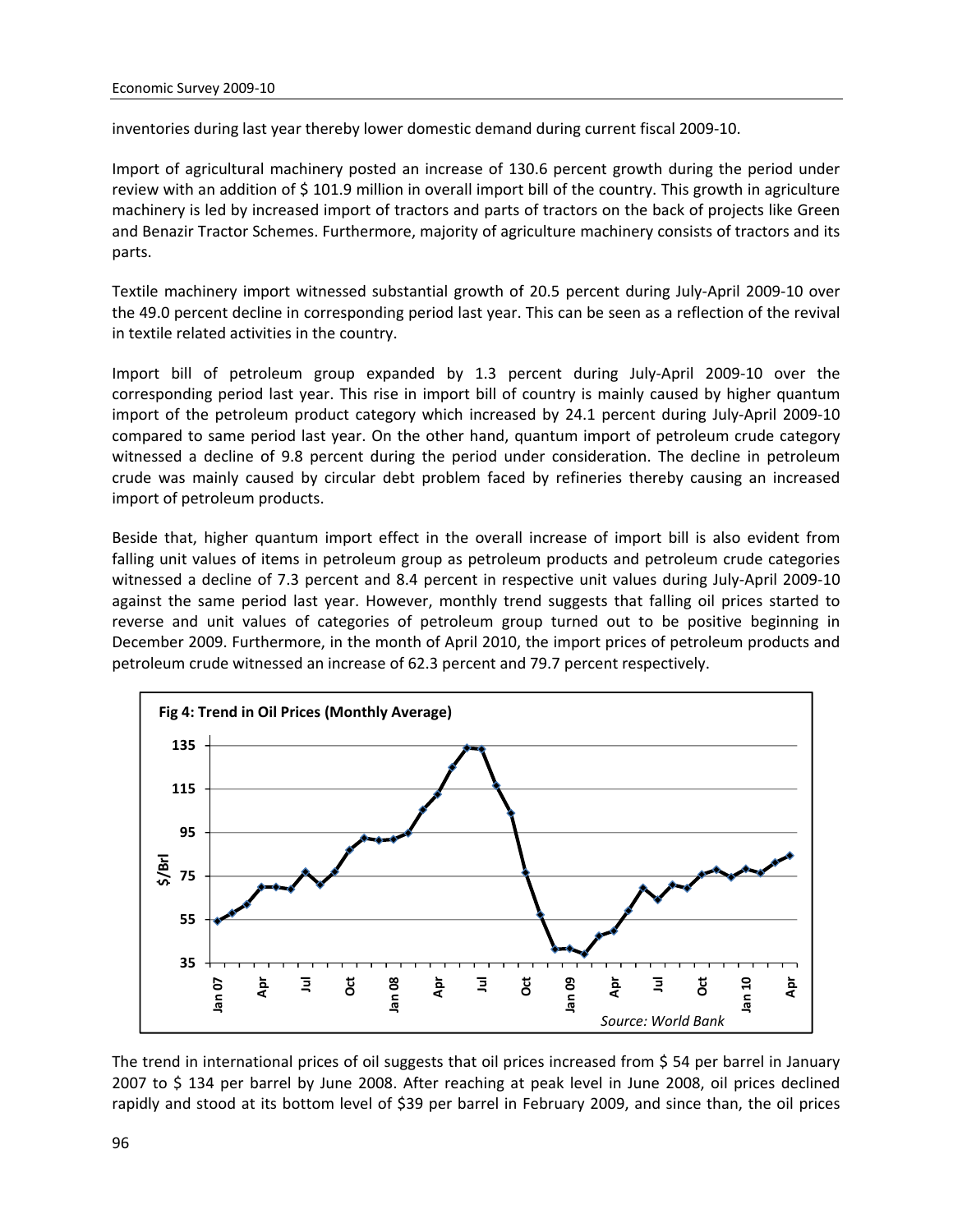have started to increase (see Fig 4) . The volatile nature of international oil prices indicates the vulnerability of oil importing countries and as being an oil importing country, Pakistan is no exception.

Maximum increase among all major import groups has been witnessed in consumer durable group, which grew by 6.4 percent during July-April 2009-10 over same period last year. This rise is mainly led by increase in domestic demand of road vehicle import which exhibits a growth rate of 25.6 percent during the period. Within road motor vehicles, the import of CKD kits increased by 63.7 percent during the period under review as import of cars and motor cycles categories increased by 76.6 percent and 85.5 percent respectively. As a result, sale and production of cars and motor cycles also increased thereby import of Rubber Tyres & Tubes group witness an increase of 21.7 percent during July‐April 2009‐10.

During July‐April 2009‐10 import group of raw material witnessed a growth rate of 1.5 percent. Within raw material group, import of fertilizer manufactured remained the prominent factor leading to the increase in import bill of raw material group. As import of fertilizer manufactured on absolute terms increased by \$ 196.8 million during this period on the back of aggressive off-take of fertilizers by farmers. This may be viewed as larger import quantum to improve domestic supply condition of fertilizer.

Import of gold increased from \$ 31.7 million in July‐April 2008‐09 to \$ 129.4 million during July‐April 2009‐10. This increase was mainly driven by higher quantity import of gold. Which grew by 267.6 percent during period under review.

| (\$ Million)<br>Table 7.6: Structure of Imports |                    |                   |          |                 |         |  |  |
|-------------------------------------------------|--------------------|-------------------|----------|-----------------|---------|--|--|
|                                                 |                    | <b>July-April</b> |          | Absolute        |         |  |  |
| <b>Particulars</b>                              | 2008-09<br>2009-10 |                   | % Change | <b>Increase</b> | % Share |  |  |
| A. Food Group                                   | 3,539.9            | 2,785.0           | $-21.3$  | $-754.9$        | 9.9     |  |  |
| Milk & milk food                                | 63.0               | 67.8              | 7.6      | 4.8             | 0.2     |  |  |
| Wheat Unmilled                                  | 1,053.8            | 35.4              | $-96.6$  | $-1,018.3$      | 0.1     |  |  |
| Dry fruits                                      | 69.8               | 67.7              | $-3.0$   | $-2.1$          | 0.2     |  |  |
| Tea                                             | 198.0              | 227.8             | 15.1     | 29.8            | 0.8     |  |  |
| <b>Spices</b>                                   | 58.4               | 60.9              | 4.4      | 2.6             | 0.2     |  |  |
| Edible Oil (Soybean & Palm Oil)                 | 1,205.4            | 1,055.2           | $-12.5$  | $-150.3$        | 3.8     |  |  |
| Sugar                                           | 27.7               | 191.2             | 591.6    | 163.6           | 0.7     |  |  |
| Pulses                                          | 187.5              | 209.3             | 11.6     | 21.8            | 0.7     |  |  |
| All Other Food Items                            | 676.4              | 869.7             | 28.6     | 193.3           | 3.1     |  |  |
| <b>B. Machinery Group</b>                       | 4,355.4            | 3,895.4           | $-10.6$  | $-460.0$        | 13.9    |  |  |
| Power Gen. Machines                             | 1,407.6            | 1,252.9           | $-11.0$  | $-154.7$        | 4.5     |  |  |
| <b>Office Machines</b>                          | 215.0              | 185.9             | $-13.5$  | $-29.1$         | 0.7     |  |  |
| <b>Textile Machinery</b>                        | 183.4              | 221.0             | 20.5     | 37.6            | 0.8     |  |  |
| Const. & Mining Mach.                           | 246.1              | 139.4             | $-43.4$  | $-106.8$        | 0.5     |  |  |
| <b>Aircraft Ships and Boats</b>                 | 379.7              | 579.2             | 52.5     | 199.5           | 2.1     |  |  |
| Agri. Machinery                                 | 78.1               | 180.0             | 130.6    | 101.9           | 0.6     |  |  |
| <b>Other Machinery</b>                          | 1,845.5            | 1,336.9           | $-27.6$  | $-508.6$        | 4.8     |  |  |
| C. Petroleum Group                              | 8,017.0            | 8,118.6           | 1.3      | 101.5           | 28.9    |  |  |
| <b>Petroleum Products</b>                       | 4,612.4            | 5,305.3           | 15.0     | 692.9           | 18.9    |  |  |

Among all major import groups, the highest decline was observed in telecom sector, which declined by 30.1 percent during period under review. This decline in telecom sector shows the saturation in telecom market.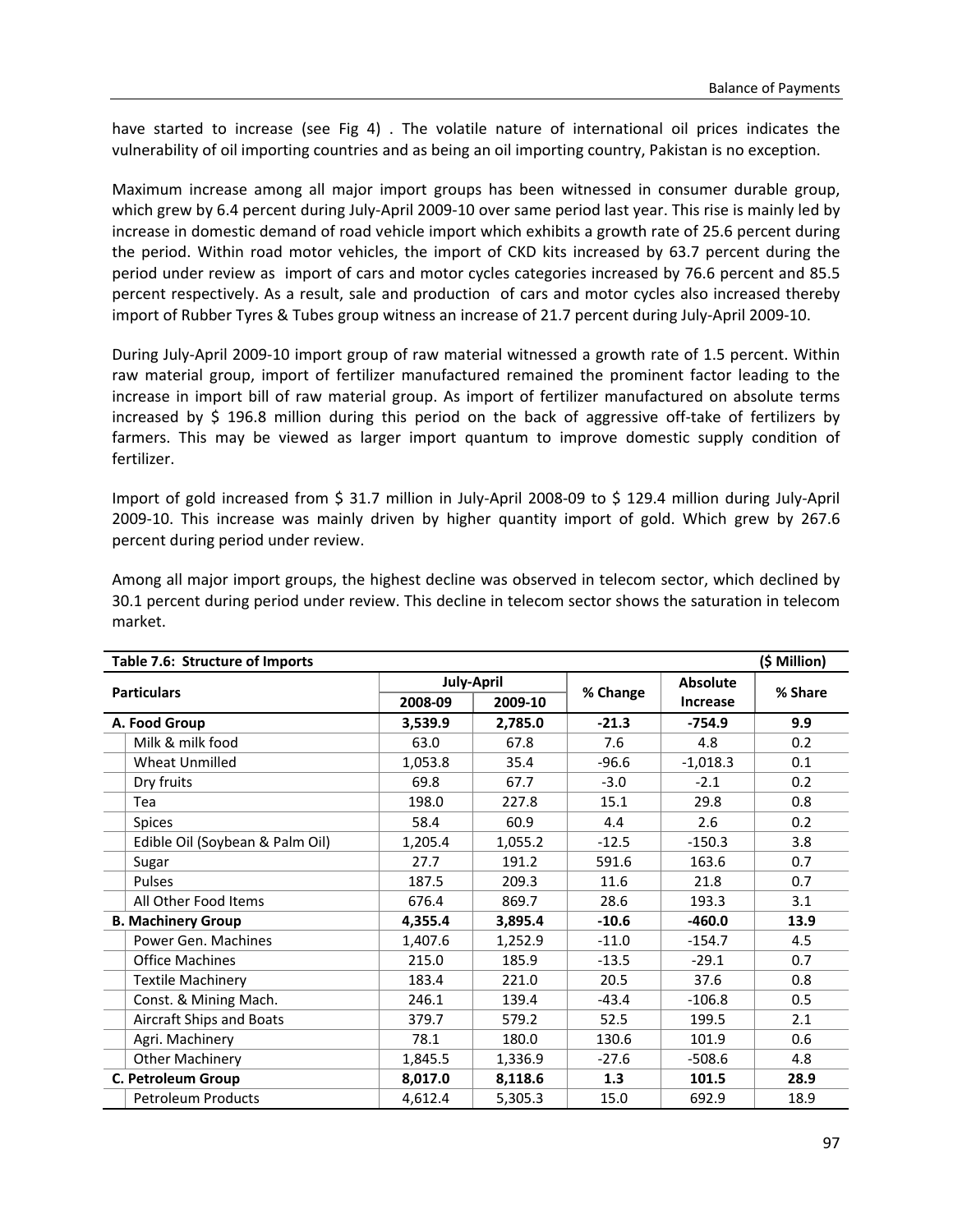| Table 7.6: Structure of Imports<br>(\$ Million) |                    |                   |          |                 |             |  |  |
|-------------------------------------------------|--------------------|-------------------|----------|-----------------|-------------|--|--|
|                                                 |                    | <b>July-April</b> |          | <b>Absolute</b> |             |  |  |
| <b>Particulars</b>                              | 2008-09<br>2009-10 |                   | % Change | Increase        | % Share     |  |  |
| Petroleum Crude                                 | 3,404.6            | 2,813.3           | $-17.4$  | $-591.4$        | 10.0        |  |  |
| <b>D. Consumer Durables</b>                     | 1,411.4            | 1,502.2           | 6.4      | 90.9            | 5.3         |  |  |
| Elect. Mach. & App.                             | 655.9              | 553.3             | $-15.6$  | $-102.5$        | 2.0         |  |  |
| Road Motor Veh.                                 | 755.5              | 948.9             | 25.6     | 193.4           | 3.4         |  |  |
| <b>E. Raw Materials</b>                         | 6,454.9            | 6,549.6           | 1.5      | 94.6            | 23.3        |  |  |
| Raw Cotton                                      | 477.5              | 492.4             | 3.1      | 14.9            | 1.8         |  |  |
| Synthetic fiber                                 | 238.9              | 290.4             | 21.5     | 51.5            | 1.0         |  |  |
| Silk yarn (Synth & Arti)                        | 241.2              | 286.4             | 18.7     | 45.2            | 1.0         |  |  |
| <b>Fertilizer Manufactured</b>                  | 494.4              | 691.1             | 39.8     | 196.8           | 2.5         |  |  |
| Insecticides                                    | 81.0               | 120.4             | 48.7     | 39.5            | 0.4         |  |  |
| Plastic material                                | 943.4              | 978.2             | 3.7      | 34.8            | 3.5         |  |  |
| Iron & steel and Scrap                          | 527.1              | 369.0             | $-30.0$  | $-158.2$        | 1.3         |  |  |
| Iron & steel                                    | 1,090.8            | 1,018.1           | $-6.7$   | $-72.6$         | 3.6         |  |  |
| <b>Other Chemical Products</b>                  | 2,360.7            | 2,303.5           | $-2.4$   | $-57.1$         | 8.2         |  |  |
| F. Telecom                                      | 857.1              | 598.7             | $-30.1$  | $-258.4$        | 2.1         |  |  |
| G. Others                                       | 4,285.6            | 4,673.0           | 9.0      | 387.4           | 16.6        |  |  |
| Total                                           | 28,921.3           | 28,122.6          | $-2.8$   | $-798.8$        | 100.0       |  |  |
| <b>Excluding Petroleum Group</b>                | 20,904.3           | 20,004.0          | $-4.3$   | $-900.3$        | 71.1        |  |  |
| <b>Excluding Petroleum &amp; Food Groups</b>    | 17,364.4           | 17,219.0          | $-0.8$   | $-145.5$        | 61.2        |  |  |
| * Provisional                                   |                    |                   |          |                 | Source: FBS |  |  |

The effect of lower international prices compared to previous year's imports in the decline of overall import bill of the country is exhibited in table below. As it can be analyzed that Pakistan gained \$1,185.9 million due to fall in import price of palm oil, petroleum products, petroleum crude, fertilizer, plastic material and iron & steel during July‐April 2009‐10 compared to import at last year's prices (see Table 7.7). Import bill during the period under review could have been inflated by \$ 1,185.9 million if the prices of items shown in table 8.8 be remained at par with last year's prices.

| Table 7.7: Import Bill as a Result of the Change in Import Prices (July-April 2009-10*)<br>(\$ Million) |                                                                                   |          |                                       |  |  |  |  |  |
|---------------------------------------------------------------------------------------------------------|-----------------------------------------------------------------------------------|----------|---------------------------------------|--|--|--|--|--|
| Commodity                                                                                               | <b>Imports at Last</b><br><b>Actual</b><br><b>Year's Prices</b><br><b>Imports</b> |          | <b>Additional Bill (Gains/Losses)</b> |  |  |  |  |  |
| Sova bean Oil                                                                                           | 13.7                                                                              | 12.7     | 1.0                                   |  |  |  |  |  |
| Palm Oil                                                                                                | 1,041.4                                                                           | 1,104.6  | $-63.1$                               |  |  |  |  |  |
| <b>Petroleum Products</b>                                                                               | 5,305.3                                                                           | 5,725.3  | $-420.0$                              |  |  |  |  |  |
| Petroleum Crude                                                                                         | 2,813.3                                                                           | 3,069.7  | $-256.5$                              |  |  |  |  |  |
| Fertilizer                                                                                              | 691.1                                                                             | 909.7    | $-218.6$                              |  |  |  |  |  |
| <b>Plastic Material</b>                                                                                 | 978.2                                                                             | 1,193.3  | $-215.1$                              |  |  |  |  |  |
| <b>Medicinal Products</b>                                                                               | 611.5                                                                             | 608.7    | 2.8                                   |  |  |  |  |  |
| Iron & Steel                                                                                            | 1,018.1                                                                           | 1,034.5  | $-16.3$                               |  |  |  |  |  |
| <b>Total</b>                                                                                            | 12,472.6                                                                          | 13,658.5 | $-1.185.9$                            |  |  |  |  |  |
| <i>*Estimated</i>                                                                                       |                                                                                   |          | Source: FBS                           |  |  |  |  |  |

Concentration of imports in terms of its composition suggests that raw material for consumer goods dominates the composition of imports of the country (see table 7.8) and its share has gradually been increasing since 2005‐06. The share of capital and consumer goods remained constant during July‐ March 2009‐10 over the same period last year.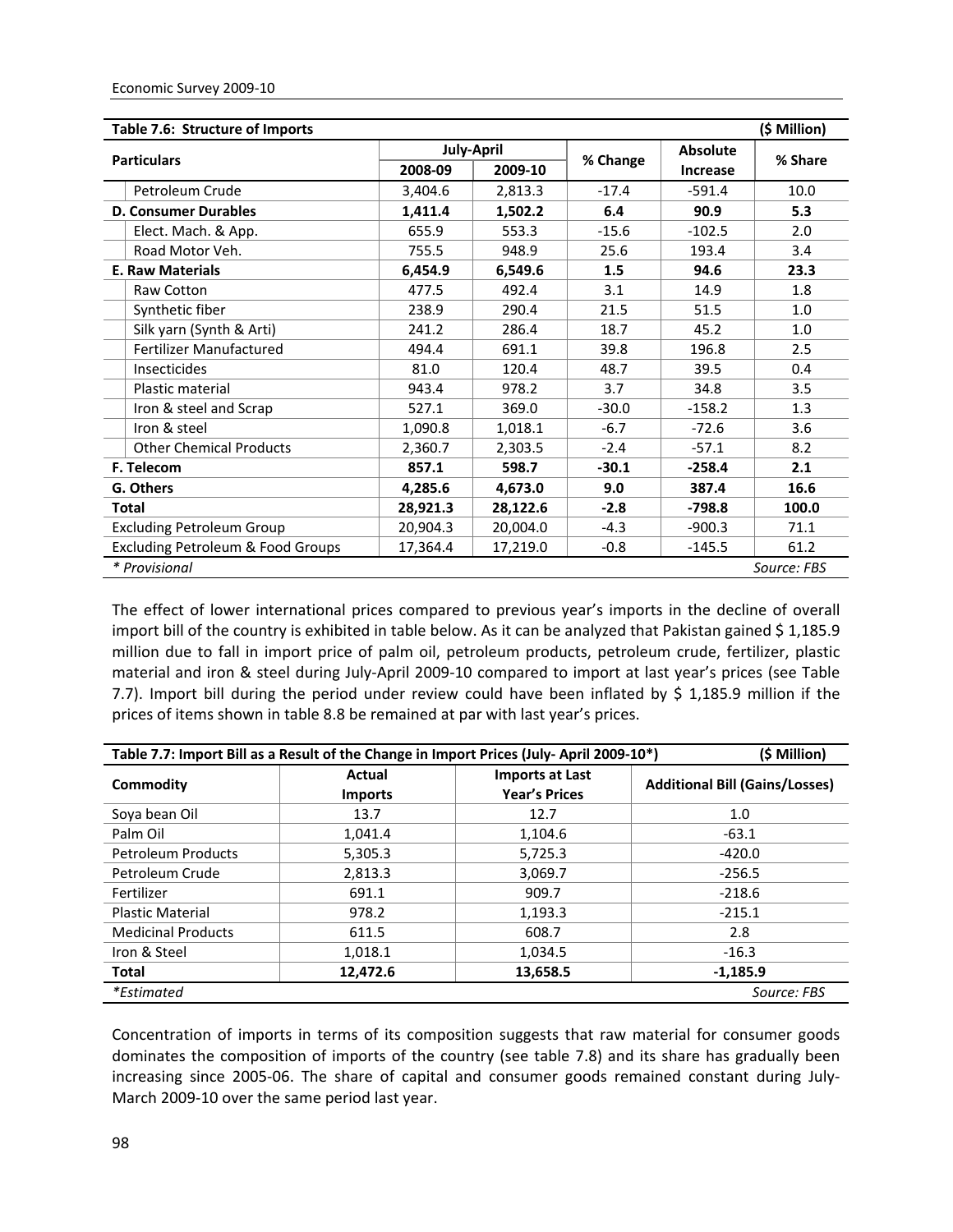| (% Share)<br><b>Table 7.8: Composition of Imports</b> |                      |                      |                         |          |              |  |  |  |  |  |  |
|-------------------------------------------------------|----------------------|----------------------|-------------------------|----------|--------------|--|--|--|--|--|--|
| Year                                                  | <b>Capital Goods</b> |                      | <b>Raw Material for</b> | Consumer | <b>Total</b> |  |  |  |  |  |  |
|                                                       |                      | <b>Capital Goods</b> | <b>Consumer Goods</b>   | Goods    |              |  |  |  |  |  |  |
| 2005-06                                               | 37                   |                      | 45                      | 11       | 100          |  |  |  |  |  |  |
| 2006-07                                               | 36                   |                      | 47                      | 10       | 100          |  |  |  |  |  |  |
| 2007-08                                               | 29                   | 8                    | 53                      | 10       | 100          |  |  |  |  |  |  |
| 2008-09                                               | 29                   | 9                    | 49                      | 13       | 100          |  |  |  |  |  |  |
| July-March                                            |                      |                      |                         |          |              |  |  |  |  |  |  |
| 2008-09                                               | 28                   | 9                    | 50                      | 13       | 100          |  |  |  |  |  |  |
| 2009-10                                               | 28                   |                      | 52                      | 13       | 100          |  |  |  |  |  |  |
| * Provisional                                         |                      |                      |                         |          | Source: FBS  |  |  |  |  |  |  |

#### **7.3‐a Direction of Imports**

Most of Pakistan's imports are concentrated in few numbers of market in the world namely Saudi Arabia, Kuwait, Malaysia, U.S.A, Japan, Germany, and U.K. Data for July‐March 2009‐10 exhibits that almost 36.0 percent of total import markets of Pakistan consists of these seven countries (see Table 7.9). Saudi Arabia has held the lion share in Pakistan's imports with in markets since 2003-04. However, signs of market diversification are present as the combined share of these major export partners has been declining from as high as 43 percent in 2003‐04 to current levels.

| <b>Table 7.9: Major Sources of Imports</b> |                    |       |       |       |       |       | (Percentage Share) |          |  |  |  |
|--------------------------------------------|--------------------|-------|-------|-------|-------|-------|--------------------|----------|--|--|--|
| Country                                    | 03-04              | 04-05 | 05-06 | 06-07 | 07-08 | 08-09 | July-March         |          |  |  |  |
|                                            |                    |       |       |       |       |       | 08-09              | $09-10*$ |  |  |  |
| U.S.A.                                     | 8.5                | 7.6   | 5.8   | 7.5   | 6.1   | 5.4   | 5.0                | 4.9      |  |  |  |
| Japan                                      | 6.0                | 7.0   | 5.6   | 5.7   | 4.6   | 3.6   | 3.6                | 4.3      |  |  |  |
| <b>Kuwait</b>                              | 6.4                | 4.6   | 6.2   | 5.7   | 7.5   | 6.6   | 7.2                | 6.0      |  |  |  |
| Saudi Arabia                               | 11.4               | 12.0  | 11.2  | 11.4  | 13.4  | 12.3  | 12.3               | 10.2     |  |  |  |
| Germany                                    | 3.9                | 4.4   | 4.7   | 3.9   | 3.2   | 3.8   | 3.8                | 3.7      |  |  |  |
| U.K.                                       | 2.8                | 2.6   | 2.8   | 2.3   | 1.9   | 2.6   | 2.7                | 1.7      |  |  |  |
| Malaysia                                   | 3.9                | 2.6   | 3.0   | 3.1   | 3.9   | 4.6   | 4.5                | 5.1      |  |  |  |
| Sub-Total                                  | 42.9               | 40.8  | 39.3  | 39.6  | 40.6  | 38.9  | 39.1               | 35.9     |  |  |  |
| <b>Other Countries</b>                     | 57.1               | 59.2  | 60.7  | 60.4  | 59.4  | 61.1  | 60.9               | 64.1     |  |  |  |
| <b>Total</b>                               | 100.0              | 100.0 | 100.0 | 100.0 | 100.0 | 100.0 | 100.0              | 100.0    |  |  |  |
| *Provisional                               | <b>Source: FBS</b> |       |       |       |       |       |                    |          |  |  |  |

#### **7.4 Terms of Trade**

After witnessing the persistent deterioration since 1998‐99, Pakistan has witnessed an improvement of 2.8 percent in its terms of trade during 2008‐09. This showed the impact of decreased prices of international prices of commodity and oil. This improvement in country's terms of trade also contributed in the decline of current account deficit during the period under review. However, during July‐March 2009‐10, terms of trade could not sustain the process of improvement which started in 2008‐09 due to increase in unit value index of imports and stagnation in unit value indices during July‐ March 2009-10 over the comparable period last year (see Table 7.10). As a result, country's terms of trade aggregated to 54.9 during July‐March 2009‐10 as compared to 56.3 of July‐March 2008‐09 thereby witnessed a deterioration of 2.5 percent during the period under review. Although this decline in terms of trade during current fiscal year of 2009‐10 is lowest ever since 2002‐03.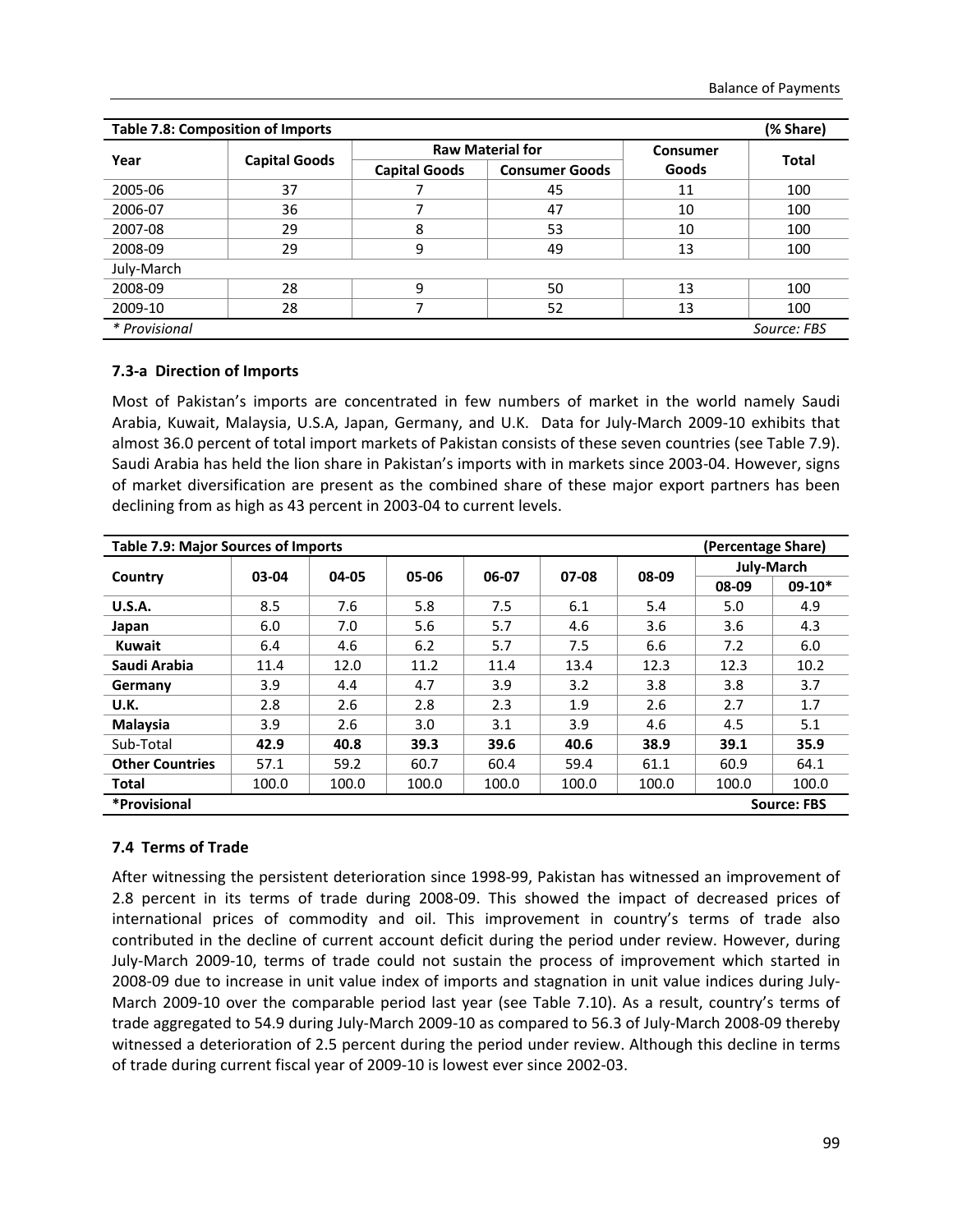| Table 7.10: Unit Value Indices and Terms of Trade (Base year 1990-91 = 100) |                           |                       |             |  |  |  |  |  |  |
|-----------------------------------------------------------------------------|---------------------------|-----------------------|-------------|--|--|--|--|--|--|
|                                                                             | <b>Unit Value Indices</b> | <b>Terms of Trade</b> |             |  |  |  |  |  |  |
| Year                                                                        | <b>Exports</b>            | <b>Imports</b>        |             |  |  |  |  |  |  |
| 2005-06                                                                     | 299.3                     | 460.4                 | 65.0        |  |  |  |  |  |  |
| 2006-07                                                                     | 310.0                     | 495.3                 | 62.6        |  |  |  |  |  |  |
| 2007-08                                                                     | 350.4                     | 632.3                 | 55.4        |  |  |  |  |  |  |
| 2008-09                                                                     | 450.4                     | 790.8                 | 57.0        |  |  |  |  |  |  |
| July-March                                                                  |                           |                       |             |  |  |  |  |  |  |
| 2008-09                                                                     | 454.9                     | 808.1                 | 56.3        |  |  |  |  |  |  |
| 2009-10*                                                                    | 454.9                     | 828.4                 | 54.9        |  |  |  |  |  |  |
| * Provisional                                                               |                           |                       | Source: FBS |  |  |  |  |  |  |

#### **7.5 Summary of Balance of Payments**

Pakistan's Current Account Deficit (CAD) narrowed down by 65.9 percent as a result CAD declined to \$ 3.06 billion in July‐April 2009‐10 as against \$ 8.98 billion last year (see Table. 7.11). This decline in CAD during July‐April 2010 was contributed by the improvement in trade, services, income & current transfers during the period. Specifically, decline in imports and a strong increase in current transfers played a fundamental role in bringing down the current account deficit. Fall in payments on account of repatriation of dividends, interest on debt, freight on merchandise imports and lower outflows from foreign exchange companies were other contributory factors behind the contraction in the current account balance during the period under review.

Decline in trade deficit is due mainly to a fall in imports complimented by overall improvement in exports during July‐April 2009‐10. The trade deficit improved by 18.3 percent during this period. Improvement in invisible accounts emanated from the significant decline in services and income account deficit with impressive growth in worker's remittances.

The improvement in income account is based on a decline in investment income outflows & fall in net interest payments. Income account deficit declined by 29.9 percent during July‐April 2009‐10 over the same period last year. The deficit in services trade shrank by 39.9 percent during July‐April 2009‐10 over the corresponding period last on the back of 15.3 percent growth in services exports and 12.2 percent decline in services imports. The increase in services exports is mainly led by communication, financial, government and other business services. Among these four groups, communication services exports exhibited significant growth of 80.2 percent during July‐April 2009‐10 over the corresponding period last year. This growth in communication services exports was mainly owed to step taken by Pakistan Telecom Authority (PTA) to curb illegal traffic in the country.

While transportation and travel remained major categories among the all groups of services export, these sectors registered negative growth during July‐April 2009‐10. As the share of transportation and travel in overall services exports declined by 9.0 percentage points and 2.1 percentage points respectively during July‐April 2009‐10 over the corresponding period last year. Transportation services exports declined by 13.9 percent during July‐April 2009‐10. Lower passage & freight earnings and reduced local operations of foreign transport companies remained the key factors behind the overall decline in the transportation services exports.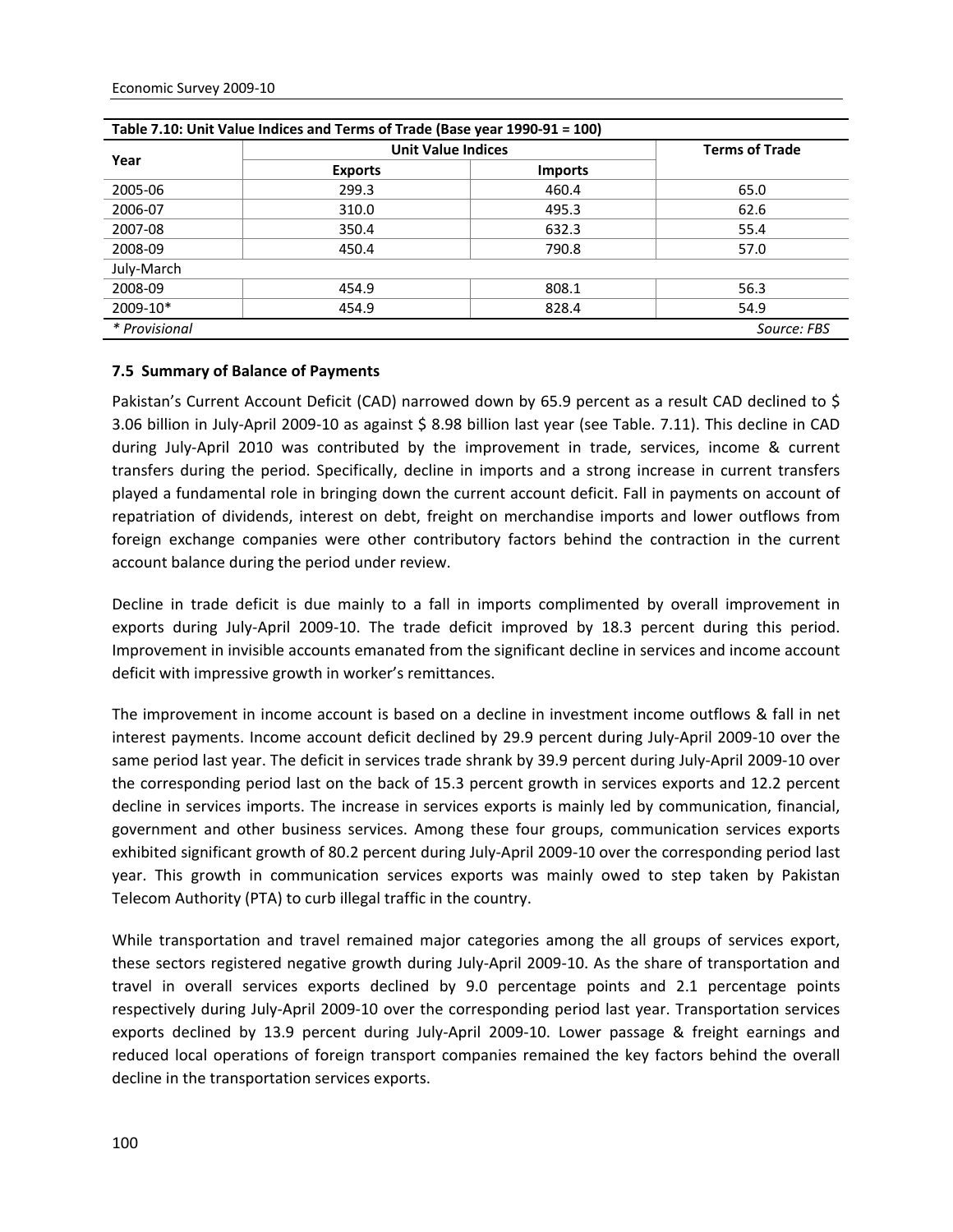| (\$ Million)<br>Table 7.11: Summary Balance of Payments |           |           |           |                   |  |  |  |  |  |
|---------------------------------------------------------|-----------|-----------|-----------|-------------------|--|--|--|--|--|
|                                                         | July-June |           |           | <b>July-April</b> |  |  |  |  |  |
| <b>Items</b>                                            | 2007-08   | 2008-09   | 2008-09   | 2009-10*          |  |  |  |  |  |
| <b>Current Account Balance</b>                          | $-13,874$ | $-9,252$  | $-8,982$  | $-3,060$          |  |  |  |  |  |
| <b>Trade balance</b>                                    | $-14,970$ | $-12,627$ | $-11,136$ | $-9,094$          |  |  |  |  |  |
| Goods: Exports                                          | 20,427    | 19,121    | 15,817    | 16,155            |  |  |  |  |  |
| Goods: Imports                                          | 35,397    | 31,747    | 26,952    | 25,249            |  |  |  |  |  |
| <b>Services Balance</b>                                 | $-6,457$  | $-3,381$  | $-3,218$  | $-1,962$          |  |  |  |  |  |
| Services: Credit                                        | 3,589     | 4,106     | 3,126     | 3,605             |  |  |  |  |  |
| Services: Debit                                         | 10,046    | 7,487     | 6,344     | 5,567             |  |  |  |  |  |
| <b>Income Account Balance</b>                           | $-3,923$  | $-4,407$  | $-3,667$  | $-2,570$          |  |  |  |  |  |
| Income: Credit                                          | 1,613     | 874       | 759       | 474               |  |  |  |  |  |
| Income: Debit                                           | 5,536     | 5,281     | 4,426     | 3,044             |  |  |  |  |  |
| <b>Current Transfers Net</b>                            | 11,476    | 11,163    | 9,039     | 10,566            |  |  |  |  |  |
| Of which:                                               |           |           |           |                   |  |  |  |  |  |
| Workers remittances                                     | 6,451     | 7,811     | 6,356     | 7,307             |  |  |  |  |  |
| <b>Capital &amp; Financial Account</b>                  | 8,252     | 6,058     | 4,495     | 3,942             |  |  |  |  |  |
| Capital Account,                                        | 121       | 474       | 162       | 239               |  |  |  |  |  |
| <b>Financial Account</b>                                | 8,131     | 5,584     | 4,333     | 3,703             |  |  |  |  |  |
| Direct Investment Abroad                                | $-75$     | $-25$     | $-13$     | 11                |  |  |  |  |  |
| Direct Investment in Pakistan                           | 5,410     | 3,720     | 3,205     | 1,773             |  |  |  |  |  |
| Portfolio Investment (Net)                              | 32        | $-1,073$  | $-1,002$  | $-46$             |  |  |  |  |  |
| Other Investment                                        | 2,764     | 2,962     | 2,143     | 1,965             |  |  |  |  |  |
| <b>Net Errors and Omissions</b>                         | 257       | 138       | 230       | $-152$            |  |  |  |  |  |
| <b>Overall Balance</b>                                  | $-5,365$  | $-3,056$  | $-4,257$  | 730               |  |  |  |  |  |
| <b>Reserves and Related Items</b>                       | 5,365     | 3,056     | 4,257     | $-730$            |  |  |  |  |  |
| <b>Reserve Assets</b>                                   | 5,538     | $-635$    | 496       | $-2,159$          |  |  |  |  |  |
| Use of Fund Credit and Loans                            | $-173$    | 3,691     | 3,761     | 1,106             |  |  |  |  |  |
| <b>Exceptional Financing</b>                            | $\Omega$  | $\Omega$  | $\Omega$  | 323               |  |  |  |  |  |
| *: Provisional                                          |           |           |           | Source: SBP       |  |  |  |  |  |

As against the current account, decline in financial account surplus, which emerged in 2007‐08, continued in July‐April 2009‐10 as well. Specifically, financial account surplus recorded a year‐on‐year fall of 14.5 percent during July‐April 2009‐10 compared to same period last year.

The quarterly trend shows that after recording surplus in first quarter of 2009-10, surplus in financial account fell drastically in the subsequent quarters, and turned to deficit in third quarter of 2009‐10. The deficit in the financial account is attributed to lower loan inflows and the maturity of sovereign financial instrument (Sukuk worth  $\frac{2}{5}$  600 million). The fall in financial account surplus would have been even higher, had it not been for non‐recurring SDRS allocation by the IMF.

Moreover, foreign investors' risk averseness amid global crisis and severe power deficit in Pakistan led to significant fall in foreign direct investment. The major sectors that recorded decline included communication, financial business and oil & gas exploration.

On the positive side, foreign investment in stock market has revived significantly during the period under review. However, these inflows are short term in nature and notoriously volatile.

Quarterly analysis shows that the current account deficit improved by 86.0 percent in the first quarter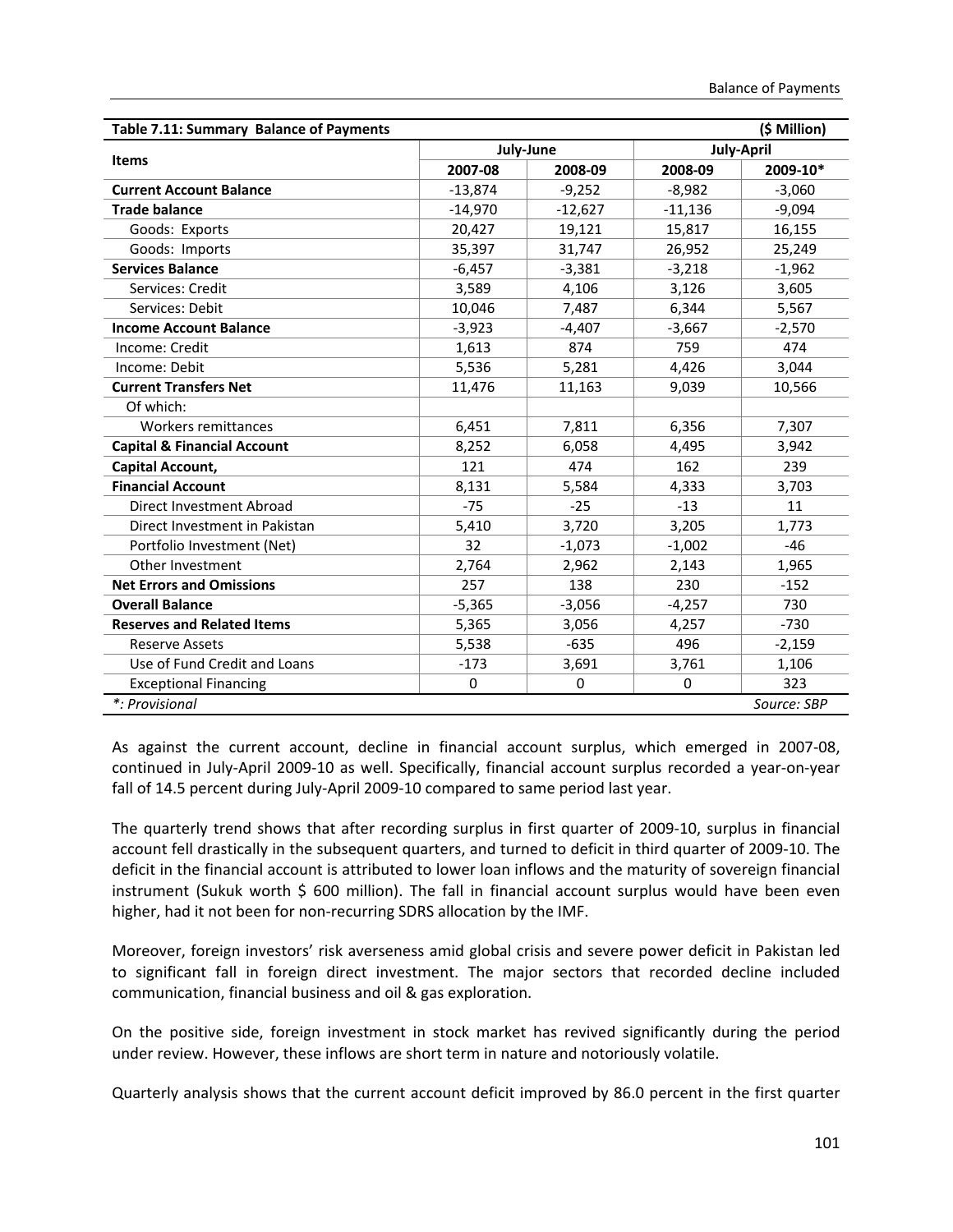(July‐September) of the current fiscal year 2009‐10 over the same period last year. In spite of that the process of improvement in current account deficit slowed down in remaining period of the year. As the year-on-year CAD in second quarter (October-December 2009) improved by 57.0 percent during the period. While the third quarter (January‐March) of the year 2009‐10 exhibits a deterioration of 36.0 percent over the comparable period last year. Fall in invisible surplus and increase in imports contributed the major role in the overall quarterly position during the period under review. In addition to that the year-on-year deterioration in later period was also owed to elimination of base effect, which kept the year-on-year contraction substantially up to first quarter of 2009-10. However, an improvement in the current account deficit for the month of April 2010 is estimated at almost 59 percent over the same month last year.

Monthly analysis shows the in the months of August 2009 and September 2009, the Current Account Balance (CAB) witnessed a surplus of \$ 10 million and \$ 48 million respectively. Nevertheless, monthly CAB exhibits the deficit in the remaining months of current fiscal year 2009‐10 while a deficit of \$ 185 million has been witnessed in April 2010.

#### **7.5‐a Foreign Direct Investment (FDI)**

According to UNCTAD, the global inflows of foreign direct investment declined by close to 40.0 percent in year 2009 due to global financial and economic crises. The impact of this crisis transmitted in the global FDI through decline in the firms' tendency to invest due to its falling profitability, higher uncertainty & risk aversion behaviour and reduced availability of finance to firms globally thereby many companies reduced their investment plans. Pakistan also witnessed the declining FDI according to global FDIs trend during the period under review. As after growing at an average rate of 61.0 percent per annum for four years, Pakistan's FDI declined abruptly by 31.2 percent in 2008‐09 compared to same period last year. This situation further



deteriorated in the current fiscal year owing to a combination of internal factors like energy crises and law & order situation along with external factors of global economic slowdown. FDI in the country declined by 44.7 percent during the period of July‐April 2009‐10 compared to same period last year (see Fig‐5).

Oil and Gas Exploration remained the major attractive sector for investment as due to its share of 34.1 percent in overall FDI in July‐April 2009‐10. However, investment in oil and gas explorations witnessed negative growth rate during July‐April 2009‐10 over the comparable period last year. This performance mainly resulted due to law and order situation for oil and gas exploration.

#### **7.5‐b Remittances**

According to World Bank estimates, growth in world remittances during 2009 declined by 6.7 percent on the back of global financial crisis thereby making it difficult for remittance senders (see Fig 6). However, number of countries received a higher level of remittances during 2009 against the previous year of 2008. Specifically, remittances flow to Asian countries remained stronger during the period under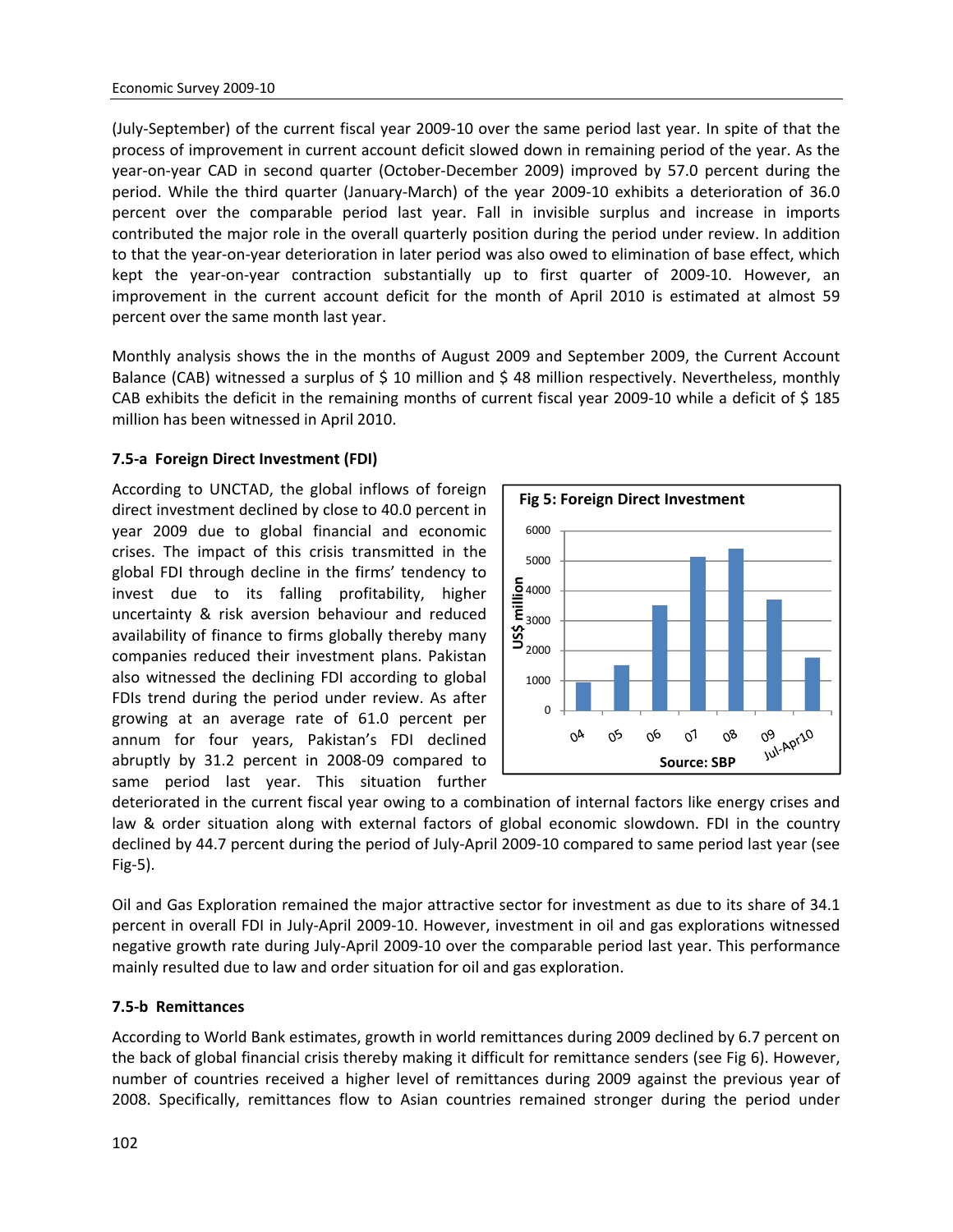review. Within Asia, the concentration of higher remittances remained in the South Asia region where remittances increased by 4.9 percent in 2009.

Remittances to Pakistan witnessed strong growth of 23.9 percent during 2009 over previous year 2008 followed by Bangladesh (19.4 percent), Sri Lanka (14.2 percent), Nepal (13.2 percent) and Philippines (5.6 percent).

More recently, Worker remittances to Pakistan have surged by 15.0 percent during July‐April 2009‐10 over the corresponding period last year. With the exception of February 2010, positive growth has been witnessed in all other months of current fiscal years 2009‐10 over the corresponding months of last year. The month of October 2009 witnessed a highest growth of 62.7 percent during the period .



Country‐wise data suggests that UAE remained the

major contributor to remittances increase during July‐April 2009‐10 contributing 22.8 percent of total remittance, followed by Saudi Arabia (20.9 percent or \$1,525.9 million), USA (20.0 percent or \$1,461.8 million), Other GCC countries (14.1 percent or \$ 1,033.0 million) and UK (10.1 percent or \$ 734.6 million) (see Table 7.12).

While UK & UAE witnessed highest growth rate of 57.0 percent and 21.7 percent respectively during July‐April 2009‐10 over corresponding period last year. Higher remittance from UK seems to the result of aggressive bilateral tie‐ups of commercial banks with foreign entities under Pakistan Remittances Initiative (PRI) program.

| Table 7.12: Country/Region Wise Cash Workers' Remittances |                              |                        |        |             |  |  |  |  |  |
|-----------------------------------------------------------|------------------------------|------------------------|--------|-------------|--|--|--|--|--|
| Country / Region                                          | <b>July-April</b><br>2008-09 | July-April*<br>2009-10 |        | % Share     |  |  |  |  |  |
| <b>USA</b>                                                | 1,435.7                      | 1,461.8                | 1.8    | 20.0        |  |  |  |  |  |
| UK                                                        | 468.0                        | 734.6                  | 57.0   | 10.1        |  |  |  |  |  |
| Saudi Arabia                                              | 1,264.1                      | 1,525.9                | 20.7   | 20.9        |  |  |  |  |  |
| <b>UAE</b>                                                | 1,366.8                      | 1,663.2                | 21.7   | 22.8        |  |  |  |  |  |
| <b>Other GCC Countries</b>                                | 996.0                        | 1,033.0                | 3.7    | 14.1        |  |  |  |  |  |
| <b>EU Countries</b>                                       | 196.5                        | 210.2                  | 7.0    | 2.9         |  |  |  |  |  |
| <b>Others Countries</b>                                   | 498.1                        | 481.7                  | $-3.3$ | 6.6         |  |  |  |  |  |
| Total                                                     | 6,355.6                      | 7,306.7                | 15.0   | 100.0       |  |  |  |  |  |
| * Provisional                                             |                              |                        |        | Source: SBP |  |  |  |  |  |

The possible factors behind higher remittances from UAE are: a) diversion of a part of remittances from informal to formal channels as is evident from trend shift following the crackdown on illegal fund transfer and asset prices crises in Dubai due to which investment was diverted to Pakistan in the form of remittances by Pakistani migrants who lost their jobs in Dubai, and b) increased outreach of banks having arrangements with overseas entities.

While some migrants found jobs in Abu Dhabi, as a result, remittances from Abu Dhabi witnessed an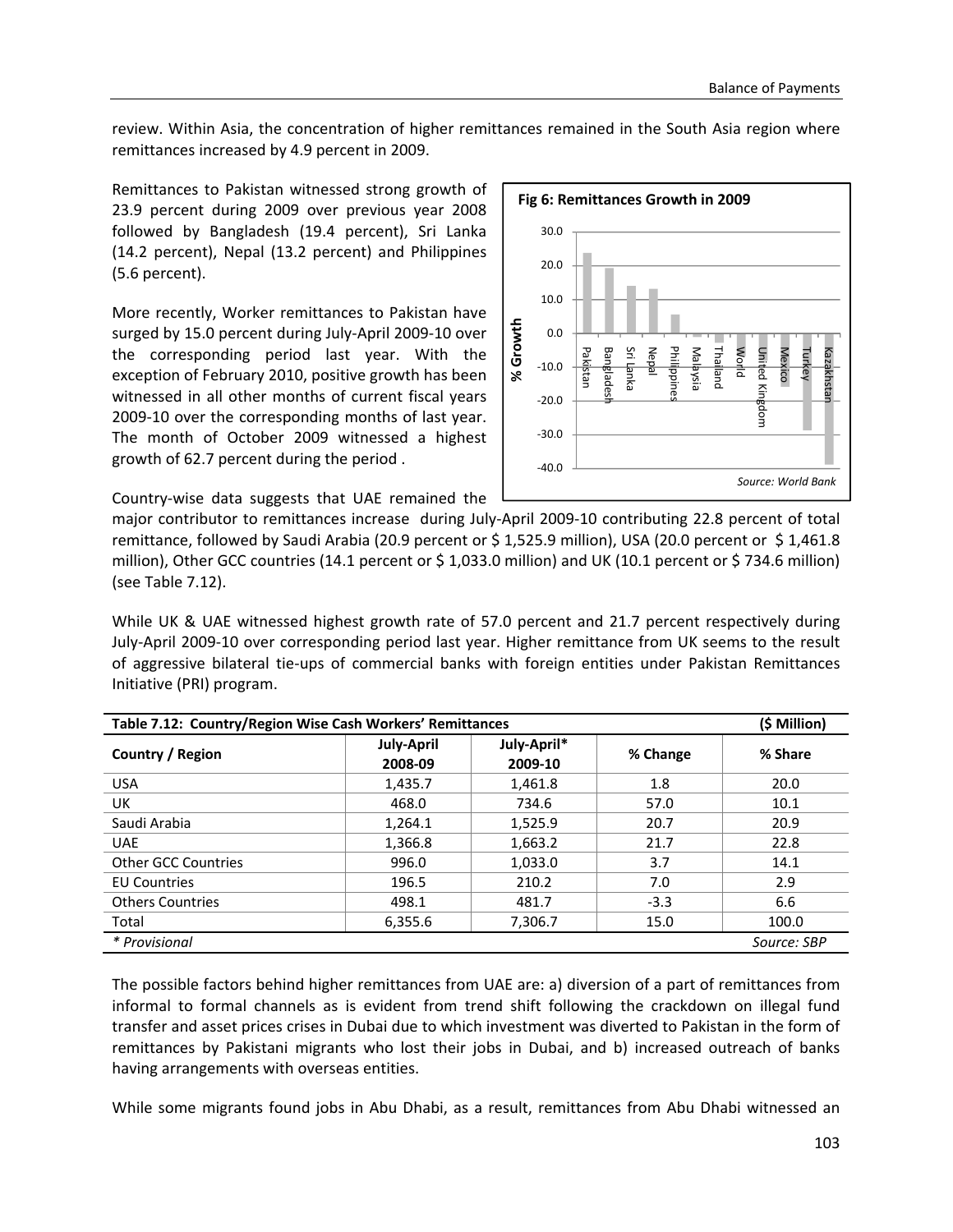increase of 80.62 percent during July‐April 2009 over the comparable period last year.

Channel wise data suggests that most of the remittances were routed through banking channel during July‐April 2009‐10. This improvement largely reflects the initiatives taken under Pakistan Remittances Initiative (PRI) to encourage the migrants to route their remittances through banking channel. This is because of fear of funds being stuck up in an event of action against the exchange company, increased competition as like exchange companies banks are also having tie‐up with foreign entities, lower costs as sending funds through banks is free of charges and efforts such as PRI to attract funds through banking channel.

#### **Box‐2: Pakistan Remittances Initiative**

To facilitate and increase the flow remittances through formal channels the Ministry of Finance, Ministry of Overseas Pakistanis and State Bank of Pakistan took the initiative of launching Pakistan Remittance Initiative (PRI) through which different incentive have been offered in fiscal year 2009‐10 to sender and receiver of remittance through banking channel. These incentives/measures are followed as:

- ‐ Increasing the outreach of banks with foreign entities.
- ‐ Transferring of remittances in beneficiary bank account on same day through introducing the Real Time Gross Settlement (RTGS).
- ‐ Reimbursement of marketing expenses as percent of remittances mobilized by an overseas entity from any one jurisdiction. This percent of reimbursement varies according to amount mobilized which follows as: 0.50 percent on incremental amount on remittances mobilized above \$100 million to \$ 400 million, 0.75 percent on incremental amount on remittances mobilized above \$400 million to \$800 million, 1.0 percent on incremental amount on remittances mobilized above \$800 million to \$1200 million, 1.0 percent on total remittances mobilized above \$1200 million.

After launching of PRI, the Memorandum of Understanding has been signed between Pakistan Remittance Initiative and Pakistan International Airlines in which more incentives and privileges have been offered to overseas Pakistanis like one hundred free return air tickets through lucky draws, reserve seats, special gifts in flights, business class services at check in counters, business class lounges and excess baggage allowance.

#### **7.5‐c Foreign Exchange Reserves**

After declining by 27.0 percent during the fiscal year 2007‐08 , Pakistan's total liquid forign exchange reserves (end‐period) witnessing the significant increase in the subsequent periods of 2008‐09 and July‐ April 2009‐10 (see Fig‐7). The major reasons behind the fall in reserves during 2007‐08 remained the net outflows from portfolio investment and step rise in the current account deficit led to sharp decline in the foreign exchange reserves of the country. Furthermoe, the recovery in the reserves during 2008‐09 was contributed by inflows from IMF following Pakistan's entry into a macroeconomic stablization program and than after adition from other agencies' capital inflow in the country. In adddition to that the narrowed down of current account deficit also significantly contributed in the improvement of reserve position of the country during the period.

More recently, Pakistan's foreign reserves increased substantially from \$12.4 billion in end-June 2009 to \$ 15.0 billion in end-April 2010 (see Fig 7). This improved position of reserves benefited from lower current account deficit and higher remittances. Improvement in reserves brought relative stability in the exchange rate and subsequent increase in foreign currency deposits.

Quarterly analysis shows that bulk of accumulation in reserves was concentrated in first quarter of 2009‐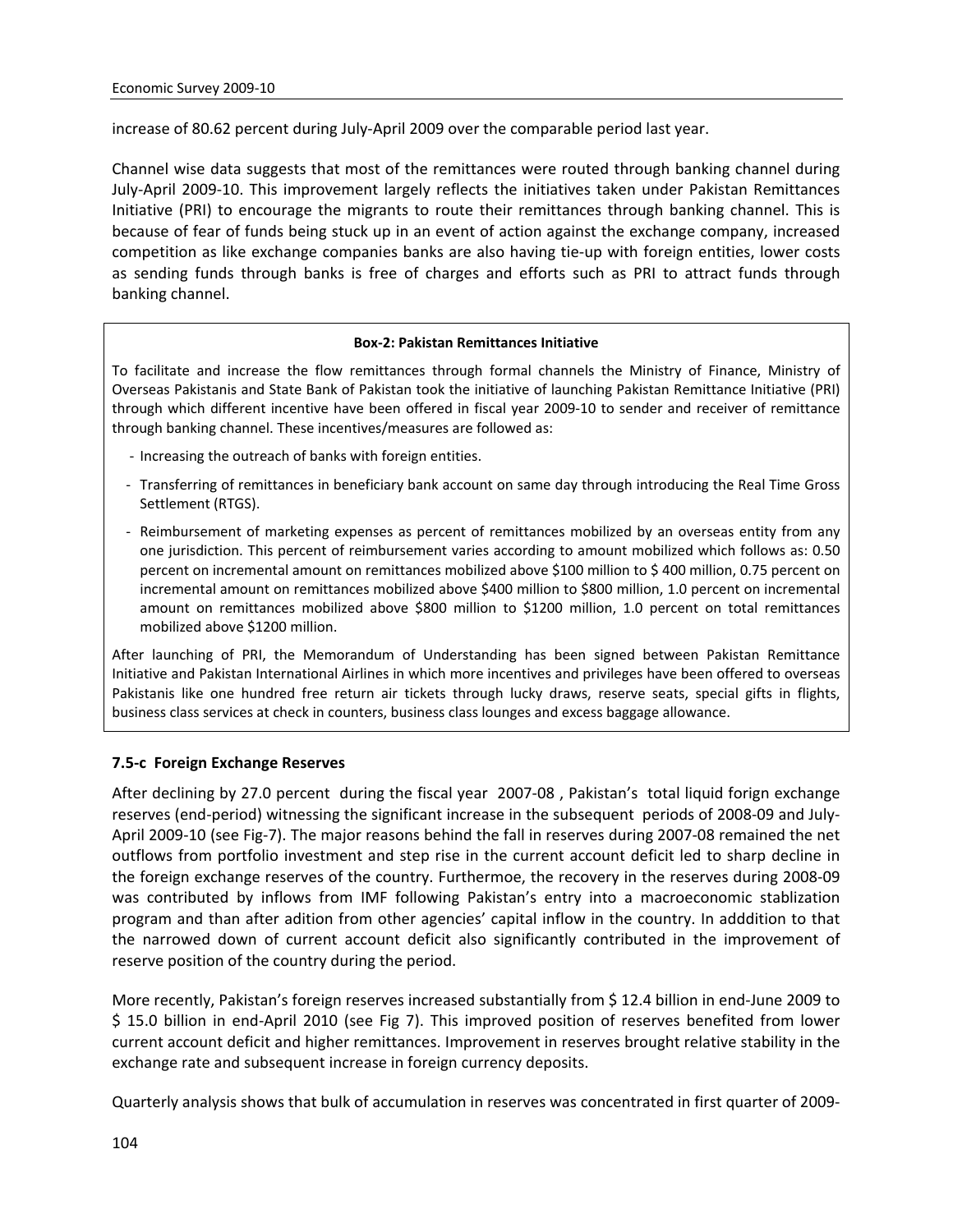10, while reserves increased only marginally in the subsequent quarters. This is because a substantive part of the rise in reserves during first quarter of 2009-10 owed to SDRs allocation and disbursement by IMF under SBA. The reserves held by the State Bank of Pakistan stood at \$ 11.2 billion with the banking system holding \$3.9 billion in reserves by end-April 2010. Improvement in the SBP's reserves during the period mainly owed to inflows from IFIs, lower current account deficit and reduced market support. The rise in commercial banks' reserves was primarily on account of increased foreign currency deposits and retirements of foreign currency loans. Increase in both of them was owing to expectation of exchange rate depreciation.

Owing to improved position of reserves and decline in imports, the import coverage ratio increased from 21.1 weeks as of end‐June 2009 to 26.5 weeks in March 2010.



#### **7.6 Exchange Rate**

After remaining at stable position for more than four years, Pak rupee started to lose significant value against US dollar and it depreciated by 22 percent in the period of Jan‐Nov 2008. This depreciation was attributed to factors like substantial loss of foreign exchange reserves, political uncertainty, speculative activities in foreign exchange markets and trade related outflows. Due to Pakistan's entry in standby agreement with International Monetary Fund (IMF) in November 2008 along with market conditions at that time, Pakistan adopted a more flexible exchange rate regime. After shift towards more flexible exchange rate regime, country witnessed a slow down in exchange rate depreciation of 2.5 percent during Dec‐Jun 2008‐09.

More recently, owing to the overall external account improvement and stable reserve position, Pakistan's currency vis‐à‐vis US dollar depreciated by 3.9 percent during July‐March 2009‐10 compared to sharp decline of 16.2 percent in the corresponding period last year.Volatility in the kerb-market however, remained substantial throughout the July-March 2009-10 period, initially on account of Hajj related demand and later due to shifting of oil payments. Demand for the US dollar in the kerb‐market was particularly high in January and February 2010, which led to substantial rise in kerb premium and volatility in the exchange rate (see Table 7.13).

The improvement in inflows on account of portfolio investment and workers' remittances backed Pak rupee, consequently, Pak rupee regained some of the ground it lost in February. Rupee appreciated by 1.01 percent vis‐à‐vis US dollar between end‐February and end‐March 2010.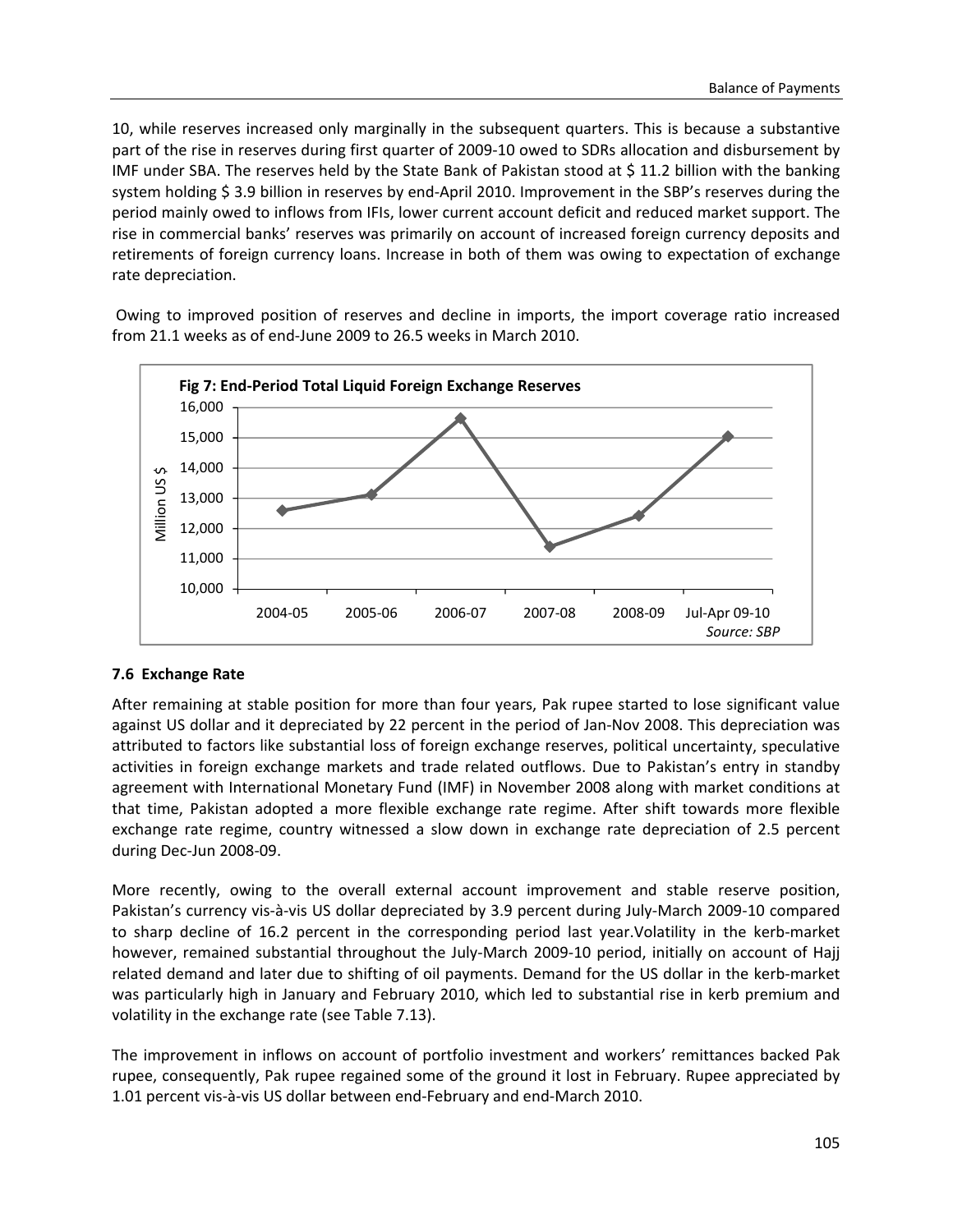The rupee showed relatively better performance against the Euro and Pound. Euro and Pound depreciated by 1.8 percent and 6.3 percent respectively against Pak rupee during July‐March 2009‐10. Rupee's appreciation against Euro and Pound was primarily driven by the relative strength of dollar against Euro and Pound, and Pak rupee stability against the US dollar during the period under review.

| Table 7.13: Average Exchange Rates and Premium |                                     |                                    |             |             |  |  |  |  |  |  |  |
|------------------------------------------------|-------------------------------------|------------------------------------|-------------|-------------|--|--|--|--|--|--|--|
|                                                | <b>Inter Bank Rate</b><br>(Rs / \$) | <b>Open Market Rate</b><br>(Rs/\$) | Premium (%) | Rs/Euro     |  |  |  |  |  |  |  |
| July 09                                        | 82.22                               | 82.40                              | 0.18        | 115.71      |  |  |  |  |  |  |  |
| August                                         | 82.9                                | 82.98                              | 0.08        | 118.16      |  |  |  |  |  |  |  |
| September                                      | 82.94                               | 82.86                              | $-0.08$     | 120.49      |  |  |  |  |  |  |  |
| October                                        | 83.31                               | 83.41                              | 0.10        | 123.35      |  |  |  |  |  |  |  |
| November                                       | 83.55                               | 83.72                              | 0.17        | 124.54      |  |  |  |  |  |  |  |
| December                                       | 84.11                               | 84.31                              | 0.20        | 122.88      |  |  |  |  |  |  |  |
| January 10                                     | 84.63                               | 85.37                              | 0.74        | 120.78      |  |  |  |  |  |  |  |
| February                                       | 84.97                               | 86.17                              | 1.20        | 116.24      |  |  |  |  |  |  |  |
| March                                          | 84.41                               | 84.68                              | 0.27        | 114.61      |  |  |  |  |  |  |  |
|                                                |                                     |                                    |             | Source: SBP |  |  |  |  |  |  |  |

Furthermore, Nominal Effective Exchange Rate (NEER) witnessed 4.6 percent depreciation during July‐ March 2010 as compared to depreciation of 6.4 percent during the same period last year. However, due to rise in inflationary pressures as evident from the 8.7 percent increase in Relative Price Index, Real Effective Exchange Rate (REER) appreciated by 3.5 percent during July‐March 2009‐10 (see Fig‐8).



#### **7.8 Salient Features of Strategic Trade Policy Framework 2009‐12**

Realizing the need for developing and effectively implementing a national export competitiveness programme, the Ministry of Commerce has developed a three year Strategic Trade Policy Framework (STPF) 2009‐12. The overall objective of the STPF is to achieve sustainable high economic growth through exports with the help of policy and support interventions by the government, industry, civil society and donors.

The STPF 2009‐12 is based on six pillars namely Supportive Macro Policies and Services, Enhancing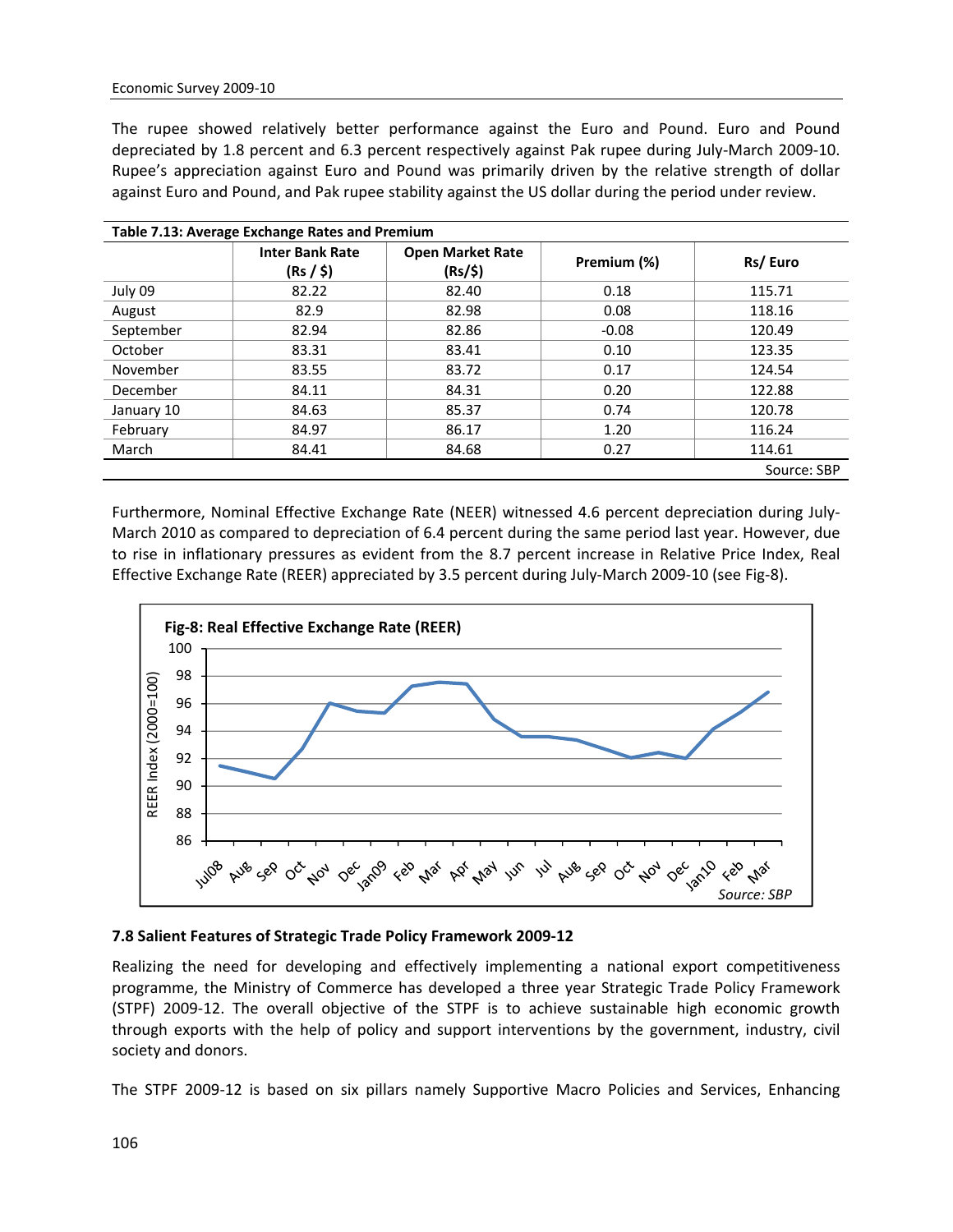Product Sophistication level in Pakistan's Exports, Enhancing Firm level Competitiveness, Domestic Commerce Reform and Development, Product and Market Diversification and Making Trade Work for the Sustainable Development in Pakistan. Moreover, Ministry of Commerce has set the export growth target of 6.0 percent for 2009‐10 and 10.0 percent and 13.0 percent for each of the successive years.

The major measures to achieve the above objectives are:

- $\rightarrow$  Support for opening exporters offices abroad.
- $\rightarrow$  In previous years, government announced 50 percent support for various quality, environmental and social certifications. The support was progressively increased to 100 percent of the cost of certification.
- $\rightarrow$  It is proposed that surgical instruments, sports goods & cutlery sector would be granted 25 percent subsidy on brand promotional expenses like advertisement in recognized trade journals, certification cost etc.
- $\rightarrow$  In order to increase the sophistication level & realize true potential of light engineering sector, a special fund would be created for product development & marketing for light engineering sector.
- $\rightarrow$  Leather apparel exporters would be provided 50 percent subsidy for on the floor expert advisory/consultancy and matching grant to establish design studios or design centres in their factories.
- $\blacktriangleright$  A freight subsidy at 25 percent would be extended on air shipments of live seafood products.
- $\rightarrow$  Processed food exports would be supported initially by reimbursing research &development cost at 6 percent of the exports.
- $\rightarrow$  Sharing 25 percent financial cost of setting up of design centres and labs in the individual tanneries.
- $\rightarrow$  Industrial importers would be allowed to import new, refurbished and upgraded machinery on the basis of trade‐in with their old, obsolete machinery. Likewise, export of their old/obsolete machinery for trade in with new, refurbished or upgraded machinery would also be allowed.
- $\rightarrow$  The natural pearls and other synthetic or reconstructed precious or semi precious stones are being increasingly used in jewellery products; they would also be exempted from customs duty and sales tax.
- $\rightarrow$  Limit for physicians' samples would be enhanced to 20 at the time of launch with first shipment.
- $\rightarrow$  Engineering units would be allowed Export Oriented Units (EOU) facility on export of 50 percent of their production for the first three years. After that, engineering units would be allowed this facility on export of 80 percent of their production.
- $\rightarrow$  In order to encourage use of computers by low income segment of population, the import of old & used computer components would be allowed.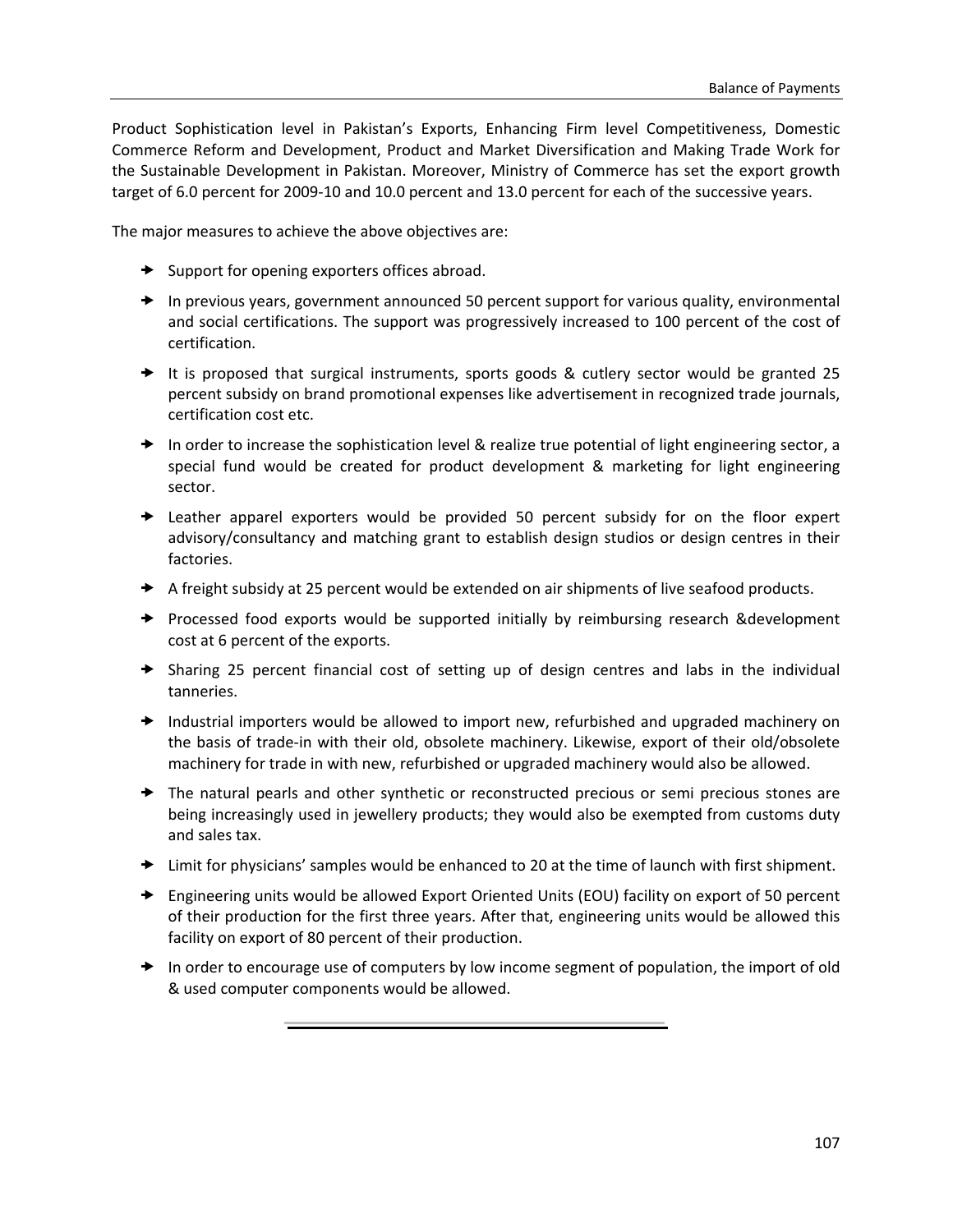#### **BALANCE OF PAYMENTS**

|                                                                          |          |          |                  |          |           |           |           |           |           | (US \$ Million)                |
|--------------------------------------------------------------------------|----------|----------|------------------|----------|-----------|-----------|-----------|-----------|-----------|--------------------------------|
|                                                                          |          |          |                  |          |           |           |           |           |           | <b>July-March</b>              |
| <b>Items</b>                                                             | 2001-02  | 2002-03  | 2003-04          | 2004-05  | 2005-06   | 2006-07   | 2007-08   | 2008-09   | 2008-09   | 2009-10 P                      |
| 1. Trade Balance                                                         | -294     | -444     | $-1,208$         | $-4,352$ | $-8,259$  | $-9,495$  | $-14,820$ | $-12,492$ | $-10,144$ | $-8,024$                       |
| Exports (f.o.b)                                                          | 9,140    | 10,889   | 12,396           | 14,401   | 16,388    | 17,119    | 20,207    | 18,918    | 14,159    | 14,218                         |
| Imports (f.o.b)                                                          | 9,434    | 11,333   | 13,604           | 18,753   | 24,647    | 26,614    | 35,027    | 31,410    | 24,303    | 22,242                         |
| 2. Services (Net)                                                        | $-2,617$ | $-2,128$ | $-3,594$         | $-5,841$ | $-7,304$  | $-7,968$  | $-10,530$ | -7,922    | $-6,420$  | $-4,175$                       |
| <b>Receipts</b>                                                          | 2,027    | 2,967    | 2,894            | 3,837    | 4,718     | 5,239     | 5,422     | 5,183     | 3,706     | 3,619                          |
| Payments                                                                 | $-4,644$ | $-5,095$ | $-6,488$         | $-9,678$ | $-12,022$ | $-13,207$ | $-15,952$ | $-13,105$ | $-10,126$ | $-7,794$                       |
| Shipment                                                                 | $-809$   | $-951$   | $-1,253$         | $-1,713$ | $-2,203$  | $-2,337$  | $-3,087$  | $-2,740$  | $-2,153$  | $-1,994$                       |
| <b>Investment Income</b>                                                 | $-2,430$ | $-2,381$ | $-2,394$         | $-2,823$ | $-3,451$  | $-4,522$  | $-5,536$  | $-5,281$  | $-4,045$  | $-2,700$                       |
| Others                                                                   | $-1,405$ | $-1,763$ | $-2,841$         | $-5,142$ | $-6,368$  | $-6,348$  | $-7,329$  | $-5,084$  | $-3,928$  | $-3,100$                       |
| 3. Private Unrequired                                                    |          |          |                  |          |           |           |           |           |           |                                |
| Transfers (net)                                                          | 4,249    | 5,737    | 6,116            | 8,440    | 9,914     | 10,102    | 11,048    | 11,019    | 8,075     | 9,305                          |
| (Workers Remittances)                                                    | 2,389    | 4,237    | 3,871            | 4,168    | 4,600     | 5,494     | 6,451     | 7,811     | 5,658     | 6,551                          |
| 4. Current Account Balance                                               | 1,338    | 3,165    | 1,314            | $-1,753$ | $-5,649$  | $-7,361$  | $-14,302$ | $-9,395$  | $-8,489$  | $-2,894$                       |
| 5. Long-term Capital (net)                                               | 1,280    | 1,035    | $-201$           | 2,562    | 6,016     | 10,006    | 8,427     | 6,448     | 4,758     | 5,031                          |
| Private Capital (net)                                                    | $-177$   | 225      | 691              | 1,221    | 4,153     | 7,826     | 6,187     | 3,805     | 3,178     | 1,954                          |
| Official Capital (net) @                                                 | 1,457    | 810      | -892             | 1,341    | 1,863     | 2,180     | 2,240     | 2,643     | 1,580     | 3,077                          |
| 6. Basic Balance                                                         | 2,618    | 4,200    | 1,113            | 809      | 367       | 2,645     | $-5,875$  | $-2,947$  | $-3,731$  | 2,137                          |
| 7. Errors and Omissions (net) *                                          | 961      | 909      | $-137$           | $-854$   | 36        | 527       | $-676$    | 310       | 234       | $-569$                         |
| 8. Balance Requiring Official<br>Financing                               | 3,579    | 5,109    | 976              | $-45$    | 403       | 3,172     | $-6,551$  | $-2,637$  | $-3,497$  | 1,568                          |
| 9. Official Assistance &                                                 |          |          |                  |          |           |           |           |           |           |                                |
| <b>Debt Relief</b><br>Medium and Short-                                  | $-925$   | $-520$   | $-95$            | 472      | 470       | 1,051     | 679       | $-611$    | $-536$    | $-840$                         |
| <b>Term Capital</b><br>Other Short-Term Assets/<br>Liabilities FEBC, DBC | $-334$   | $-180$   | $-317$           | 147      | $-193$    | $-83$     | 559       | $-151$    | $-68$     | $-145$                         |
| FEBC, Euro & Special                                                     |          |          |                  |          |           |           |           |           |           |                                |
| US \$ Bonds (Net), GDR(OG)                                               | -591     | $-340$   | 222              | 335      | 663       | 1,134     | 120       | $-460$    | $-468$    | -695                           |
| 10<br><b>Exceptional Financing</b>                                       | 138      | 620      | $-55$            | $-55$    | $-55$     | 100       | 0         | 0         | 0         | $-100$                         |
| 11. Change in Reserves                                                   |          |          |                  |          |           |           |           |           |           |                                |
| ( - ve = increase)                                                       | $-2,792$ | $-5,209$ | $-826$           | $-372$   | $-818$    | $-4,323$  | 5,872     | 3,249     | 4,033     | $-628$                         |
| @: Includes Official Unrequited Transfers                                |          |          | (P): Provisional |          |           |           |           |           |           | Source: State Bank of Pakistan |

**\* : Includes Private Short-term Capital**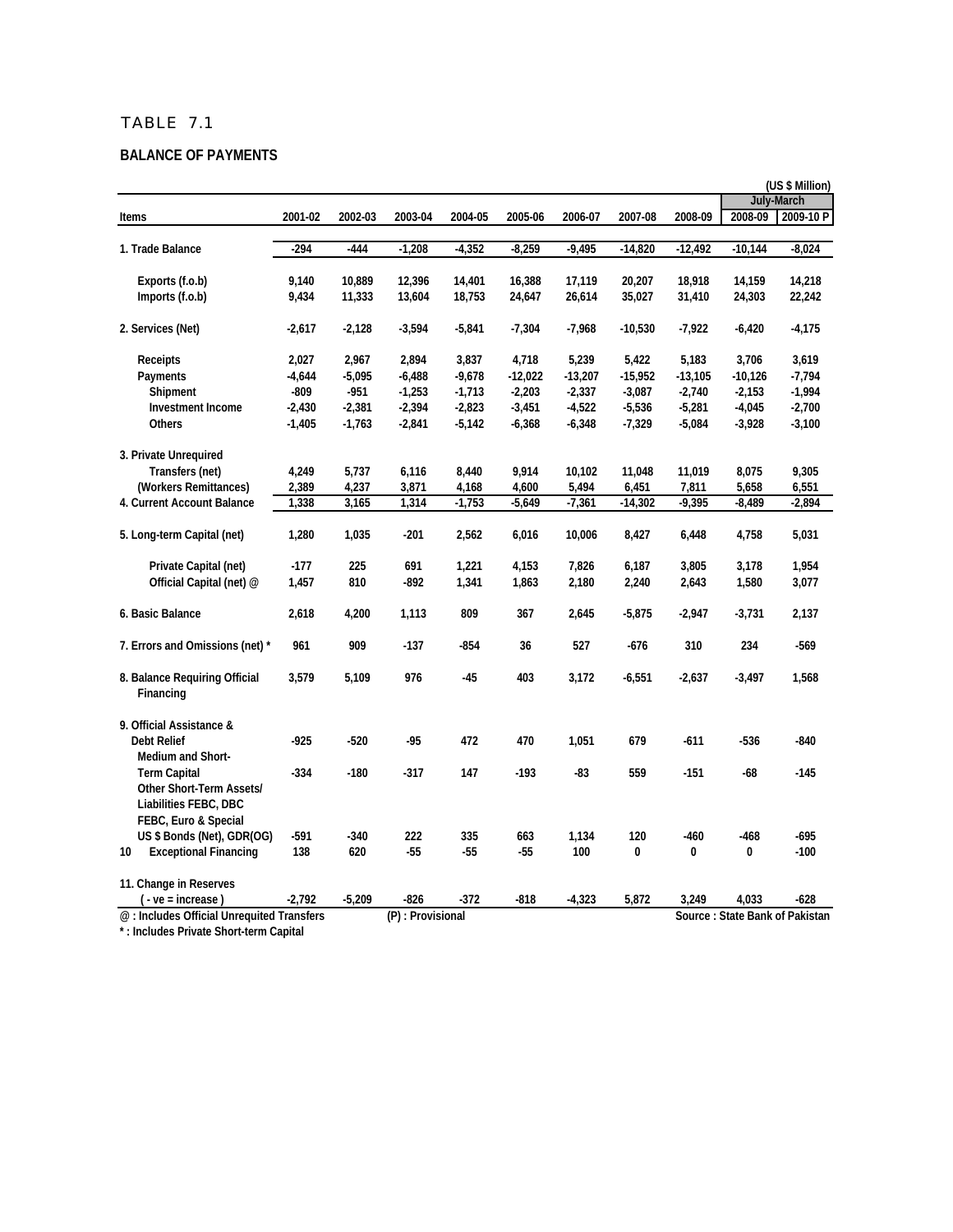# Table 7.2

#### **SUMMARY OF BALANCE OF PAYMENTS**

| SUMMARY OF BALANCE OF PAYMENTS                 |           |           |           |           | (Millions US \$)  |
|------------------------------------------------|-----------|-----------|-----------|-----------|-------------------|
|                                                | 2006-07   | 2007-08   | 2008-09   |           | <b>July-March</b> |
| Item                                           |           |           |           | 2008-09   | 2009-10           |
| <b>Current account balance</b>                 | $-6,878$  | $-13,874$ | $-9,252$  | $-8,379$  | $-2,702$          |
| Current account balance without off. Transfers | $-7,403$  | $-14,302$ | $-9,424$  | $-7,924$  | $-2,111$          |
| Goods: Export f.o.b                            | 17,278    | 20,427    | 19,121    | 14,321    | 14,389            |
| Goods: Imports f.o.b                           | $-26,989$ | $-35,397$ | $-31,747$ | $-24,582$ | $-22,413$         |
| <b>Trade Balance</b>                           | $-9,711$  | $-14,970$ | $-12,626$ | $-10,261$ | $-8,024$          |
| Services (Net)                                 | $-4,170$  | $-6,457$  | $-3,381$  | $-2,951$  | $-1,907$          |
| Services: Credit                               | 4,140     | 3,589     | 4,106     | 2.851     | 3,016             |
| Services: Debit                                | $-8,310$  | $-10,046$ | $-7,487$  | $-5,802$  | $-4,923$          |
| Income (Net)                                   | $-3,582$  | $-3,923$  | $-4,407$  | $-3,352$  | $-2,268$          |
| Income: Credit                                 | 940       | 1,613     | 874       | 693       | 432               |
| Income: Debit                                  | $-4,522$  | $-5,536$  | $-5,281$  | $-4,045$  | $-2,700$          |
| of Which: Interest Payments                    | 1,417     | 2,175     | 1,915     | 1,480     | 1,073             |
| <b>Current Transfer (Net)</b>                  | 10,585    | 11,476    | 11,163    | 8,186     | 9,497             |
| <b>Capital Account and Financial Account</b>   | 10,276    | 8,252     | 6,060     | 4,421     | 3,724             |
| <b>Capital Account</b>                         | 304       | 121       | 474       | 138       | 187               |
| <b>Financial Account</b>                       | 9,972     | 8,131     | 5,586     | 4,283     | 3,537             |
| Dir. Invest. In Rep. Econ.                     | 5,140     | 5,410     | 3,720     | 3,042     | 1,554             |
| <b>Other Investment Assets</b>                 | $-758$    | 32        | 560       | 592       | $-257$            |
| Other Investment Liab.                         | 2,421     | 2,732     | 2,404     | 1,613     | 2,415             |
| <b>Monetary Authorities</b>                    | $-1$      | 490       | $-1$      | $-1$      | 1,250             |
| <b>General Government</b>                      |           |           |           |           |                   |
| <b>Disbursement</b>                            | 2,444     | 2,354     | 2,936     | 1,920     | 2,263             |
| Amortization                                   | $-1,031$  | $-1,131$  | $-1,389$  | $-1,067$  | $-993$            |
| Net errors and omissions                       | 179       | 257       | 136       | $-33$     | $-107$            |
| <b>Reserve and Related Items</b>               | $-3,577$  | 5,365     | 3,056     | 3,990     | $-915$            |

**Source: State Bank of Pakistan**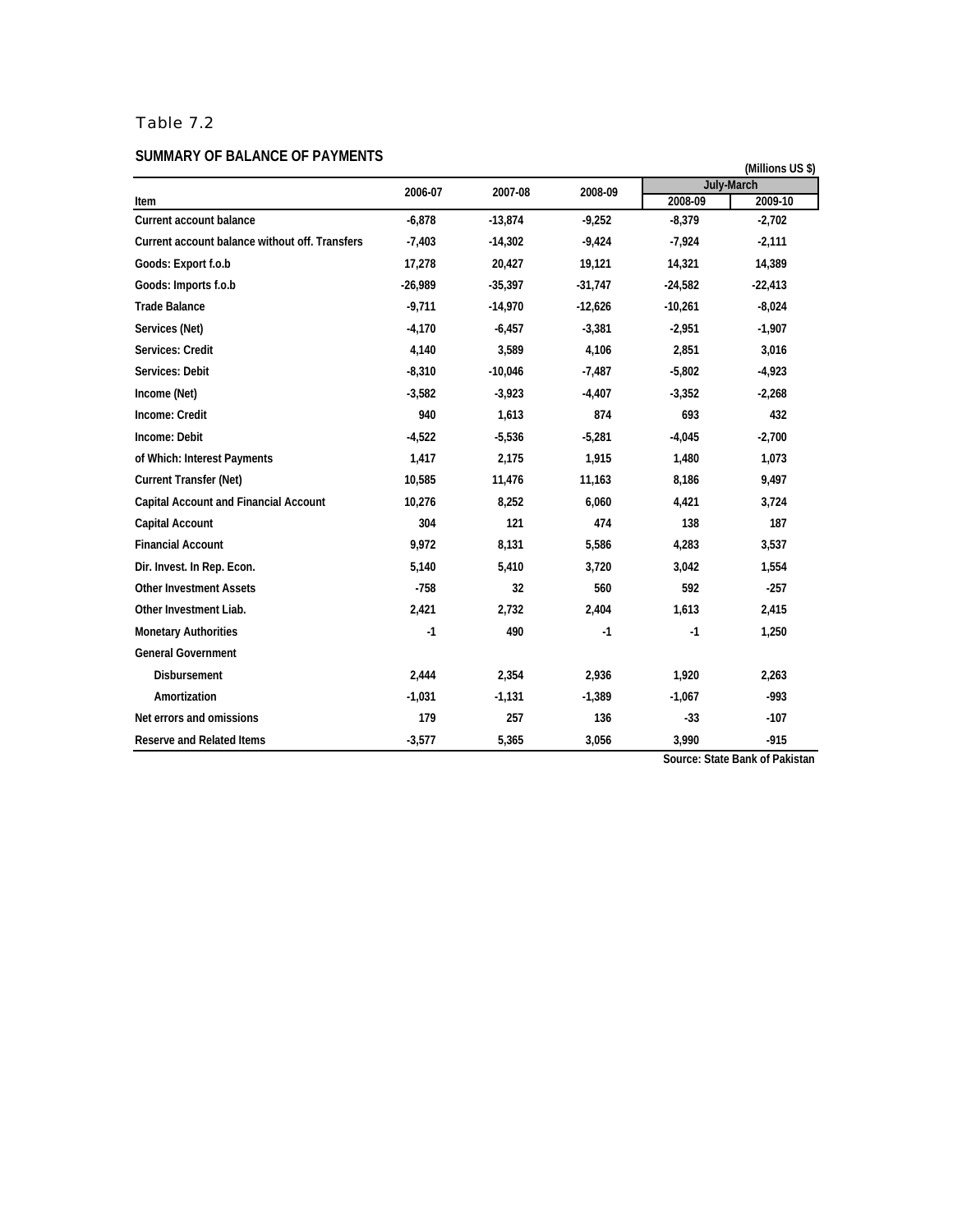| Exports ^<br>Year     |      | Imports ^ | Trade<br>Deficit ^ | Worker's<br>Remittances # | Current<br>Account<br>Deficit# |  |
|-----------------------|------|-----------|--------------------|---------------------------|--------------------------------|--|
| 1980-81               | 10.5 | 19.3      | 8.7                | 7.5                       | 3.7                            |  |
| 1981-82               | 8.0  | 18.3      | 10.3               | 7.2                       | 5.0                            |  |
| 1982-83               | 9.4  | 18.7      | 9.3                | 10.1                      | 1.8                            |  |
| 1983-84               | 8.9  | 18.3      | 9.4                | $\bf 8.8$                 | 3.2                            |  |
| 1984-85               | 8.0  | 19.0      | 11.0               | 7.9                       | 5.4                            |  |
| 1985-86               | 9.6  | 17.7      | 8.0                | 8.1                       | 3.9                            |  |
| 1986-87               | 11.1 | 16.1      | 5.1                | 6.8                       | 2.2                            |  |
| 1987-88               | 11.6 | 16.7      | 5.0                | 5.2                       | 4.4                            |  |
| 1988-89               | 11.7 | 17.6      | 5.9                | 4.7                       | 4.8                            |  |
| 1989-90               | 12.4 | 17.4      | 4.9                | 4.9                       | 4.7                            |  |
| 1990-91               | 13.5 | 16.7      | 3.3                | $4.1\,$                   | 4.8                            |  |
| 1991-92               | 14.2 | 19.1      | 4.8                | 3.0                       | 2.8                            |  |
| 1992-93               | 13.3 | 19.4      | 6.1                | 3.0                       | 7.2                            |  |
| 1993-94               | 13.1 | 16.6      | 3.4                | $2.8\,$                   | 3.8                            |  |
| 1994-95               | 13.5 | 17.2      | 3.7                | 3.1                       | 4.1                            |  |
| 1995-96               | 13.8 | 18.7      | 4.9                | 2.3                       | 7.2                            |  |
| 1996-97               | 13.4 | 19.1      | 5.7                | 2.3                       | 6.2                            |  |
| 1997-98               | 13.9 | 16.3      | 2.4                | 2.4                       | 3.1                            |  |
| 1998-99               | 13.3 | 16.1      | 2.8                | 1.8                       | 4.1                            |  |
| 1999-00               | 11.7 | 14.1      | 2.4                | 1.3                       | 1.6                            |  |
| 2000-01               | 12.9 | 15.1      | 2.1                | 1.5                       | 0.7                            |  |
| 2001-02               | 12.8 | 14.4      | 1.7                | 3.3                       | $+1.9$                         |  |
| 2002-03               | 13.5 | 14.8      | 1.3                | 5.1                       | $+3.8$                         |  |
| 2003-04               | 12.5 | 15.9      | 3.3                | 3.9                       | $+1.3$                         |  |
| 2004-05               | 13.0 | 18.5      | 5.5                | 3.7                       | 1.6                            |  |
| 2005-06               | 13.0 | 22.5      | 9.5                | 2.9                       | 4.5                            |  |
| 2006-07               | 11.8 | 21.2      | 9.4                | 3.8                       | 5.1                            |  |
| 2007-08               | 11.6 | 24.4      | 12.8               | 3.9                       | 8.5                            |  |
| 2008-09               | 10.9 | 21.5      | 10.6               | 4.8                       | 5.7                            |  |
| Jul-April<br>2009-10* | 9.1  | 16.0      | 7.0                | 4.2                       | 1.7                            |  |

# **COMPONENTS OF BALANCE OF PAYMENTS (AS PERCENT OF GDP)**

**# : Based on the data compiled by SBP**

**\* : Provisional**

**Source: FBS, SBP & E.A.Wing, Finance Division**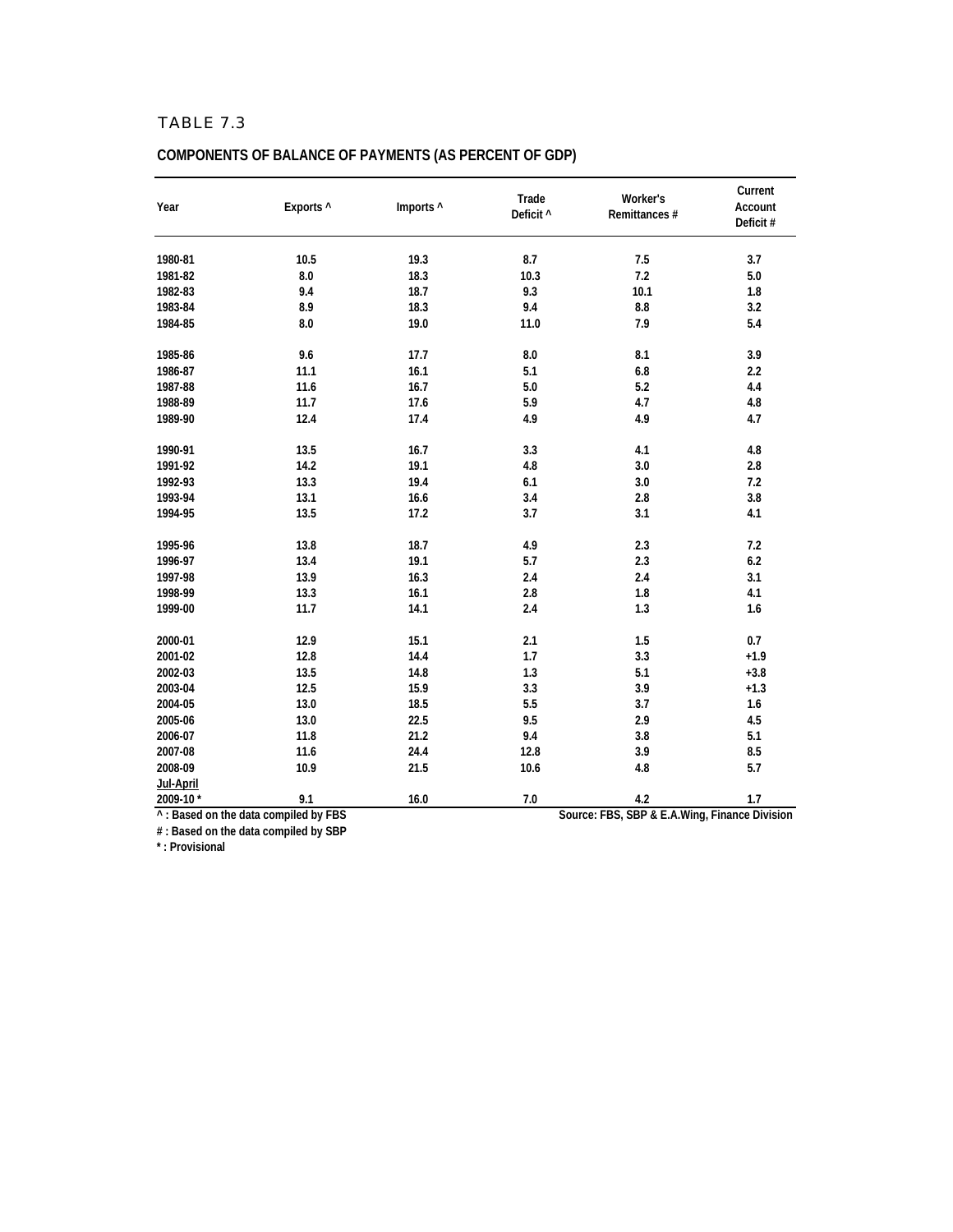|                |                | (Rs million)          |              |                                |                 |          | (US \$ million) |                       |          |                                            |                 |          |
|----------------|----------------|-----------------------|--------------|--------------------------------|-----------------|----------|-----------------|-----------------------|----------|--------------------------------------------|-----------------|----------|
| Year           |                | <b>Current Prices</b> |              |                                | Growth Rate (%) |          |                 | <b>Current Prices</b> |          |                                            | Growth Rate (%) |          |
|                | <b>Exports</b> | Imports               | Balance      | <b>Exports Imports Balance</b> |                 |          | <b>Exports</b>  | Imports               | Balance  | <b>Exports</b>                             | Imports         | Balance  |
|                |                |                       |              |                                |                 |          |                 |                       |          |                                            |                 |          |
| 1980-81        | 29,280         | 53,544                | $-24,264$    | 25.07                          | 14.10           | 3.17     | 2,958           | 5,409                 | $-2451$  | 25.07                                      | 14.11           | 3.20     |
| 1981-82        | 26,270         | 59,482                | $-33,212$    | $-10.28$                       | 11.09           | 36.88    | 2,464           | 5,622                 | $-3158$  | $-16.70$                                   | 3.94            | 28.85    |
| 1982-83        | 34,442         | 68,151                | $-33,709$    | 31.11                          | 14.57           | 1.50     | 2,694           | 5,357                 | $-2663$  | 9.33                                       | $-4.71$         | $-15.67$ |
| 1983-84        | 37,339         | 76,707                | $-39,368$    | 8.41                           | 12.55           | 16.79    | 2,768           | 5,685                 | $-2917$  | 2.75                                       | 6.12            | 9.54     |
| 1984-85        | 37,979         | 89,778                | $-51,799$    | 1.71                           | 17.04           | 31.58    | 2,491           | 5,906                 | $-3415$  | $-10.01$                                   | 3.89            | 17.07    |
|                |                |                       |              |                                |                 |          |                 |                       |          |                                            |                 |          |
| 1985-86        | 49,592         | 90,946                | $-41,354$    | 30.58                          | 1.30            | $-20.16$ | 3,070           | 5,634                 | $-2564$  | 23.24                                      | $-4.61$         | $-24.92$ |
| 1986-87        | 63,355         | 92,431                | $-29,076$    | 27.75                          | 1.63            | $-29.69$ | 3,686           | 5,380                 | $-1694$  | 20.07                                      | $-4.51$         | $-33.93$ |
| 1987-88        | 78,445         | 112,551               | $-34,106$    | 23.82                          | 21.77           | 17.30    | 4,455           | 6,391                 | $-1936$  | 20.86                                      | 18.79           | 14.29    |
| 1988-89        | 90,183         | 135,841               | $-45,658$    | 14.96                          | 20.69           | 33.87    | 4,661           | 7,034                 | $-2373$  | 4.62                                       | 10.06           | 22.57    |
| 1989-90        | 106,469        | 148,853               | $-42,384$    | 18.06                          | 9.58            | $-7.17$  | 4,954           | 6,935                 | $-1981$  | 6.29                                       | $-1.41$         | $-16.52$ |
|                |                |                       |              |                                |                 |          |                 |                       |          |                                            |                 |          |
| 1990-91        | 138,282        | 171.114               | $-32,832$    | 29.88                          | 14.96           | $-22.54$ | 6,131           | 7,619                 | $-1488$  | 23.76                                      | 9.86            | $-24.89$ |
| 1991-92        | 171,728        | 229,889               | $-58,161$    | 24.19                          | 34.35           | 77.15    | 6,904           | 9,252                 | $-2348$  | 12.61                                      | 21.43           | 57.80    |
| 1992-93        | 177,028        | 258,643               | $-81,615$    | 3.09                           | 12.51           | 40.33    | 6,813           | 9,941                 | $-3128$  | $-1.32$                                    | 7.45            | 33.22    |
| 1993-94        | 205,499        | 258,250               | $-52,751$    | 16.08                          | $-0.15$         | $-35.37$ | 6,803           | 8,564                 | $-1761$  | $-0.15$                                    | $-13.85$        | $-43.70$ |
| 1994-95        | 251,173        | 320,892               | $-69,719$    | 22.23                          | 24.26           | 32.17    | 8,137           | 10,394                | $-2257$  | 19.61                                      | 21.37           | 28.17    |
|                |                |                       |              |                                |                 |          |                 |                       |          |                                            |                 |          |
| 1995-96        | 294,741        | 397,575               | $-102,834$   | 17.35                          | 23.90           | 47.50    | 8,707           | 11,805                | $-3098$  | 7.01                                       | 13.58           | 37.26    |
| 1996-97        | 325,313        | 465,001               | $-139,688$   | 10.37                          | 16.96           | 35.84    | 8,320           | 11,894                | $-3574$  | $-4.44$                                    | 0.75            | 15.36    |
| 1997-98        | 373,160        | 436,338               | $-63,178$    | 14.71                          | $-6.16$         | $-54.77$ | 8,628           | 10,118                | $-1490$  | 3.70                                       | $-14.93$        | $-58.31$ |
| 1998-99        | 390,342        | 465,964               | $-75,622$    | 4.60                           | 6.79            | 19.70    | 7,779           | 9,432                 | $-1653$  | $-9.84$                                    | $-6.78$         | 10.94    |
| 1999-00        | 443,678        | 533,792               | $-90,114$    | 13.66                          | 14.56           | 19.16    | 8,569           | 10,309                | $-1740$  | 10.15                                      | 9.30            | 5.26     |
|                |                |                       |              |                                |                 |          |                 |                       |          |                                            |                 |          |
| 2000-01        | 539,070        | 627,000               | $-87,930$    | 21.50                          | 17.46           | $-2.42$  | 9,202           | 10,729                | $-1527$  | 7.39                                       | 4.07            | $-12.24$ |
| 2001-02        | 560,947        | 634,630               | $-73,683$    | 4.06                           | 1.22            | $-16.20$ | 9,135           | 10,340                | $-1205$  | $-0.73$                                    | $-3.63$         | $-21.09$ |
| 2002-03        | 652,294        | 714,372               | $-62,078$    | 16.28                          | 12.57           | $-15.75$ | 11,160          | 12,220                | $-1060$  | 22.17                                      | 18.18           | $-12.03$ |
| 2003-04        | 709.036        | 897,825               | $-188,789$   | 8.70                           | 25.68           | 204.12   | 12,313          | 15,592                | $-3279$  | 10.33                                      | 27.59           | 209.34   |
| 2004-05        | 854,088        | 1,223,079             | $-368,991$   | 20.46                          | 36.23           | 95.45    | 14,391          | 20,598                | $-6207$  | 16.88                                      | 32.11           | 89.30    |
| 2005-06        | 984,841        | 1,711,158             | $-726,317$   | 15.31                          | 39.91           | 96.84    | 16,451          | 28,581                | $-12130$ | 14.31                                      | 38.76           | 95.42    |
| 2006-07        |                | 1,029,312 1,851,806   | $-822,494$   | 4.52                           | 8.22            | 13.24    | 16,976          | 30,540                | $-13564$ | 3.19                                       | 6.85            | 11.82    |
| 2007-08        | 1,196,638      | 2,512,072             | $-1,315,434$ | 16.26                          | 35.66           | 59.93    | 19,052          | 39,966                | $-20914$ | 12.23                                      | 30.86           | 54.19    |
| 2008-09        |                | 1,383,718 2,723,570   | $-1,339,852$ | 15.63                          | 8.42            | 1.86     | 17,688          | 34,822                | $-17134$ | $-7.16$                                    | $-12.87$        | $-18.07$ |
| July-Mar       |                |                       |              |                                |                 |          |                 |                       |          |                                            |                 |          |
| 2008-09        | 1,036,466      | 2,021,991             | $-985,525$   | 25.69                          | 17.67           | 10.26    | 13,382          | 26,123                | $-12741$ | $-0.37$                                    | $-6.57$         | $-12.29$ |
| 2009-10 (P)    | 1,176,388      | 2,081,763             | $-905,375$   | 13.50                          | 2.96            | $-8.13$  | 14,162          | 25,107                | $-10945$ | 5.83                                       | $-3.89$         | $-14.10$ |
| P: Provisional |                |                       |              |                                |                 |          |                 |                       |          | Source: FBS & E. A. Wing, Finance Division |                 |          |

#### **EXPORTS, IMPORTS AND TRADE BALANCE**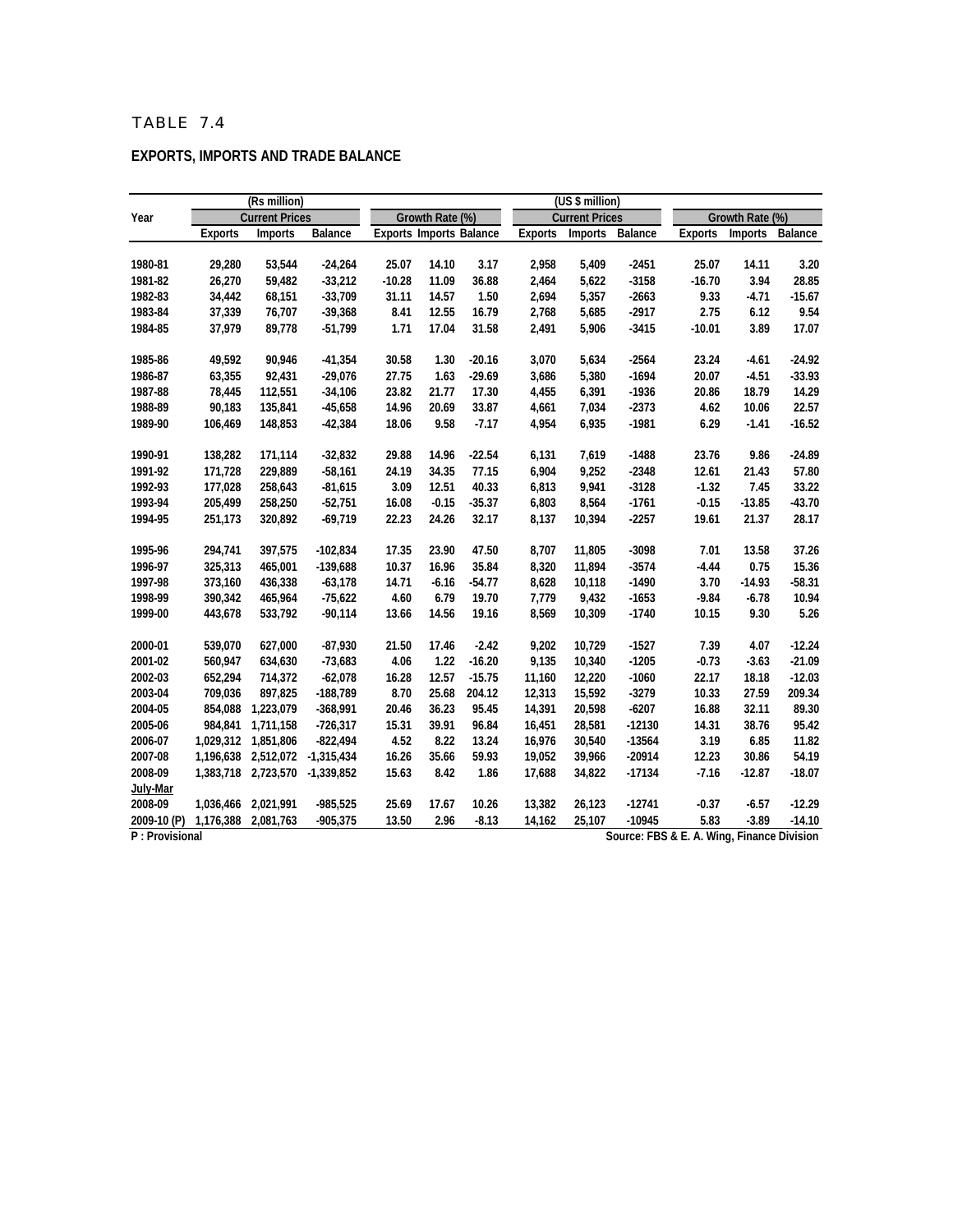# **UNIT VALUE INDICES AND TERMS OF TRADE (T.O.T) (1990-91 = 100)**

|                                            |         |         |         |         |                |                |                |                |         |         |                                      | (Indices)  |
|--------------------------------------------|---------|---------|---------|---------|----------------|----------------|----------------|----------------|---------|---------|--------------------------------------|------------|
| Groups                                     | 1999-00 | 2000-01 | 2001-02 | 2002-03 | 2003-04        | 2004-05        | 2005-06        | 2006-07        | 2007-08 | 2008-09 |                                      | July-March |
|                                            |         |         |         |         |                |                |                |                |         |         | 2008-09                              | 2009-10    |
| <b>All Groups</b>                          |         |         |         |         |                |                |                |                |         |         |                                      |            |
| <b>Exports</b>                             | 253.77  | 271.47  | 271.18  | 254.02  | 279.65         | 288.84         | 299.31         | 310.03         | 350.40  | 450.40  | 454.93                               | 454.89     |
| <b>Imports</b>                             | 259.03  | 298.44  | 298.56  | 309.52  | 355.43         | 392.45         | 460.38         | 495.33         | 632.30  | 790.82  | 808.09                               | 828.42     |
| T.O.T.                                     | 97.97   | 90.96   | 90.83   | 82.07   | 78.68          | 73.60          | 65.01          | 62.59          | 55.42   | 56.95   | 56.30                                | 54.91      |
| Food & Live Animals                        |         |         |         |         |                |                |                |                |         |         |                                      |            |
| <b>Exports</b>                             | 234.95  | 249.32  | 260.55  | 258.11  | 267.55         | 303.93         | 327.47         | 350.75         | 496.58  | 758.42  | 614.28                               | 679.29     |
| <b>Imports</b>                             | 248.38  | 278.82  | 277.41  | 259.76  | 282.18         | 314.36         | 323.95         | 431.20         | 551.25  | 622.23  | 619.79                               | 687.05     |
| T.O.T.                                     | 94.59   | 89.42   | 93.92   | 99.36   | 94.82          | 96.68          | 101.09         | 81.34          | 90.08   | 121.89  | 131.38                               | 98.87      |
| Beverages & Tobacco                        |         |         |         |         |                |                |                |                |         |         |                                      |            |
| <b>Exports</b>                             | 143.34  | 171.44  | 169.82  | 146.52  | 175.33         | 162.96         | 191.13         | 208.44         | 202.67  | 431.15  | 372.70                               | 599.47     |
| <b>Imports</b>                             | 532.21  | 698.92  | 790.14  | 598.00  | 521.88         | 561.23         | 621.67         | 675.14         | 653.41  | 884.26  | 860.45                               | 953.43     |
| $T.0.$ T.                                  | 26.93   | 24.53   | 21.49   | 24.50   | 33.60          | 29.04          | 30.74          | 30.87          | 31.02   | 48.76   | 43.31                                | 62.87      |
| <b>Crude Materials</b>                     |         |         |         |         |                |                |                |                |         |         |                                      |            |
| (inedible except fuels)                    |         |         |         |         |                |                |                |                |         |         |                                      |            |
| <b>Exports</b>                             | 169.85  | 192.12  | 158.90  | 171.58  | 218.86         | 195.64         | 209.97         | 225.52         | 328.53  | 494.08  | 493.21                               | 554.09     |
| <b>Imports</b>                             | 198.06  | 218.95  | 228.14  | 232.37  | 245.01         | 293.06         | 329.71         | 350.19         | 445.35  | 813.16  | 643.89                               | 663.78     |
| $T.0.$ T.                                  | 85.76   | 87.75   | 69.65   | 73.84   | 89.33          | 66.76          | 63.88          | 64.40          | 73.77   | 80.58   | 76.60                                | 83.47      |
| Minerals, Fuels & Lubricants               |         |         |         |         |                |                |                |                |         |         |                                      |            |
| <b>Exports</b>                             | 283.63  | 373.65  | 314.40  | 365.14  | 416.09         | 525.75         | 644.33         | 733.54         | 979.83  | 840.26  | 871.98                               | 1038.32    |
| <b>Imports</b>                             | 206.30  | 276.87  | 249.66  | 297.20  | 306.38         | 389.16         | 615.00         | 632.08         | 877.47  | 982.09  | 1090.38                              | 942.65     |
| T.O.T.                                     | 137.48  | 134.96  | 125.93  | 122.86  | 135.81         | 135.10         | 104.77         | 116.05         | 111.67  | 85.56   | 79.97                                | 110.15     |
| Chemicals                                  |         |         |         |         |                |                |                |                |         |         |                                      |            |
| <b>Exports</b>                             | 276.51  | 282.36  | 281.54  | 270.05  | 265.61         | 277.23         | 312.89         | 362.50         | 397.29  | 480.24  | 484.32                               | 523.12     |
| <b>Imports</b>                             | 208.54  | 228.06  | 239.29  | 245.60  | 313.15         | 334.10         | 372.17         | 392.87         | 471.77  | 659.24  | 611.09                               | 717.12     |
| T.O.T.                                     | 132.59  | 123.81  | 117.66  | 109.96  | 84.82          | 82.98          | 84.07          | 92.27          | 84.21   | 72.85   | 79.26                                | 72.95      |
| Animal & Vegetable                         |         |         |         |         |                |                |                |                |         |         |                                      |            |
| Oils, Fats & Waxes                         |         |         |         |         |                |                |                |                |         |         |                                      |            |
| <b>Exports</b>                             |         |         |         |         |                |                |                |                |         |         |                                      |            |
| <b>Imports</b>                             | 229.68  | 195.10  | 224.82  | 300.36  | 347.94         | 358.48         | 341.40         | 406.00         | 647.28  | 793.22  | 866.17                               | 873.15     |
| $T.0.$ T.                                  | ÷,      | Ĭ.      | Ĭ.      | Ĭ.      | $\overline{a}$ | $\overline{a}$ | $\overline{a}$ | $\overline{a}$ |         |         |                                      |            |
| <b>Manufactured Goods</b>                  |         |         |         |         |                |                |                |                |         |         |                                      |            |
| <b>Exports</b>                             | 266.96  | 279.04  | 281.83  | 248.93  | 274.02         | 284.72         | 289.58         | 300.76         | 318.97  | 387.90  | 390.80                               | 385.68     |
| <b>Imports</b>                             | 224.61  | 251.50  | 244.97  | 240.82  | 287.80         | 301.00         | 340.71         | 375.06         | 427.60  | 559.24  | 549.29                               | 609.37     |
| $T.0.$ T.                                  | 118.86  | 110.95  | 115.05  | 103.37  | 95.21          | 94.59          | 84.99          | 80.19          | 74.60   | 69.36   | 71.15                                | 63.29      |
| <b>Machinery and Transport</b>             |         |         |         |         |                |                |                |                |         |         |                                      |            |
| Equipment                                  |         |         |         |         |                |                |                |                |         |         |                                      |            |
| <b>Exports</b>                             | 396.34  | 453.20  | 579.13  | 572.31  | 396.09         | 342.97         | 414.01         | 430.91         | 518.62  | 806.33  | 799.29                               | 982.15     |
| <b>Imports</b>                             | 417.87  | 470.20  | 481.18  | 450.67  | 537.55         | 561.15         | 538.14         | 580.85         | 639.86  | 897.85  | 858.50                               | 960.34     |
| $T.0.$ T.                                  | 94.85   | 96.38   | 120.36  | 126.99  | 73.68          | 61.12          | 76.93          | 74.19          | 81.05   | 89.81   | 93.10                                | 102.27     |
| <b>Miscellaneous Manufactured Articles</b> |         |         |         |         |                |                |                |                |         |         |                                      |            |
| <b>Exports</b>                             | 263.04  | 292.47  | 298.40  | 294.67  | 318.55         | 324.17         | 342.71         | 340.99         | 351.77  | 442.64  | 430.84                               | 486.51     |
| <b>Imports</b>                             | 278.99  | 323.02  | 320.35  | 299.60  | 333.22         | 343.13         | 404.94         | 418.65         | 605.24  | 763.29  | 666.29                               | 962.00     |
| T.O.T.                                     | 94.28   | 90.54   | 93.15   | 98.35   | 95.60          | 94.47          | 82.59          | 81.45          | 58.12   | 57.99   | 64.66                                | 50.57      |
| -: Not applicable                          |         |         |         |         |                |                |                |                |         |         | Source: Federal Bureau of Statistics |            |

**\* : Provisional**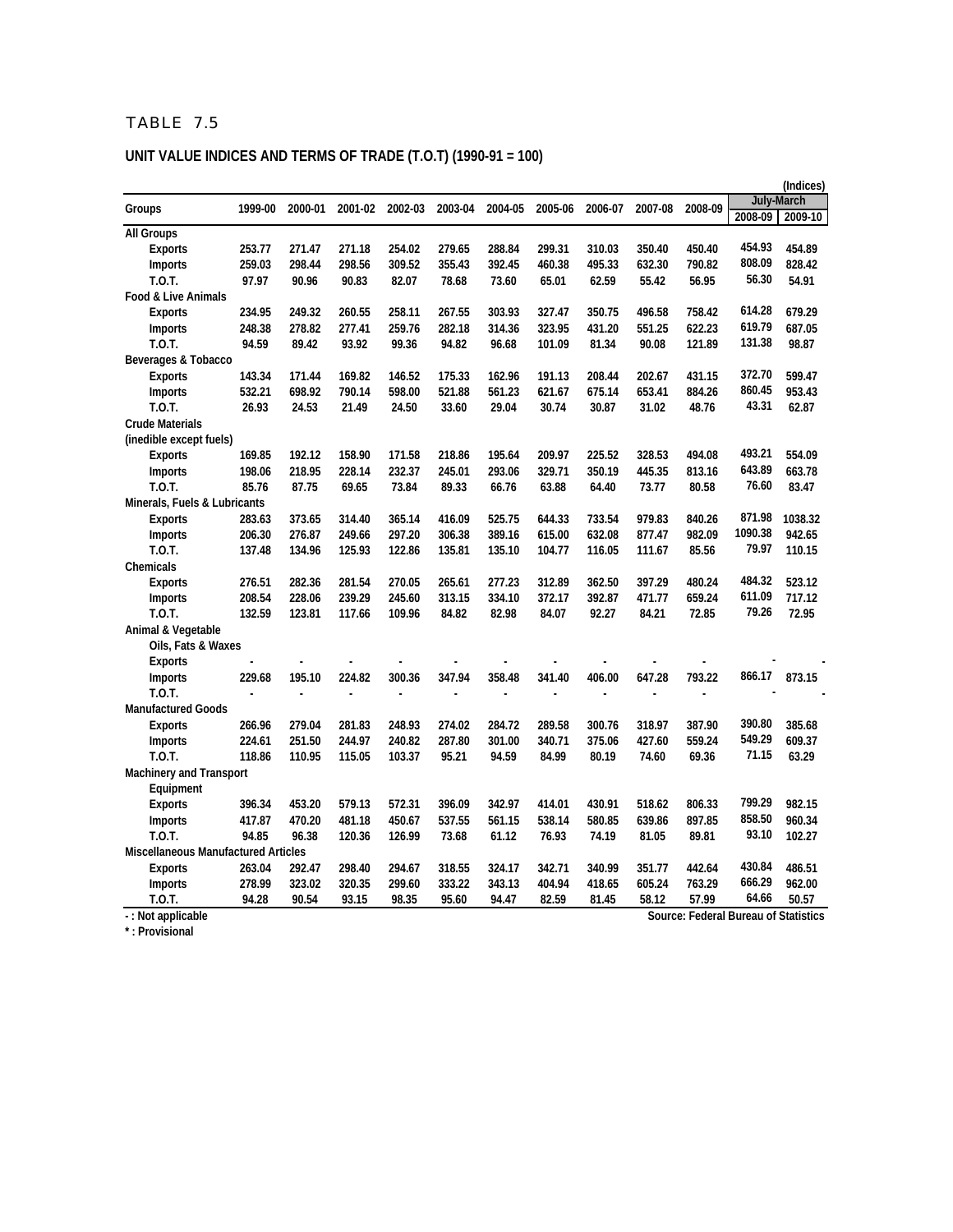|             | (Rs million) |                            |         |                   |           |                           |           |  |
|-------------|--------------|----------------------------|---------|-------------------|-----------|---------------------------|-----------|--|
| Year        |              | <b>Primary Commodities</b> |         | Semi-Manufactures |           | <b>Manufactured Goods</b> |           |  |
|             | Value        | Percentage                 | Value   | Percentage        | Value     | Percentage                | Total     |  |
|             |              | Share                      |         | Share             |           | Share                     | Value**   |  |
| 1970-71     | 650          | 33                         | 472     | 24                | 876       | 44                        | 1,998     |  |
| 1971-72     | 1,510        | 45                         | 914     | 27                | 947       | 28                        | 3,371     |  |
| 1972-73     | 3,366        | 39                         | 2,583   | 30                | 2,602     | 30                        | 8,551     |  |
| 1973-74     | 4,007        | 39                         | 2,294   | 23                | 3,860     | 38                        | 10,161    |  |
| 1974-75     | 4,933        | 48                         | 1,308   | 13                | 4,047     | 39                        | 10,286    |  |
| 1975-76     | 4,902        | 44                         | 2,068   | 18                | 4,283     | 38                        | 11,253    |  |
| 1976-77     | 4,622        | 41                         | 1,888   | 17                | 4,783     | 42                        | 11,294    |  |
| 1977-78     | 4,633        | 36                         | 1,912   | 15                | 6,435     | 50                        | 12,980    |  |
| 1978-79     | 5,475        | 32                         | 3,489   | 21                | 7,963     | 47                        | 16,925    |  |
| 1979-80     | 9,838        | 42                         | 3,519   | 15                | 10,053    | 43                        | 23,410    |  |
| 1980-81     | 12,824       | 44                         | 3,320   | 11                | 13,136    | 45                        | 29,280    |  |
| 1981-82     | 9,112        | 35                         | 3,507   | 13                | 13,651    | 52                        | 26,270    |  |
| 1982-83     | 10,326       | 30                         | 4,618   | 13                | 19,498    | 57                        | 34,442    |  |
| 1983-84     | 10,789       | 29                         | 5,172   | 14                | 21,378    | 57                        | 37,339    |  |
| 1984-85     | 10,981       | 29                         | 6,664   | 17                | 20,334    | 54                        | 37,979    |  |
| 1985-86     | 17,139       | 35                         | 7,892   | 16                | 24,561    | 49                        | 49,592    |  |
| 1986-87     | 16,796       | 26                         | 13,214  | 21                | 33,345    | 53                        | 63,355    |  |
| 1987-88     | 22,163       | 28                         | 15,268  | 20                | 41,012    | 52                        | 78,445    |  |
| 1988-89     | 29,567       | 33                         | 16,937  | 19                | 43,679    | 48                        | 90,183    |  |
| 1989-90     | 21,641       | 20                         | 25,167  | 24                | 59,661    | 56                        | 106,469   |  |
| 1990-91     | 25,820       | 19                         | 33,799  | 24                | 78,663    | 57                        | 138,282   |  |
| 1991-92     | 32,645       | 19                         | 36,731  | 21                | 102,352   | 60                        | 171,728   |  |
| 1992-93     | 26,133       | 15                         | 36,507  | 21                | 114,388   | 64                        | 177,028   |  |
| 1993-94     | 21,321       | 10                         | 48,748  | 24                | 135,430   | 66                        | 205,499   |  |
| 1994-95     | 28,113       | 11                         | 62,624  | 25                | 160,436   | 64                        | 251,173   |  |
| 1995-96     | 47,852       | 16                         | 63,802  | 22                | 183,087   | 62                        | 294,741   |  |
| 1996-97     | 36,452       | 11                         | 66,889  | 21                | 221,972   | 68                        | 325,313   |  |
| 1997-98     | 47,357       | 13                         | 64,683  | 17                | 261,120   | 70                        | 373,160   |  |
| 1998-99     | 45,143       | 12                         | 70,288  | 18                | 274,911   | 70                        | 390,342   |  |
| 1999-00     | 53,833       | 12                         | 68,208  | 15                | 321,637   | 73                        | 443,678   |  |
| 2000-01     | 67,783       | 13                         | 81,288  | 15                | 389,999   | 72                        | 539,070   |  |
| 2001-02     | 60,346       | 11                         | 80,438  | 14                | 420,163   | 75                        | 560,947   |  |
| 2002-03     | 71,194       | 11                         | 71,323  | 11                | 509,777   | 78                        | 652,294   |  |
| 2003-04     | 70,716       | 10                         | 83,361  | 12                | 554,959   | 78                        | 709,036   |  |
| 2004-05     | 92,018       | 11                         | 86,483  | 10                | 675,586   | 79                        | 854,088   |  |
| 2005-06     | 112,268      | 11                         | 106,029 | 11                | 766,543   | 78                        | 984,841   |  |
| 2006-07     | 113,954      | 11                         | 121,930 | 12                | 793,428   | 77                        | 1,029,312 |  |
| 2007-08     | 171,670      | 14                         | 127,090 | 11                | 897,877   | 75                        | 1,196,638 |  |
| 2008-09     | 226,324      | 16                         | 130,612 | 9                 | 1,026,781 | 74                        | 1,383,718 |  |
| Jul-March   |              |                            |         |                   |           |                           |           |  |
| 2008-09     | 172,476      | 17                         | 97,281  | 9                 | 766,710   | 74                        | 1,036,466 |  |
| 2009-10 (P) | 214,702      | 18                         | 124,340 | 11                | 837,347   | $71$                      | 1,176,388 |  |

**ECONOMIC CLASSIFICATION OF EXPORTS AND IMPORTS (A. EXPORTS)**

**P : Provisional (Contd.)**

**\*\* : Total may not tally due to rounding of figures**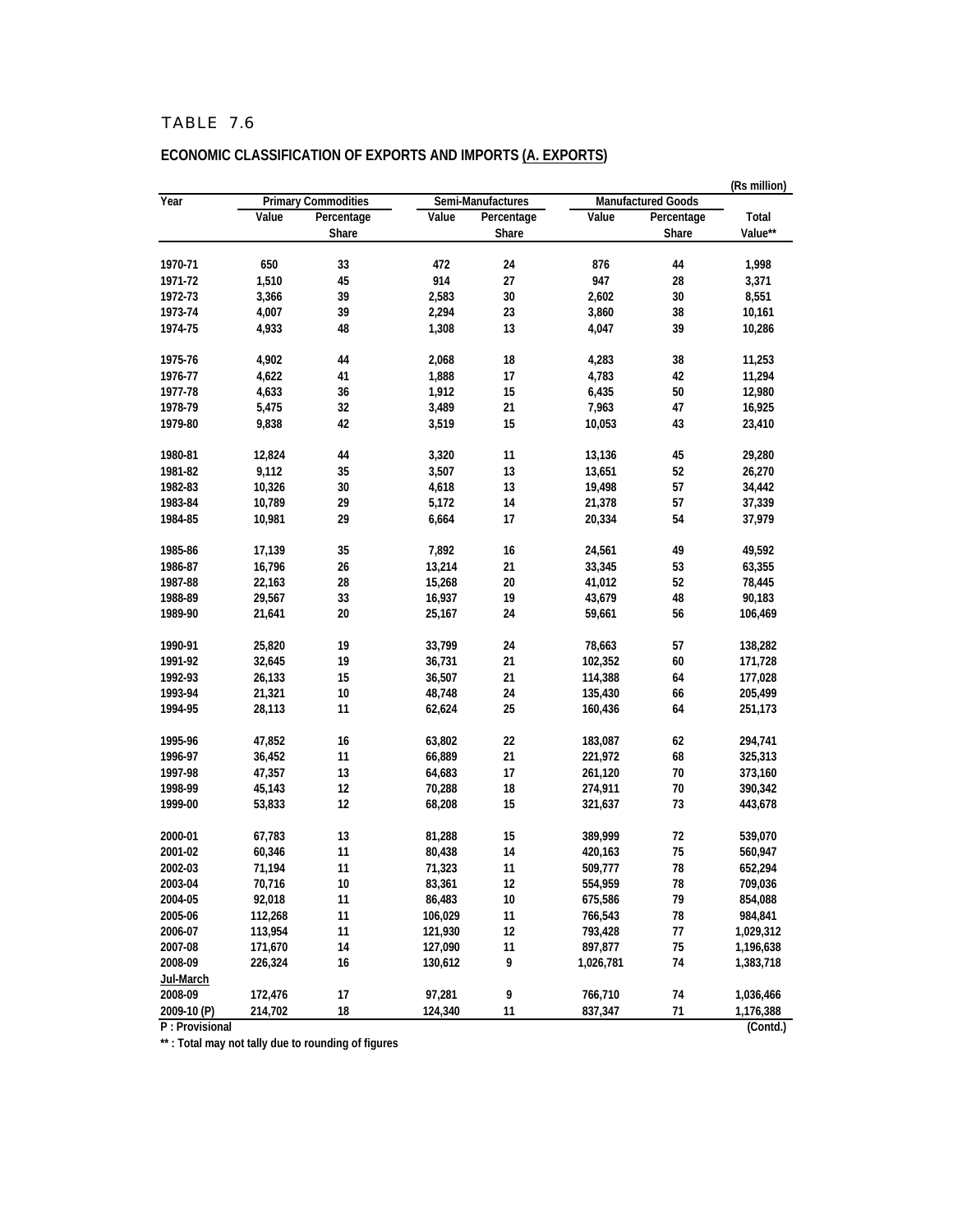# **ECONOMIC CLASSIFICATION OF EXPORTS AND IMPORTS (B. IMPORTS)**

|                      |                    |                      |                      |                                |                      |                       |                    |                                      | (Rs million)           |
|----------------------|--------------------|----------------------|----------------------|--------------------------------|----------------------|-----------------------|--------------------|--------------------------------------|------------------------|
|                      |                    |                      |                      | <b>Industrial Raw Material</b> |                      |                       |                    |                                      | $\star\star$           |
| Year                 |                    | <b>Capital Goods</b> | <b>Capital Goods</b> |                                |                      | <b>Consumer Goods</b> |                    | <b>Consumer Goods</b>                |                        |
|                      | Value              | Percentage<br>Share  | Value                | Percentage<br>Share            | Value                | Percentage<br>Share   | Value              | Percentage<br>Share                  | Total<br>Value         |
|                      |                    |                      |                      |                                |                      |                       |                    |                                      |                        |
| 1970-71              | 1,885              | 52                   | 382                  | 11                             | 950                  | 26                    | 385                | 11                                   | 3,602                  |
| 1971-72              | 1,482              | 42                   | 367                  | 11                             | 851                  | 24                    | 795                | 23                                   | 3,495                  |
| 1972-73              | 2,499              | 30                   | 830                  | 10                             | 2,584                | 31                    | 2,485              | 30                                   | 8,398                  |
| 1973-74              | 3,975              | 30                   | 904                  | 7                              | 5,386                | 40                    | 3,214              | 24                                   | 13,479                 |
| 1974-75              | 6,152              | 29                   | 1,802                | 9                              | 8,257                | 40                    | 4,714              | 23                                   | 20,925                 |
| 1975-76              | 7,158              | 35                   | 1,261                | 6                              | 7,709                | 28                    | 4,337              | 21                                   | 20,465                 |
| 1976-77              | 8,750              | 38                   | 1,463                | 6                              | 9,148                | 40                    | 3,651              | 16                                   | 23,012                 |
| 1977-78              | 9,316              | 34                   | 1,921                | 7                              | 11,023               | 40                    | 5,555              | 20                                   | 27,815                 |
| 1978-79              | 10,970             | 30                   | 2,160                | 6                              | 15,416               | 42                    | 7,842              | 22                                   | 36,388                 |
| 1979-80              | 16,679             | 36                   | 2,916                | 6                              | 19,834               | 42                    | 7,500              | 16                                   | 46,929                 |
| 1980-81              | 14,882             | 28                   | 4,055                | 8                              | 26,832               | 50                    | 7,775              | 15                                   | 53,544                 |
| 1981-82              |                    | 30                   |                      |                                |                      | 48                    |                    |                                      |                        |
| 1982-83              | 17,504<br>21.135   | 31                   | 4,861                | 8                              | 28,710               | 49                    | 8,407              | 14                                   | 59,482                 |
|                      |                    |                      | 4,040                | 6                              | 33,383               |                       | 9,593              | 14                                   | 68,151                 |
| 1983-84              | 24,419             | 32                   | 4,525                | 6                              | 37,017               | 48                    | 10,746             | 14                                   | 76,707                 |
| 1984-85              | 28,968             | 32                   | 4,859                | 6                              | 41,579               | 46                    | 14,372             | 16                                   | 89,778                 |
| 1985-86              | 33,195             | 37                   | 4,966                | 5                              | 36,353               | 40                    | 16,432             | 18                                   | 90,946                 |
| 1986-87              | 33,841             | 37                   | 6,150                | $\overline{1}$                 | 36,227               | 39                    | 16,213             | 17                                   | 92,431                 |
| 1987-88              | 40,350             | 36                   | 8,021                | 7                              | 48,153               | 43                    | 16,027             | 14                                   | 112,551                |
| 1988-89              | 49,498             | 37                   | 9,929                | $\overline{\phantom{a}}$       | 53,055               | 39                    | 23,359             | 17                                   | 135,841                |
| 1989-90              | 48,420             | 33                   | 10,439               | 7                              | 61,562               | 41                    | 28,432             | 19                                   | 148,853                |
| 1990-91              | 56,303             | 33                   | 11,621               | 7                              | 76,290               | 44                    | 26,900             | 16                                   | 171,114                |
| 1991-92              | 96,453             | 42                   | 15,167               | $\overline{\phantom{a}}$       | 88,791               | 38                    | 29,478             | 13                                   | 229,889                |
| 1992-93              | 108,993            | 42                   | 14,304               | 6                              | 99,290               | 38                    | 36,056             | 14                                   | 258,643                |
| 1993-94              | 97,301             | 38                   | 15,692               | 6                              | 110,291              | 43                    | 34,966             | 13                                   | 258,250                |
| 1994-95              | 112,305            | 35                   | 16,754               | 5                              | 148,419              | 46                    | 43,414             | 14                                   | 320,892                |
| 1995-96              | 140,405            | 35                   | 22,541               | 6                              | 180,539              | 45                    | 54,090             | 14                                   | 397,575                |
| 1996-97              | 169,774            | 37                   | 22,259               | 5                              | 202,379              | 43                    | 70,589             | 15                                   | 465,001                |
| 1997-98              | 139,618            | 32                   | 23,344               | 5                              | 195,528              | 45                    | 77,848             | 18                                   | 436,338                |
| 1998-99              | 146,450            | 31                   | 25,646               | 6                              | 220,563              | 47                    | 73,305             | 16                                   | 465,964                |
| 1999-00              | 140,045            | 26                   | 30,712               | 6                              | 287,801              | 54                    | 75,234             | 14                                   | 533,792                |
| 2000-01              | 157,091            | 25                   | 34,371               | 6                              | 345,770              | 55                    | 89,768             | 14                                   | 627,000                |
| 2001-02              | 176,702            | 28                   | 39,038               | 6                              | 346,865              | 55                    | 72,025             | 11                                   | 634,630                |
| 2002-03              |                    |                      |                      |                                | 380,035              |                       |                    |                                      |                        |
| 2003-04              | 220,942<br>316,082 | 31<br>35             | 41,216               | 6<br>7                         |                      | 53<br>49              | 72,179             | 10<br>9                              | 714,372                |
| 2004-05              | 441,528            | 36                   | 57,310<br>101,719    | 8                              | 441,586              | 46                    | 82,847             |                                      | 897,825<br>1,223,079   |
| 2005-06              |                    | 37                   | 124,480              | 7                              | 557,226<br>769,336   |                       | 122,607<br>185,698 | 10                                   | 1,711,158              |
|                      | 631,644            | 36                   |                      | 7                              |                      | 45<br>47              |                    | 11                                   |                        |
| 2006-07<br>2007-08   | 670,539<br>731,017 | 29                   | 134,519<br>202,538   | 8                              | 864,736<br>1,322,329 | 53                    | 182,011<br>256,187 | 10<br>$10\,$                         | 1,851,806<br>2,512,072 |
|                      |                    |                      |                      |                                |                      |                       | 348,657            |                                      |                        |
| 2008-09<br>Jul-March | 790,327            | 29                   | 246,600              | 9                              | 1,337,986            | 49                    |                    | 13                                   | 2,723,570              |
| 2008-09              | 572,324            | 28                   | 180,212              |                                | 1,001,624            | 50                    |                    |                                      |                        |
| 2009-10 (P)          | 593,958            | 28                   | 143,982              | 9<br>7                         | 1,076,543            | 52                    | 267,832<br>267,280 | 13<br>13                             | 2,021,991<br>2,081,762 |
| P: Provisional       |                    |                      |                      |                                |                      |                       |                    | Source: Federal Bureau of Statistics |                        |
|                      |                    |                      |                      |                                |                      |                       |                    |                                      |                        |

**\*\* : Total may not be tally due to rounding of figures**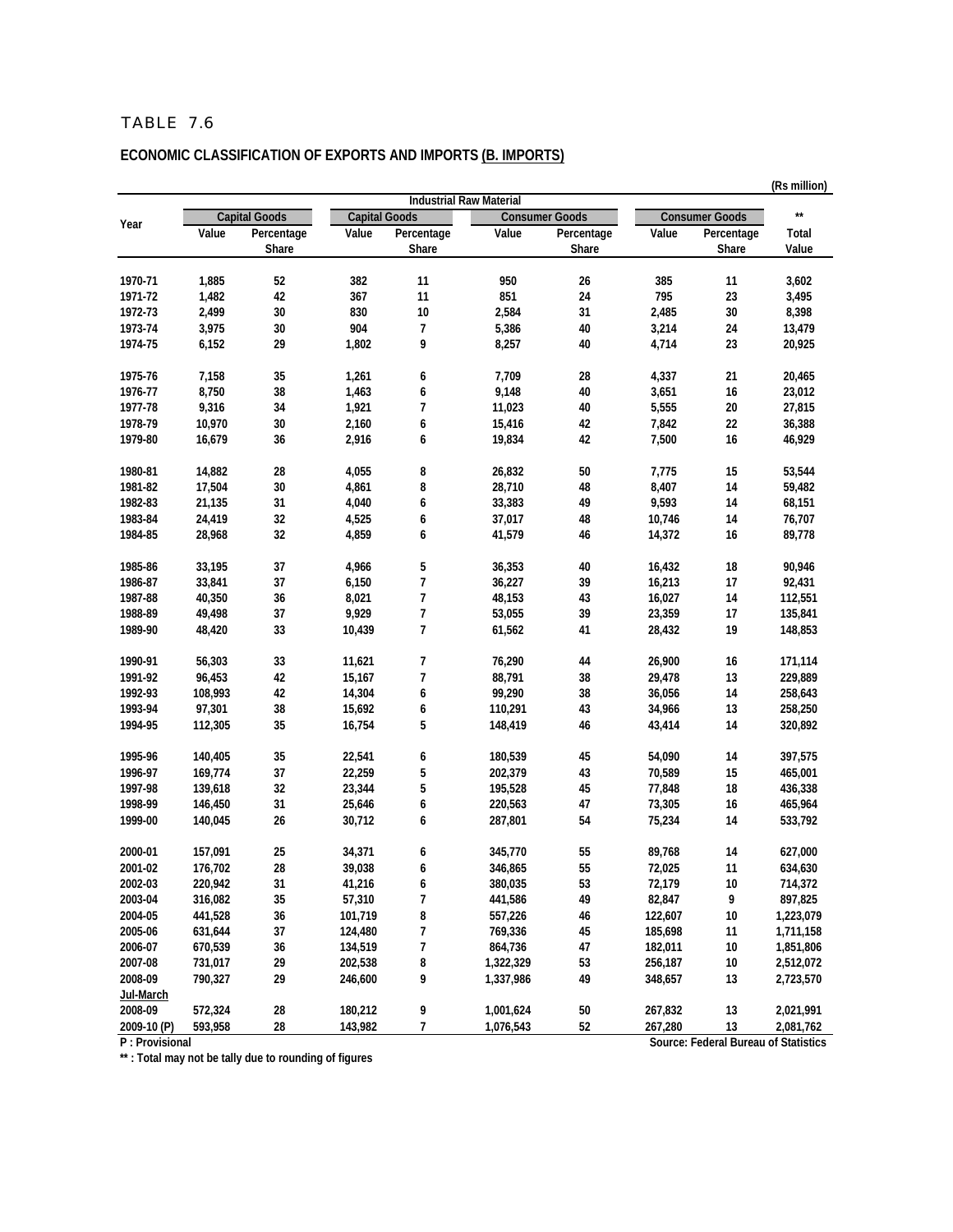#### **MAJOR IMPORTS**

|              |                                  |         |         |         |           |           |           |           |           |                                      | (Rs. Million) |
|--------------|----------------------------------|---------|---------|---------|-----------|-----------|-----------|-----------|-----------|--------------------------------------|---------------|
| <b>Items</b> |                                  | 2001-02 | 2002-03 | 2003-04 | 2004-05   | 2005-06   | 2006-07   | 2007-08   | 2008-09   |                                      | July-March    |
|              |                                  |         |         |         |           |           |           |           |           | 2008-09                              | 2009-10*      |
|              | 1. Chemicals                     | 82,263  | 90,953  | 119,683 | 160,711   | 176,200   | 200,333   | 256,618   | 300,450   | 220,165                              | 233,352       |
|              | 2. Drugs and                     |         |         |         |           |           |           |           |           |                                      |               |
|              | medicines                        | 13,988  | 12,964  | 15,812  | 17,343    | 20,091    | 26,080    | 33,867    | 44,929    | 31,092                               | 45,517        |
|              | 3. Dyes and                      |         |         |         |           |           |           |           |           |                                      |               |
|              | colours                          | 7,775   | 8,419   | 9,218   | 11,101    | 13,272    | 14,889    | 18,486    | 22,050    | 15,749                               | 18,130        |
|              | 4. Chemical                      |         |         |         |           |           |           |           |           |                                      |               |
|              | <b>Fertilizers</b>               | 10,904  | 14,068  | 16,405  | 24,794    | 40,787    | 27,306    | 55,165    | 42,381    | 33,540                               | 57,326        |
| 5.           | Electrical goods                 | 7,835   | 12,661  | 14,862  | 21,121    | 30,463    | 39,824    | 48,148    | 60,718    | 46,801                               | 41,895        |
|              | 6. Machinery                     |         |         |         |           |           |           |           |           |                                      |               |
|              | (non-electrical)                 | 96,832  | 119,256 | 140,907 | 254,452   | 334,445   | 368,226   | 416,538   | 461,816   | 338,532                              | 295,015       |
|              | 7. Transport                     |         |         |         |           |           |           |           |           |                                      |               |
|              | equipments                       | 30,587  | 39,984  | 87,374  | 75,981    | 133,480   | 140,919   | 137,701   | 103,476   | 73,533                               | 112,408       |
|              | 8. Paper, board and              |         |         |         |           |           |           |           |           |                                      |               |
|              | stationery                       | 8,608   | 10,451  | 12,138  | 14,850    | 19,135    | 24,061    | 28,817    | 33,221    | 18,201                               | 16,759        |
|              | 9. Tea                           | 9,611   | 10,095  | 11,078  | 13,202    | 13,336    | 12,965    | 12,653    | 17,417    | 14,042                               | 16,904        |
|              | 10. Sugar-refined                | 1,485   | 153     | 189     | 5,229     | 37,366    | 15,722    | 912       | 4,505     | 1,551                                | 11,707        |
|              | 11. Art-silk yarn                | 5,054   | 5,375   | 6,793   | 7,730     | 14,204    | 15,164    | 18,474    | 23,046    | 16,152                               | 21,594        |
|              | 12. Iron, steel & manu-          |         |         |         |           |           |           |           |           |                                      |               |
|              | factures thereof                 | 24,633  | 28,813  | 35,942  | 62,444    | 96,043    | 89,985    | 105,494   | 135,268   | 93,889                               | 92,002        |
|              | 13. Non-ferrous metals           | 6,757   | 8,430   | 10,544  | 15,547    | 20,665    | 27,395    | 25,641    | 25,638    | 18,648                               | 21,587        |
|              | 14. Petroleum &                  |         |         |         |           |           |           |           |           |                                      |               |
|              | products                         | 172,578 | 179,317 | 182,332 | 237,387   | 399,667   | 444,610   | 724,333   | 738,278   | 572,034                              | 607,791       |
|              | 15. Edible oils                  | 24,034  | 34,288  | 37,917  | 44,975    | 44,212    | 57,996    | 108,427   | 116,042   | 77,917                               | 84,673        |
|              | 16. Grains, pulses               |         |         |         |           |           |           |           |           |                                      |               |
|              | & flours                         | 11,636  | 9,290   | 6,338   | 26,117    | 20,910    | 18,683    | 70,902    | 108,012   | 93,159                               | 24,139        |
|              | 17. Other imports                | 120,050 | 129,855 | 190,293 | 230,095   | 296,882   | 327,648   | 449,896   | 486,323   | 356,986                              | 380,963       |
|              | <b>Grand Total</b>               | 634,630 | 714,372 | 897,825 | 1,223,079 | 1,711,158 | 1,851,806 | 2,512,072 | 2,723,570 | 2,021,991                            | 2,081,762     |
|              | $\overline{\cdot}$ : Provisional |         |         |         |           |           |           |           |           | Source: Federal Bureau of Statistics |               |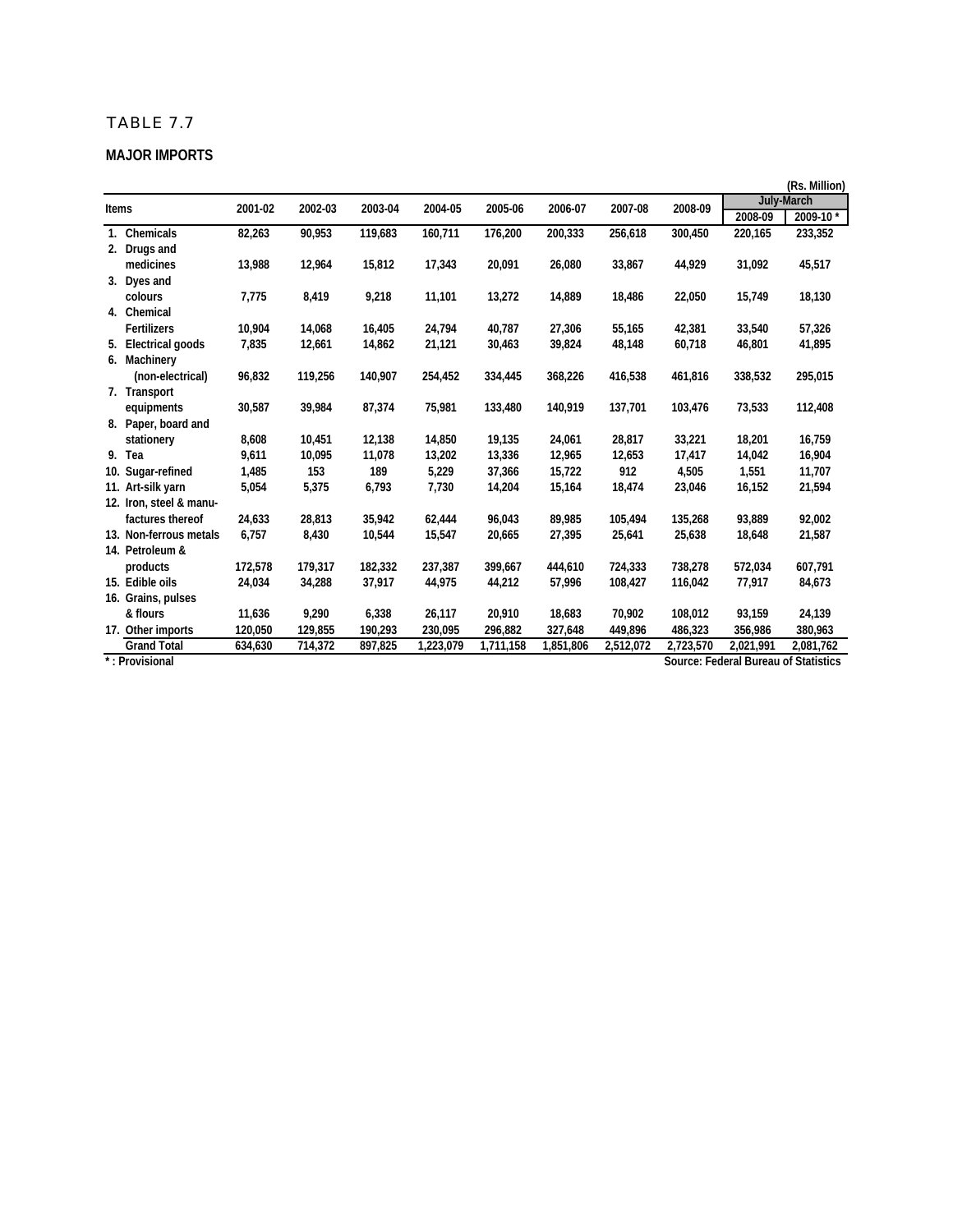#### **DESTINATION OF EXPORTS AND ORIGIN OF IMPORTS**

|               |                              |         |                          |                |         |         |                      |         |         |         |         | (% Share) |
|---------------|------------------------------|---------|--------------------------|----------------|---------|---------|----------------------|---------|---------|---------|---------|-----------|
| <b>REGION</b> |                              | 1990-91 | 1991-92                  | 1992-93        | 1993-94 | 1994-95 | 1995-96              | 1996-97 | 1997-98 | 1998-99 | 1999-00 | 2000-01   |
|               | 1. Developed Countries       |         |                          |                |         |         |                      |         |         |         |         |           |
|               | Exports                      | 60.8    | 56.7                     | 57.1           | 60.3    | 58.9    | 55.6                 | 60.0    | 59.4    | 59.9    | 61.0    | 56.7      |
|               | Imports                      | 58.3    | 62.2                     | 58.6           | 52.6    | 49.3    | 49.9                 | 48.7    | 46.5    | 42.2    | 36.7    | 31.0      |
|               | a. OECD                      |         |                          |                |         |         |                      |         |         |         |         |           |
|               | <b>Exports</b>               | 57.2    | 54.9                     | 56.7           | 60.0    | 58.6    | 55.3                 | 59.7    | 59.5    | 59.6    | 60.6    | 56.3      |
|               | <b>Imports</b>               | 55.7    | 58.7                     | 57.0           | 52.1    | 48.5    | 49.0                 | 48.1    | 46.1    | 41.6    | 36.1    | 30.5      |
|               | b. Other European Countries  |         |                          |                |         |         |                      |         |         |         |         |           |
|               | <b>Exports</b>               | 0.6     | 0.3                      | 0.4            | 0.3     | 0.3     | 0.3                  | 0.3     | 0.3     | 0.3     | 0.4     | 0.4       |
|               | <b>Imports</b>               | 0.8     | 0.5                      | 0.3            | 0.5     | 0.8     | 0.9                  | 0.6     | 0.4     | 0.6     | 0.6     | 0.5       |
|               | 2. CMEA*                     |         |                          |                |         |         |                      |         |         |         |         |           |
|               | <b>Exports</b>               | 3.0     | 1.5                      | 1.0            | 0.5     | 0.4     | 0.5                  | 0.7     | 0.6     | 0.4     | 0.4     | 0.4       |
|               | Imports                      | 1.8     | 3.0                      | 1.3            | 1.6     | 2.1     | 1.9                  | 1.3     | 0.9     | 1.0     | 1.2     | 0.9       |
|               | 3. Developing Countries      |         |                          |                |         |         |                      |         |         |         |         |           |
|               | <b>Exports</b>               | 39.2    | 44.3                     | 41.9           | 39.2    | 40.7    | 43.9                 | 39.3    | 39.6    | 39.7    | 38.6    | 42.9      |
|               | Imports                      | 41.7    | 37.8                     | 41.4           | 45.8    | 48.6    | 48.2                 | 50.0    | 52.6    | 56.8    | 62.1    | 68.1      |
|               | a. OIC                       |         |                          |                |         |         |                      |         |         |         |         |           |
|               | <b>Exports</b>               | 12.7    | 14.6                     | 16.0           | 13.7    | 12.9    | 12.9                 | 11.8    | 12.5    | 12.7    | 14.1    | 16.5      |
|               | <b>Imports</b>               | 17.9    | 16.5                     | 16.9           | 20.9    | 21.3    | 22.4                 | 26.0    | 23.3    | 24.3    | 35.2    | 39.3      |
|               | b. SAARC                     |         |                          |                |         |         |                      |         |         |         |         |           |
|               | <b>Exports</b>               | 3.5     | 4.7                      | 3.8            | 3.1     | 3.4     | 2.7                  | 2.5     | 3.5     | 5.0     | 3.2     | 2.9       |
|               | <b>Imports</b>               | 1.5     | 1.5                      | 1.5            | 1.6     | 1.4     | 1.5                  | 2.4     | 2.3     | 2.2     | 1.9     | 2.9       |
|               | c. ASEAN                     |         |                          |                |         |         |                      |         |         |         |         |           |
|               | <b>Exports</b>               | 5.1     | 5.6                      | 5.2            | 3.7     | 4.0     | 5.3                  | 2.5     | 3.2     | 3.2     | 2.8     | 3.6       |
|               | <b>Imports</b>               | 8.9     | 7.3                      | 8.5            | 9.5     | 12.6    | 11.2                 | 9.0     | 12.6    | 14.1    | 10.2    | 10.6      |
|               | d. Central America           |         |                          |                |         |         |                      |         |         |         |         |           |
|               | Exports                      | 0.1     | 0.2                      | 0.3            | 0.5     | 0.4     | 0.3                  | 0.5     | 0.7     | 0.8     | 0.9     | 0.8       |
|               | <b>Imports</b>               | 0.2     | 0.1                      | 0.1            | 0.1     | 0.1     | 0.2                  | 0.2     | 0.1     | 0.3     | 0.2     | 0.2       |
|               | e. South America             |         |                          |                |         |         |                      |         |         |         |         |           |
|               | <b>Exports</b>               | 0.2     | 0.5                      | 0.5            | 0.9     | 1.0     | 1.4                  | 1.2     | 1.6     | 1.2     | 1.1     | 1.2       |
|               | <b>Imports</b>               | 1.6     | 1.3                      | 1.6            | 1.0     | 1.4     | 1.2                  | 1.7     | 1.1     | 2.1     | 1.0     | 1.6       |
| f.            | <b>Other Asian Countries</b> |         |                          |                |         |         |                      |         |         |         |         |           |
|               | <b>Exports</b>               | 14.6    | 14.3                     | 13.0           | 14.0    | 14.9    | 17.1                 | 15.6    | 12.9    | 12.8    | 12.4    | 13.0      |
|               | <b>Imports</b>               | 9.6     | 9.5                      | 11.1           | 10.8    | 9.5     | 9.4                  | 8.7     | 10.7    | 10.3    | 10.3    | 10.6      |
|               | g. Other African Countries   |         |                          |                |         |         |                      |         |         |         |         |           |
|               | <b>Exports</b>               | 3.0     | 4.4                      | 3.0            | 2.9     | 3.6     | 3.8                  | 4.4     | 4.3     | 3.5     | 3.8     | 4.3       |
|               | <b>Imports</b>               | 2.0     | 1.6                      | 1.7            | 1.9     | 2.2     | 2.3                  | 1.9     | 2.5     | 2.8     | 3.0     | 2.8       |
|               | h. Central Asian States      |         |                          |                |         |         |                      |         |         |         |         |           |
|               | <b>Exports</b>               |         |                          | 0.1            | 0.4     | 0.5     | 0.9                  | 0.8     | 0.9     | 0.5     | 0.3     | 0.3       |
|               | <b>Imports</b>               |         | $\overline{\phantom{a}}$ | $\overline{a}$ | ÷,      | 0.1     | $\ddot{\phantom{a}}$ | 0.1     | --      | 0.7     | 0.3     | 0.1       |
|               | Total                        | 100.0   | 100.0                    | 100.0          | 100.0   | 100.0   | 100.0                | 100.0   | 100.0   | 100.0   | 100.0   | 100.0     |

**(Contd.)**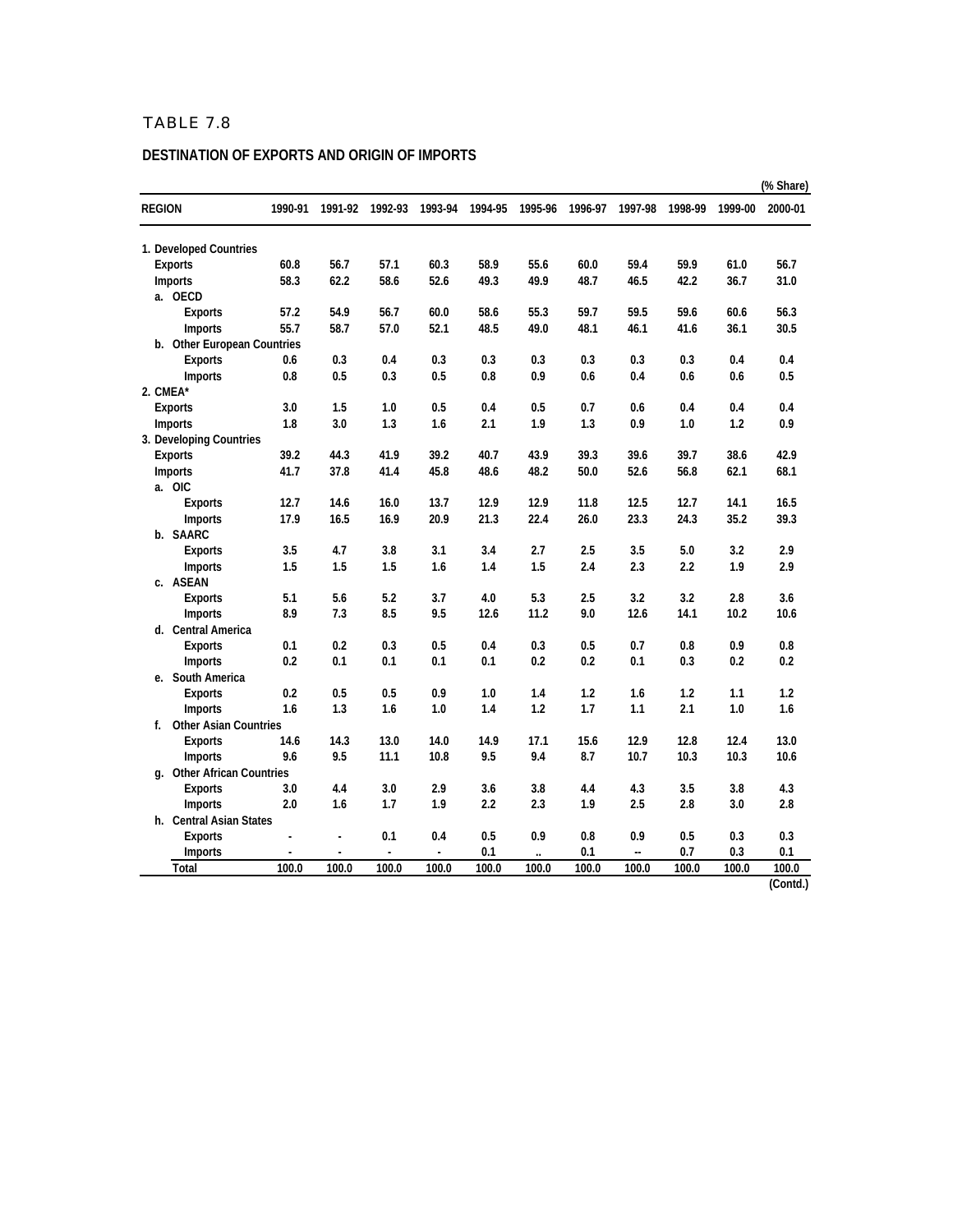#### **DESTINATION OF EXPORTS AND ORIGIN OF IMPORTS**

|                             |                |                      |         |         |         |         |         |          |          | (% Share)                            |
|-----------------------------|----------------|----------------------|---------|---------|---------|---------|---------|----------|----------|--------------------------------------|
| <b>REGION</b>               | 2001-02        | 2002-03              | 2003-04 | 2004-05 | 2005-06 | 2006-07 | 2007-08 | 2008-09  |          | Jul-March                            |
|                             |                |                      |         |         |         |         |         |          | 2008-09  | 2009-10 P                            |
| 1. Developed Countries      |                |                      |         |         |         |         |         |          |          |                                      |
| <b>Exports</b>              | 58.1           | 56.1                 | 58.2    | 55.9    | 54.7    | 54.7    | 51.0    | 46.4     | 46.3     | 43.9                                 |
| <b>Imports</b>              | 34.3           | 34.4                 | 35.5    | 38.0    | 34.2    | 33.3    | 30.2    | 29.1     | 27.5     | 27.1                                 |
| a. OECD                     |                |                      |         |         |         |         |         |          |          |                                      |
| <b>Exports</b>              | 57.6           | 55.6                 | 57.6    | 55.2    | 53.8    | 53.8    | 50.0    | 45.5     | 45.4     | 43.0                                 |
| Imports                     | 33.7           | 33.5                 | 34.7    | 34.7    | 32.4    | 31.5    | 27.1    | 27.8     | 26.3     | 26.0                                 |
| b. Other European Countries |                |                      |         |         |         |         |         |          |          |                                      |
| <b>Exports</b>              | 0.5            | 0.5                  | 0.7     | 0.7     | 0.9     | 0.9     | 1.0     | 0.9      | 0.9      | 0.9                                  |
| <b>Imports</b>              | 0.6            | 0.9                  | 0.8     | 3.3     | 1.8     | 1.8     | 3.1     | 1.3      | 1.2      | 1.1                                  |
| 2. CMEA*                    |                |                      |         |         |         |         |         |          |          |                                      |
| <b>Exports</b>              | 0.5            | 0.6                  | 0.7     | 0.9     | 0.9     | 1.1     | 1.2     | 1.2      | 1.3      | 1.2                                  |
| <b>Imports</b>              | 1.1            | 0.8                  | 1.2     | 2.1     | 2.2     | 1.8     | 1.4     | 3.1      | 3.7      | 1.3                                  |
| 3. Developing Countries     |                |                      |         |         |         |         |         |          |          |                                      |
| <b>Exports</b>              | 41.4           | 43.3                 | 41.1    | 43.2    | 44.4    | 44.2    | 47.8    | 52.4     | 52.4     | 54.9                                 |
| <b>Imports</b>              | 64.6           | 64.8                 | 63.3    | 59.9    | 63.6    | 64.9    | 68.4    | 67.8     | 68.8     | 71.6                                 |
| a. OIC                      |                |                      |         |         |         |         |         |          |          |                                      |
| <b>Exports</b>              | 19.2           | 22.3                 | 20.7    | 21.9    | 23.3    | 21.6    | 26.4    | 30.4     | 30.4     | 28.5                                 |
| <b>Imports</b>              | 36.0           | 35.2                 | 33.7    | 29.2    | 33.7    | 32.0    | 33.4    | 33.9     | 35.1     | 37.8                                 |
| b. SAARC                    |                |                      |         |         |         |         |         |          |          |                                      |
| <b>Exports</b>              | 2.5            | 2.4                  | 3.2     | 4.6     | 4.4     | 4.8     | 4.4     | 5.0      | 5.4      | 5.4                                  |
| <b>Imports</b>              | 2.4            | 1.9                  | 3.1     | 3.2     | 3.3     | 4.5     | 5.0     | 3.8      | 3.8      | 3.8                                  |
| c. ASEAN                    |                |                      |         |         |         |         |         |          |          |                                      |
| <b>Exports</b>              | 2.7            | 2.9                  | 2.7     | 2.1     | 1.7     | 1.9     | 1.7     | 2.1      | 2.0      | 3.1                                  |
| Imports                     | 11.7           | 12.2                 | 11.1    | 10.0    | 9.1     | 9.5     | 9.9     | 10.4     | 10.3     | 11.2                                 |
| d. Central America          |                |                      |         |         |         |         |         |          |          |                                      |
| <b>Exports</b>              | 1.0            | 0.9                  | 0.9     | 0.9     | 0.9     | 1.1     | 1.0     | 1.0      | 1.1      | 0.9                                  |
| <b>Imports</b>              | 0.1            | 0.1                  | 0.1     | 0.1     | 0.1     | 0.2     | 0.1     | 0.2      | 0.2      | 0.3                                  |
| e. South America            |                |                      |         |         |         |         |         |          |          |                                      |
| <b>Exports</b>              | 0.9            | 0.7                  | 0.8     | 0.9     | 1.0     | 1.4     | 1.6     | 1.4      | 1.5      | 1.1                                  |
| <b>Imports</b>              | 0.7            | 0.6                  | 0.6     | 1.1     | 1.4     | 0.8     | 1.8     | 1.2      | 1.2      | 0.5                                  |
| f. Other Asian Countries    |                |                      |         |         |         |         |         |          |          |                                      |
| <b>Exports</b>              | 11.4           | 9.9                  | 9.4     | 8.7     | 8.9     | 9.2     | 8.4     | 8.5      | 8.2      | 11.3                                 |
| <b>Imports</b>              | 10.9           | 12.5                 | 12.3    | 13.7    | 13.7    | 15.9    | 15.7    | 15.2     | 15.0     | 15.6                                 |
| g. Other African Countries  |                |                      |         |         |         |         |         |          |          |                                      |
| <b>Exports</b>              | 3.5            | 4.0                  | 3.2     | 4.0     | 4.1     | 4.1     | 4.2     | 4.0      | 3.8      | 4.6                                  |
| <b>Imports</b>              | 2.7            | 2.3                  | 2.3     | 2.4     | 2.2     | 1.9     | 2.2     | 3.0      | 3.1      | 2.3                                  |
| h. Central Asian States     |                |                      |         |         |         |         |         |          |          |                                      |
| Exports                     | 0.2            | 0.2                  | 0.2     | 0.1     | 0.1     | 0.1     | 0.1     | $\ldots$ | $\ldots$ | 0.1                                  |
| <b>Imports</b>              | 0.1            | $\ddot{\phantom{a}}$ | 0.1     | 0.2     | 0.1     | 0.1     | 0.3     | 0.1      | 0.1      | 0.1                                  |
| <b>Total</b>                | 100.0          | 100.0                | 100.0   | 100.0   | 100.0   | 100.0   | 100.0   | 100.0    | 100.0    | 100.0                                |
| $\ldots$ : Insignificant    | P: Provisional |                      |         |         |         |         |         |          |          | Source: Federal Bureau of Statistics |

**\* : Council for Mutual Economic Assistance.**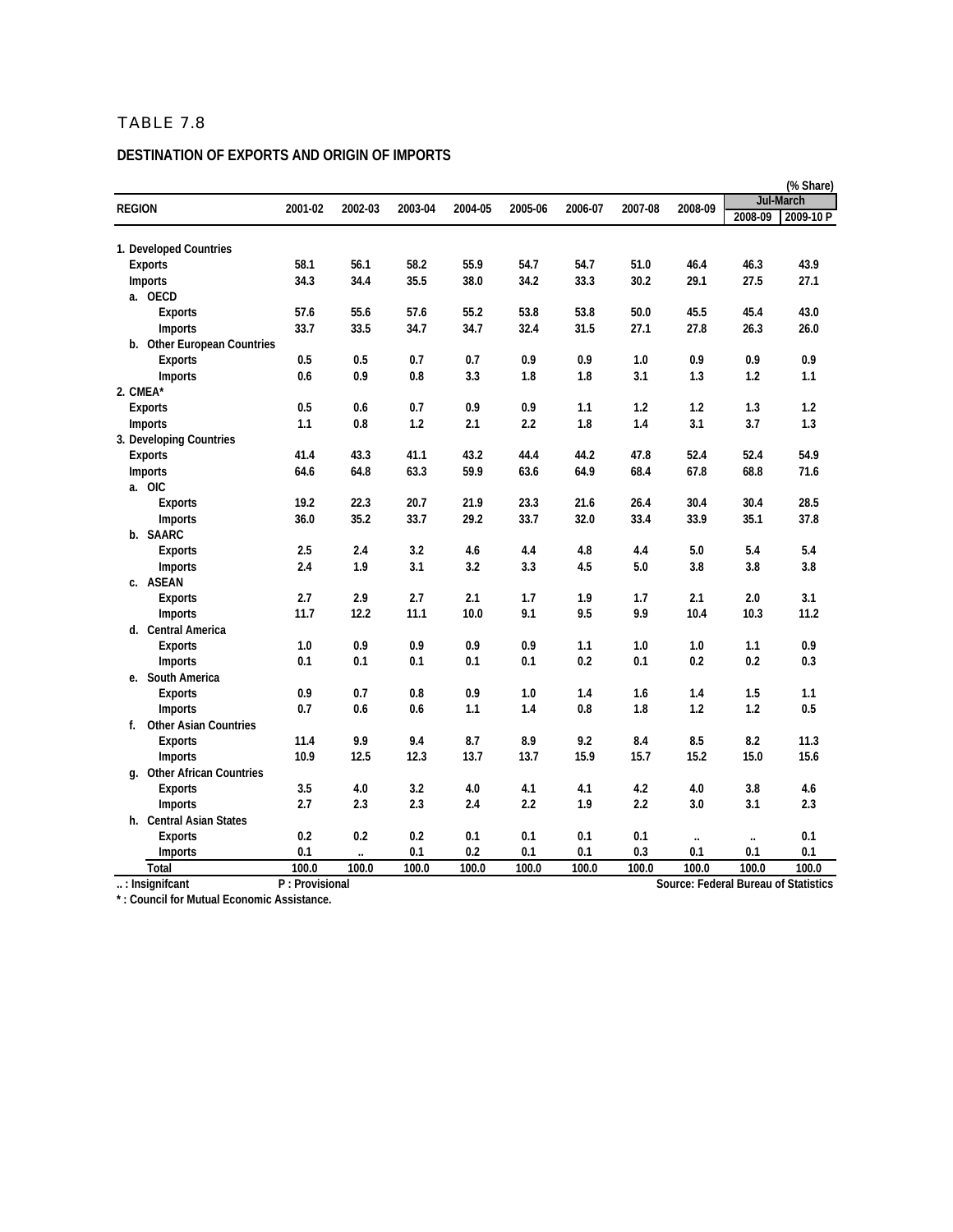#### **WORKER'S REMITTANCES**

|                                                                |          |          |          |          |          |          |          |          |         | (US\$ Million) |
|----------------------------------------------------------------|----------|----------|----------|----------|----------|----------|----------|----------|---------|----------------|
| <b>COUNTRY</b>                                                 | 1991-92  | 1992-93  | 1993-94  | 1994-95  | 1995-96  | 1996-97  | 1997-98  | 1998-99  | 1999-00 | 2000-01        |
| I. Cash Flow                                                   | 1,252.45 | 1,238.51 | 1,093.36 | 1,317.73 | 1,227.28 | 1,078.05 | 1,237.68 | 875.55   | 913.49  | 1,021.59       |
| Bahrain                                                        | 27.75    | 25.42    | 25.92    | 35.90    | 33.23    | 29.16    | 34.31    | 33.31    | 29.36   | 23.87          |
| Canada                                                         | 9.86     | 7.54     | 5.65     | 4.91     | 5.67     | 3.59     | 4.14     | 3.46     | 3.86    | 4.90           |
| Germany                                                        | 33.12    | 40.64    | 28.88    | 27.71    | 26.06    | 18.98    | 16.62    | 11.93    | 10.47   | 9.20           |
| Japan                                                          | 12.96    | 11.62    | 7.13     | 6.90     | 3.65     | 3.05     | 2.65     | 3.09     | 1.58    | 3.93           |
| Kuwait                                                         | 44.24    | 60.22    | 47.85    | 57.86    | 45.43    | 38.38    | 52.40    | 106.36   | 135.25  | 123.39         |
| Norway                                                         | 16.25    | 15.18    | 11.85    | 13.40    | 11.72    | 7.97     | 7.16     | 5.26     | 5.60    | 5.74           |
| Qatar                                                          | 12.87    | 10.91    | 7.57     | 11.52    | 14.08    | 9.68     | 12.17    | 12.94    | 13.29   | 13.38          |
| Saudi Arabia                                                   | 516.16   | 525.94   | 493.65   | 554.08   | 503.22   | 418.44   | 474.86   | 318.49   | 309.85  | 304.43         |
| Sultanat-e-Oman                                                | 60.35    | 51.67    | 46.07    | 61.49    | 64.44    | 46.11    | 61.97    | 44.67    | 46.42   | 38.11          |
| U.A.E.                                                         | 105.07   | 97.76    | 99.36    | 178.26   | 161.93   | 164.39   | 207.70   | 125.09   | 147.79  | 190.04         |
| Abu Dhabi                                                      | 38.74    | 32.47    | 29.32    | 51.99    | 48.98    | 44.91    | 75.13    | 38.07    | 47.30   | 48.11          |
| Dubai                                                          | 49.07    | 47.79    | 51.12    | 90.09    | 81.19    | 93.07    | 101.01   | 70.57    | 87.04   | 129.69         |
| Sharjah                                                        | 17.26    | 17.50    | 16.73    | 28.96    | 28.95    | 22.90    | 28.54    | 14.69    | 12.80   | 12.21          |
| <b>Others</b>                                                  |          |          | 2.19     | 7.22     | 2.81     | 3.51     | 3.02     | 1.76     | 0.65    | 0.03           |
| U.K.                                                           | 137.02   | 114.02   | 101.19   | 109.96   | 109.74   | 97.94    | 98.83    | 73.59    | 73.27   | 81.39          |
| U.S.A                                                          | 150.34   | 157.80   | 122.49   | 141.09   | 141.92   | 146.25   | 166.29   | 81.95    | 79.96   | 134.81         |
| <b>Other Countries</b>                                         | 126.46   | 119.79   | 95.75    | 114.65   | 106.19   | 94.11    | 98.58    | 55.41    | 56.79   | 88.40          |
|                                                                |          |          |          |          |          |          |          |          |         |                |
| Encashment*<br>II.                                             | 215.03   | 323.73   | 352.20   | 548.37   | 233.89   | 331.42   | 251.87   | 184.64   | 70.24   | 64.98          |
| Total (I+II)                                                   | 1,467.48 | 1,562.24 | 1,445.56 | 1,866.10 | 1,461.17 | 1,409.47 | 1,489.55 | 1,060.19 | 983.73  | 1,086.57       |
| *: Encashment and Profit in Pak Rs. of Foreign Exchange Bearer |          |          |          |          |          |          |          |          |         | (Contd.)       |

**Certificates (FEBCs) & Foreign Currency Bearer Certificates (FCBCs)**

#### TABLE 7.9

#### **WORKER'S REMITTANCES**

|                        |         |         |         |         |         |         |         |         |         | (% Share) |
|------------------------|---------|---------|---------|---------|---------|---------|---------|---------|---------|-----------|
| <b>COUNTRY</b>         | 1991-92 | 1992-93 | 1993-94 | 1994-95 | 1995-96 | 1996-97 | 1997-98 | 1998-99 | 1999-00 | 2000-01   |
| <b>Cash Flow</b>       |         |         |         |         |         |         |         |         |         |           |
| Bahrain                | 2.22    | 2.05    | 2.37    | 2.72    | 2.71    | 2.70    | 2.77    | 3.80    | 3.21    | 2.34      |
| Canada                 | 0.79    | 0.61    | 0.52    | 0.37    | 0.46    | 0.33    | 0.33    | 0.40    | 0.42    | 0.48      |
| Germany                | 2.64    | 3.28    | 2.64    | 2.10    | 2.12    | 1.76    | 1.34    | 1.36    | 1.15    | 0.90      |
| Japan                  | 1.03    | 0.94    | 0.65    | 0.52    | 0.30    | 0.28    | 0.21    | 0.35    | 0.17    | 0.38      |
| Kuwait                 | 3.53    | 4.86    | 4.38    | 4.39    | 3.70    | 3.56    | 4.23    | 12.15   | 14.81   | 12.08     |
| Norway                 | 1.30    | 1.23    | 1.08    | 1.02    | 0.95    | 0.74    | 0.58    | 0.60    | 0.61    | 0.56      |
| Qatar                  | 1.03    | 0.88    | 0.69    | 0.87    | 1.15    | 0.90    | 0.98    | 1.48    | 1.45    | 1.31      |
| Saudi Arabia           | 41.21   | 42.47   | 45.15   | 42.05   | 41.00   | 38.81   | 38.37   | 36.38   | 33.92   | 29.80     |
| Sultanat-e-Oman        | 4.82    | 4.17    | 4.21    | 4.67    | 5.25    | 4.28    | 5.01    | 5.10    | 5.08    | 3.73      |
| U.A.E.                 | 8.39    | 7.89    | 9.09    | 13.53   | 13.19   | 15.25   | 16.78   | 14.29   | 16.18   | 18.60     |
| Abu Dhabi              | 3.09    | 2.62    | 2.68    | 3.95    | 3.99    | 4.17    | 6.07    | 4.35    | 5.18    | 4.71      |
| Dubai                  | 3.92    | 3.86    | 4.68    | 6.84    | 6.62    | 8.63    | 8.16    | 8.06    | 9.53    | 12.69     |
| Sharjah                | 1.38    | 1.41    | 1.53    | 2.20    | 2.36    | 2.12    | 2.31    | 1.68    | 1.40    | 1.20      |
| <b>Others</b>          |         |         | 0.20    | 0.55    | 0.23    | 0.33    | 0.24    | 0.20    | 0.07    | 0.00      |
| U.K.                   | 10.94   | 9.21    | 9.25    | 8.34    | 8.94    | 9.08    | 7.99    | 8.41    | 8.02    | 7.97      |
| U.S.A                  | 12.00   | 12.74   | 11.20   | 10.71   | 11.56   | 13.57   | 13.44   | 9.36    | 8.75    | 13.20     |
| <b>Other Countries</b> | 10.10   | 9.67    | 8.76    | 8.70    | 8.65    | 8.73    | 7.96    | 6.33    | 6.22    | 8.65      |
| Total                  | 100.00  | 100.00  | 100.00  | 100.00  | 100.00  | 100.00  | 100.00  | 100.00  | 100.00  | 100.00    |
|                        |         |         |         |         |         |         |         |         |         | (Contd.)  |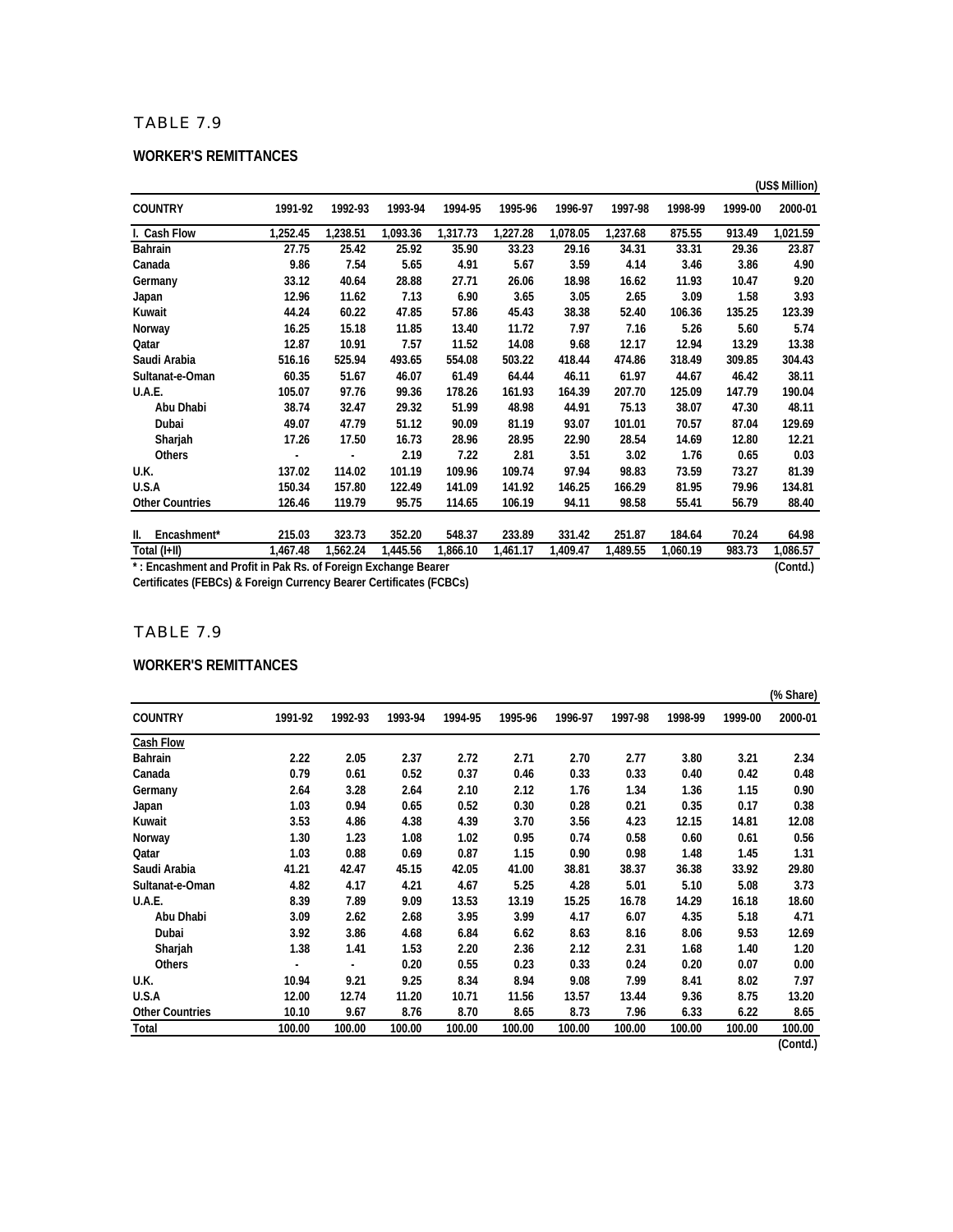#### **WORKERS REMITTANCES**

|                        |          |          |          |          |          |          |          |          |            | (US \$ Million) |
|------------------------|----------|----------|----------|----------|----------|----------|----------|----------|------------|-----------------|
| <b>COUNTRY</b>         | 2001-02  | 2002-03  | 2003-04  | 2004-05  | 2005-06  | 2006-07  | 2007-08  | 2008-09  | July-March |                 |
|                        |          |          |          |          |          |          |          |          | 2008-09    | 2009-10         |
| I. Cash Flow           | 2,340.79 | 4,190.73 | 3,826.16 | 4,152.29 | 4,588.03 | 5,490.97 | 6,448.84 | 7,810.95 | 5,657.61   | 6,549.87        |
| Bahrain                | 39.58    | 71.46    | 80.55    | 91.22    | 100.57   | 136.28   | 140.51   | 153.27   | 114.58     | 116.10          |
| Canada                 | 20.52    | 15.19    | 22.90    | 48.49    | 81.71    | 87.20    | 100.62   | 79.07    | 58.54      | 82.79           |
| Germany                | 13.44    | 26.87    | 46.52    | 53.84    | 59.03    | 76.87    | 73.33    | 100.71   | 73.05      | 62.56           |
| Japan                  | 5.97     | 8.14     | 5.28     | 6.51     | 6.63     | 4.26     | 4.75     | 5.10     | 3.21       | 4.69            |
| Kuwait                 | 89.66    | 221.23   | 177.01   | 214.78   | 246.75   | 288.71   | 384.58   | 432.05   | 324.27     | 332.75          |
| Norway                 | 6.55     | 8.89     | 10.19    | 18.30    | 16.82    | 22.04    | 28.78    | 24.94    | 17.77      | 27.33           |
| Qatar                  | 31.87    | 87.68    | 88.69    | 86.86    | 118.69   | 170.65   | 233.36   | 339.51   | 245.79     | 272.99          |
| Saudi Arabia           | 376.34   | 580.76   | 565.29   | 627.19   | 750.44   | 1,023.56 | 1,251.32 | 1,559.56 | 1,113.58   | 1,342.77        |
| Oman                   | 63.18    | 93.65    | 105.29   | 119.28   | 130.45   | 161.69   | 224.94   | 277.82   | 208.55     | 210.98          |
| U.A.E.                 | 469.49   | 837.87   | 597.48   | 712.61   | 716.30   | 866.49   | 1,090.30 | 1,688.59 | 1,210.15   | 1,497.24        |
| Abu Dhabi              | 103.72   | 212.37   | 114.92   | 152.51   | 147.89   | 200.40   | 298.80   | 669.40   | 439.31     | 829.38          |
| Dubai                  | 331.47   | 581.09   | 447.49   | 532.93   | 540.24   | 635.60   | 761.24   | 970.42   | 735.50     | 624.28          |
| Sharjah                | 34.05    | 42.60    | 34.61    | 26.17    | 26.87    | 28.86    | 28.58    | 47.84    | 34.81      | 42.11           |
| <b>Others</b>          | 0.25     | 1.81     | 0.46     | 1.00     | 1.30     | 1.63     | 1.68     | 0.93     | 0.53       | 1.47            |
| U.K.                   | 151.93   | 273.83   | 333.94   | 371.86   | 438.65   | 430.04   | 458.87   | 605.59   | 406.43     | 660.97          |
| U.S.A                  | 778.98   | 1,237.52 | 1,225.09 | 1,294.08 | 1,242.49 | 1,459.64 | 1,762.03 | 1,735.87 | 1,291.47   | 1,317.71        |
| <b>Other Countries</b> | 293.28   | 727.64   | 567.93   | 507.27   | 679.50   | 763.54   | 695.45   | 808.87   | 590.22     | 620.99          |
|                        |          |          |          |          |          |          |          |          |            |                 |
| II. Encashment*        | 48.26    | 46.12    | 45.42    | 16.50    | 12.09    | 2.68     | 2.40     | 0.48     | 0.45       | 1.02            |
| Total (I+II)           | 2,389.05 | 4,236.85 | 3,871.58 | 4.168.79 | 4,600.12 | 5,493.65 | 6,451.24 | 7,811.43 | 5,658.06   | 6,550.89        |

**\* : Encashment and Profit in Pak Rs. of Foreign Exchange Bearer Source: State Bank of Pakistan Certificates (FEBCs) & Foreign Currency Bearer Certificates (FCBCs)**

#### TABLE 7.9

#### **WORKERS REMITTANCES**

|                        |         |         |         |         |         |         |         |         |                   | (% Share) |
|------------------------|---------|---------|---------|---------|---------|---------|---------|---------|-------------------|-----------|
| <b>COUNTRY</b>         | 2001-02 | 2002-03 | 2003-04 | 2004-05 | 2005-06 | 2006-07 | 2007-08 | 2008-09 | <b>July-March</b> |           |
|                        |         |         |         |         |         |         |         |         | 2008-09           | 2009-10   |
| Cash Flow              |         |         |         |         |         |         |         |         |                   |           |
| Bahrain                | 1.69    | 1.71    | 2.11    | 2.20    | 2.19    | 2.48    | 2.18    | 1.96    | 2.03              | 1.77      |
| Canada                 | 0.88    | 0.36    | 0.60    | 1.17    | 1.78    | 1.59    | 1.56    | 1.01    | 1.03              | 1.26      |
| Germany                | 0.57    | 0.64    | 1.22    | 1.30    | 1.29    | 1.40    | 1.14    | 1.29    | 1.29              | 0.96      |
| Japan                  | 0.26    | 0.19    | 0.14    | 0.16    | 0.14    | 0.08    | 0.07    | 0.07    | 0.06              | 0.07      |
| Kuwait                 | 3.83    | 5.28    | 4.63    | 5.17    | 5.38    | 5.26    | 5.96    | 5.53    | 5.73              | 5.08      |
| Norway                 | 0.28    | 0.21    | 0.27    | 0.44    | 0.37    | 0.40    | 0.45    | 0.32    | 0.31              | 0.42      |
| Qatar                  | 1.36    | 2.09    | 2.32    | 2.09    | 2.59    | 3.11    | 3.62    | 4.35    | 4.34              | 4.17      |
| Saudi Arabia           | 16.08   | 13.86   | 14.77   | 15.10   | 16.36   | 18.64   | 19.40   | 19.97   | 19.68             | 20.50     |
| Oman                   | 2.70    | 2.23    | 2.75    | 2.87    | 2.84    | 2.94    | 3.49    | 3.56    | 3.69              | 3.22      |
| U.A.E.                 | 20.06   | 19.99   | 15.62   | 17.16   | 15.61   | 15.78   | 16.91   | 21.62   | 21.39             | 22.86     |
| Abu Dhabi              | 4.43    | 5.07    | 3.00    | 3.67    | 3.22    | 3.65    | 4.63    | 8.57    | 7.76              | 12.66     |
| Dubai                  | 14.16   | 13.87   | 11.70   | 12.83   | 11.77   | 11.58   | 11.80   | 12.42   | 13.00             | 9.53      |
| Sharjah                | 1.45    | 1.02    | 0.90    | 0.63    | 0.59    | 0.53    | 0.44    | 0.61    | 0.62              | 0.64      |
| <b>Others</b>          | 0.01    | 0.04    | 0.01    | 0.02    | 0.03    | 0.03    | 0.03    | 0.01    | 0.01              | 0.02      |
| U.K.                   | 6.49    | 6.53    | 8.73    | 8.96    | 9.56    | 7.83    | 7.12    | 7.75    | 7.18              | 10.09     |
| U.S.A                  | 33.28   | 29.53   | 32.02   | 31.17   | 27.08   | 26.58   | 27.32   | 22.22   | 22.83             | 20.12     |
| <b>Other Countries</b> | 12.53   | 17.36   | 14.84   | 12.22   | 14.81   | 13.91   | 10.78   | 10.36   | 10.43             | 9.48      |
| Total                  | 100.00  | 100.00  | 100.00  | 100.00  | 100.00  | 100.00  | 100.00  | 100.00  | 100.00            | 100.00    |

**Source: State Bank of Pakistan**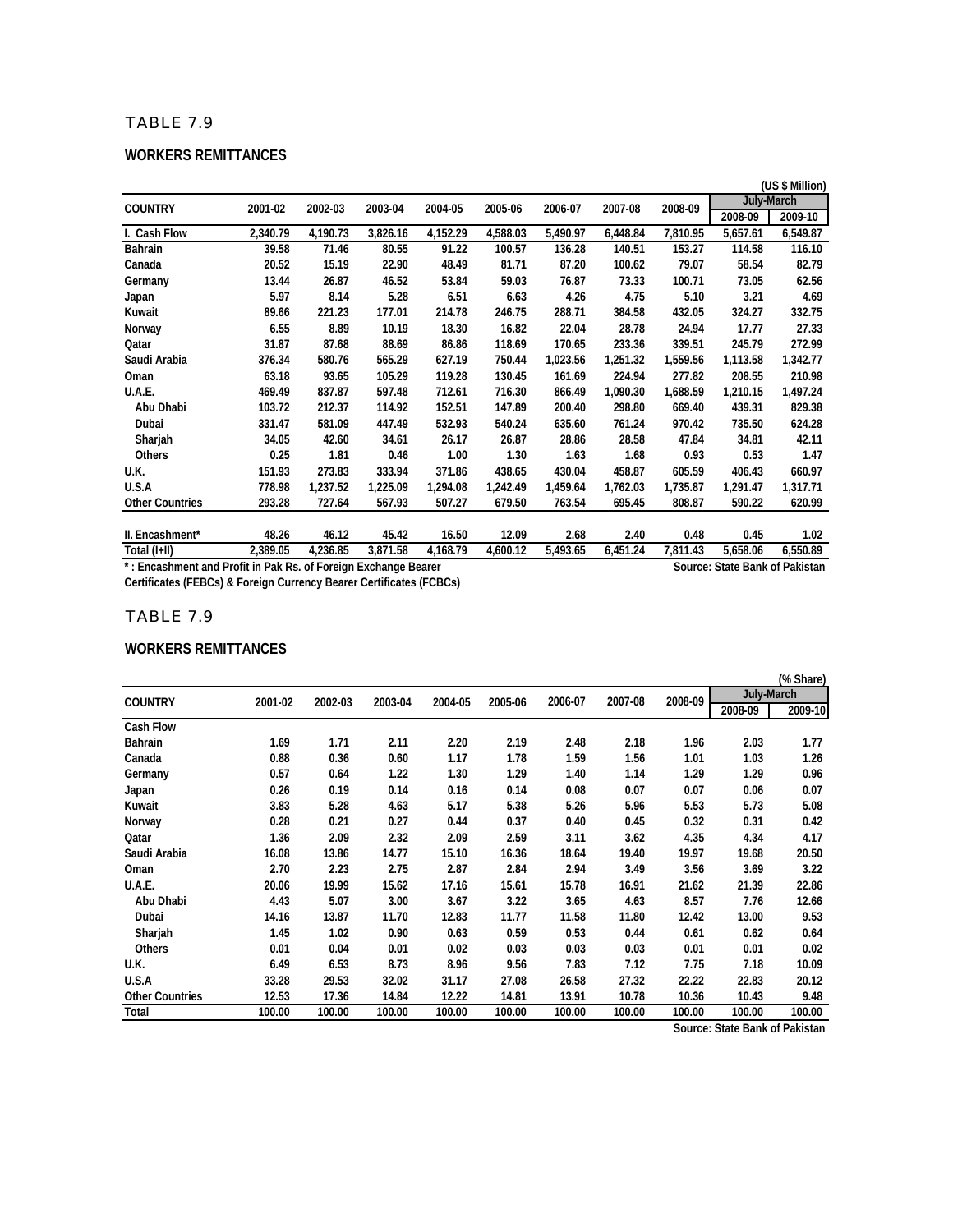**GOLD AND CASH FOREIGN EXCHANGE RESERVES HELD AND CONTROLLED BY STATE BANK OF PAKISTAN**

|                           |                |                   |        |                     |       | (US \$ Million)<br>$Gold^{(1)}$ |  |  |  |
|---------------------------|----------------|-------------------|--------|---------------------|-------|---------------------------------|--|--|--|
|                           |                | Total             |        | $\text{Cash}^{(2)}$ |       |                                 |  |  |  |
| Period                    | June*          | December*         | June*  | December*           | June* | December*                       |  |  |  |
| 1960                      | 246            | 272               | 194    | 220                 | 52    | 52                              |  |  |  |
| 1961                      | 257            | 238               | 204    | 185                 | 53    | 53                              |  |  |  |
| 1962                      | 237            | 249               | 184    | 196                 | 53    | 53                              |  |  |  |
| 1963                      | 302            | 279               | 249    | 226                 | 53    | 53                              |  |  |  |
| 1964                      | 259            | 219               | 206    | 166                 | 53    | 53                              |  |  |  |
| 1965                      | 200            | 208               | 147    | 155                 | 53    | 53                              |  |  |  |
| 1966                      | 265            | 197               | 212    | 144                 | 53    | 53                              |  |  |  |
| 1967                      | 167            | 159               | 114    | 106                 | 53    | 53                              |  |  |  |
| 1968                      | 182            | 239               | 128    | 185                 | 54    | 54                              |  |  |  |
| 1969                      | 299            | 311               | 245    | 257                 | 54    | 54                              |  |  |  |
| 1970                      | 287            | 184               | 233    | 130                 | 54    | 54                              |  |  |  |
| 1971                      | 199            | 171               | 144    | 116                 | 55    | 55                              |  |  |  |
| 1972                      | 285            | 286               | 225    | 226                 | 60    | 60                              |  |  |  |
| 1973                      | 463            | 489               | 396    | 422                 | 67    | 67                              |  |  |  |
| 1974                      | 403            | 472               | 336    | 405                 | 67    | 67                              |  |  |  |
| 1975                      | 486            | 418               | 419    | 351                 | 67    | 67                              |  |  |  |
| 1976                      | 614            | 539               | 546    | 471                 | 68    | 68                              |  |  |  |
| 1977                      | 431            | 534               | 363    | 466                 | 68    | 68                              |  |  |  |
| 1978                      | 1,010          | 832               | 696    | 444                 | 314   | 388                             |  |  |  |
| 1979                      | 904            | 1,210             | 414    | 279                 | 490   | 931                             |  |  |  |
| 1980                      | 2,019          | 1,815             | 831    | 627                 | 1,188 | 1,188                           |  |  |  |
| 1981                      | 1,866          | 1,589             | 1,080  | 803                 | 786   | 786                             |  |  |  |
| 1982                      | 1,460          | 1,527             | 862    | 971                 | 598   | 598                             |  |  |  |
| 1983                      | 2,758          | 2,770             | 1,975  | 2,010               | 783   | 760                             |  |  |  |
| 1984                      | 2,489          | 1,715             | 1,788  | 1,074               | 701   | 641                             |  |  |  |
| 1985                      | 1,190          | 1,452             | 585    | 847                 | 605   | 605                             |  |  |  |
| 1986                      | 1,638          | 1,446             | 968    | 793                 | 670   | 653                             |  |  |  |
| 1987                      | 1,784          | 1,405             | 919    | 545                 | 865   | 860                             |  |  |  |
| 1988                      |                |                   | 479    | 440                 | 847   | 818                             |  |  |  |
| 1989                      | 1,326          | 1,258             | 502    | 705                 | 725   | 714                             |  |  |  |
| 1990                      | 1,227<br>1,451 | 1,419<br>958      | 766    | 277                 | 685   | 681                             |  |  |  |
| 1991                      |                |                   |        |                     |       |                                 |  |  |  |
|                           | 1,390          | 1,208             | 674    | 500                 | 716   | 708                             |  |  |  |
| 1992                      | 1,761          | 1,629             | 1,069  | 950                 | 692   | 679                             |  |  |  |
| 1993<br>1994              | 1,369          | 2,061             | 604    | 1,371               | 765   | 690                             |  |  |  |
|                           | 3,337          | 3,922             | 2,545  | 3,132               | 792   | 790                             |  |  |  |
| 1995                      | 3,730          | 2,758             | 2,937  | 2,039               | 793   | 719                             |  |  |  |
| 1996                      | 3,251          | 1,780             | 2,465  | 1,092               | 786   | 688                             |  |  |  |
| 1997                      | 1,977          | 2,200             | 1,287  | 1,567               | 690   | 633                             |  |  |  |
| 1998                      | 1,737          | 1,737             | 1,125  | 1,122               | 612   | 615                             |  |  |  |
| 1999                      | 2,371          | 2,080             | 1,828  | 1,536               | 543   | 543                             |  |  |  |
| 2000                      | 2,149          | 1,998             | 1,547  | 1,396               | 602   | 603                             |  |  |  |
| 2001                      | 2,666          | 4,161             | 2,100  | 3,595               | 566   | 566                             |  |  |  |
| 2002                      | 5,439          | 8,569             | 4,772  | 7,902               | 667   | 667                             |  |  |  |
| 2003                      | 10,700         | 11,532            | 9,975  | 10,807              | 725   | 725                             |  |  |  |
| 2004                      | 11,883         | 10,756            | 11,052 | 9,925               | 831   | 831                             |  |  |  |
| 2005<br>$\star\star$      | 11,227         | 10,933            | 10,310 | 10,030              | 917   | 903                             |  |  |  |
| 2006                      | 12,810         | 12,697            | 11,542 | 11,429              | 1,268 | 1,268                           |  |  |  |
| 2007                      | 16,414         | 15,536            | 15,070 | 13,804              | 1,344 | 1,732                           |  |  |  |
| 2008                      | 11,465         | 9,625             | 9,539  | 7,834               | 1,926 | 1,791                           |  |  |  |
| 2009                      | 12,190         | 15,149            | 10,255 | 12,863              | 1,935 | 2,286                           |  |  |  |
| *: Last day of the month. |                | **: December 2005 |        |                     |       | Source: State Bank of Pakistan  |  |  |  |

**(1) : Gold exclude unsettled claims of Gold on RBI since 2005**

**(2) : Cash includes Sinking fund, Foreign currencies cash holdings and excludes unsettled claims on RBI since 2005**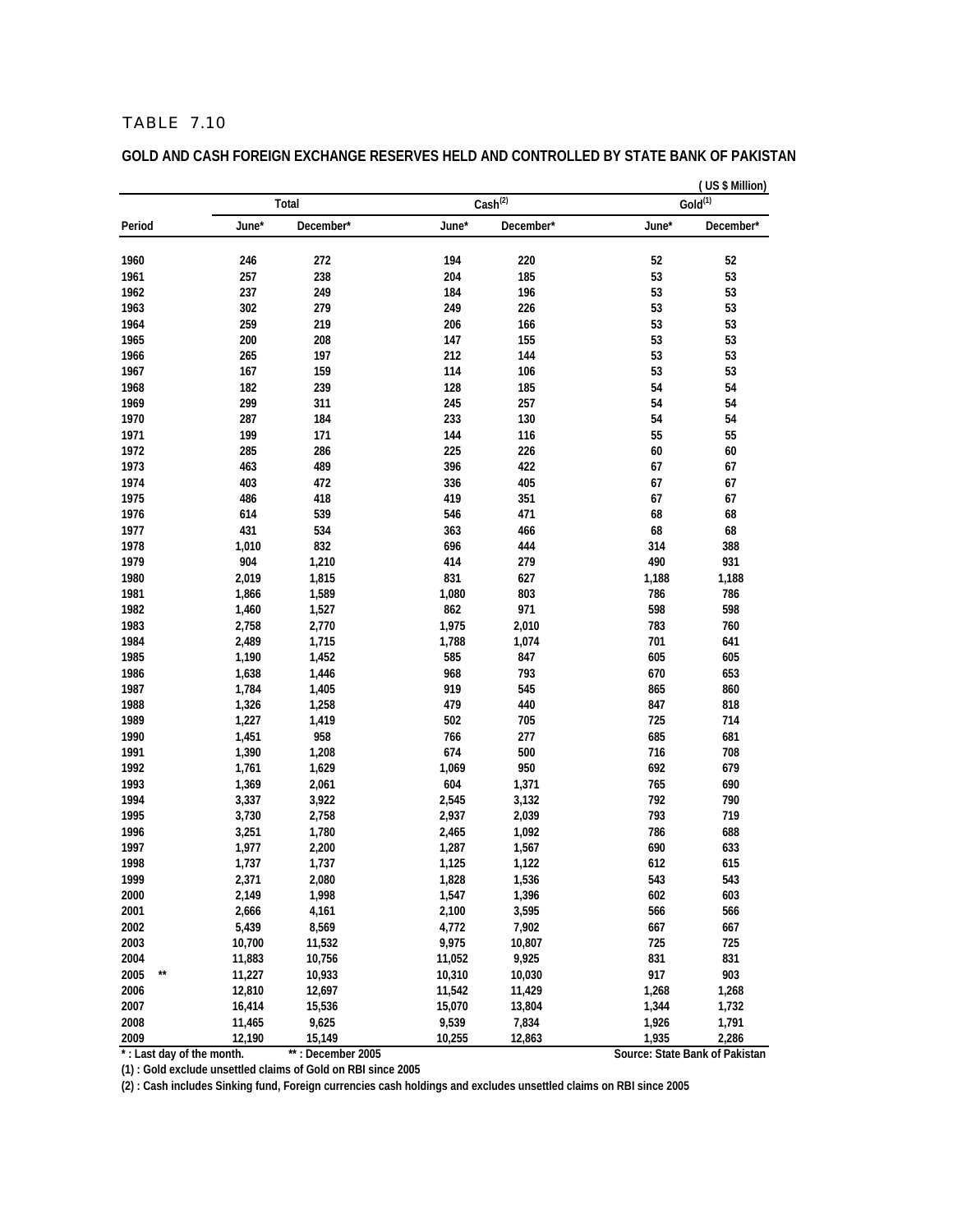| <b>EXCHANGE RATE POSITION (Pakistan Rupees in Terms of One Unit of Foreign Currency)</b> |
|------------------------------------------------------------------------------------------|
| (Average During the Voar)                                                                |

|                   |             | (Average During the Year) |         |          |          |          |          |          |               |          |                        |
|-------------------|-------------|---------------------------|---------|----------|----------|----------|----------|----------|---------------|----------|------------------------|
| Country           | Currency    | 1991-92                   | 1992-93 | 1993-94  | 1994-95  | 1995-96  | 1996-97  | 1997-98  | 1998-99       | 1999-00  | 2000-01                |
|                   |             |                           |         |          |          |          |          |          |               |          |                        |
| Australia         | Dollar      | 19.1123                   | 18.2623 | 20.8851  | 22.9083  | 25.4912  | 30.5300  | 29.3472  | 29.3962       | 32.5665  | 31.3747                |
| Austria           | Schilling   | 2.1433                    | 3.3550  | 2.5433   | 2.9358   | 3.2639   | 3.4694   | 3.4242   | 3.8557        | 3.7715   | 3.7942                 |
| Bangladesh        | Taka        | 0.6518                    | 0.6628  | 0.7536   | 0.7673   | 0.8204   | 0.9128   | 0.9513   | 0.9686        | 1.0285   | 1.0794                 |
| Belgium           | Franc       | 0.7327                    | 0.8061  | 0.8559   | 1.0045   | 1.1185   | 1.1854   | 1.1683   | 1.2952        | 1.2866   | 1.2934                 |
| Canada            | Dollar      | 21.3864                   | 20.7982 | 22.5554  | 22.3750  | 24.6581  | 28.5449  | 30.4828  | 31.0445       | 35.1611  | 38.4434                |
| China             | Yuan        | 4.5781                    | 4.5996  | 4.3316   | 3.6803   | 4.0354   | 4.6988   | 5.2154   | 5.6548        | 6.2470   | 7.0601                 |
| Denmark           | Krone       | 3.8958                    | 4.3059  | 4.5298   | 5.2534   | 5.9354   | 6.3775   | 6.3310   | 7.0348        | 6.9724   | 6.9916                 |
| France            | Franc       | 4.4402                    | 4.8939  | 5.2027   | 5.9623   | 6.6921   | 7.2196   | 7.1856   | 7.9685        | 7.9156   | 7.9536                 |
| Germany           | Mark        | 15.0838                   | 16.5751 | 17.9039  | 20.6804  | 22.9718  | 24.4163  | 24.0995  | 26.7081       | 26.5372  | 26.6543                |
| Holland           | Guilder     | 13.3928                   | 14.7394 | 15.9401  | 18.4547  | 20.5247  | 21.7451  | 21.3938  | 23.7008       | 23.5571  | 23.6655                |
| Hong Kong         | Dollar      | 3.2047                    | 3.3574  | 3.9011   | 3.9902   | 4.3345   | 5.0391   | 5.5762   | 6.0440        | 6.6573   | 7.4906                 |
| India             | Rupee       | 0.9611                    | 0.9405  | 0.9609   | 0.9814   | 0.9783   | 1.0894   | 1.1285   | 1.0935        | 1.1862   | 1.2529                 |
| Iran              | Rial        | 0.3699                    | 0.3507  | 0.0179   | 0.0176   | 0.0192   | 0.0225   | 0.0246   | 0.0266        | 0.0295   | 0.0332                 |
| Italy             | Lira        | 0.0201                    | 0.0190  | 0.0185   | 0.0198   | 0.0212   | 0.0250   | 0.0246   | 0.0271        | 0.0268   | 0.0269                 |
|                   |             |                           |         |          |          |          |          |          |               |          |                        |
| Japan             | Yen         | 0.1896                    | 0.2177  | 0.2843   | 0.3277   | 0.3281   | 0.3376   | 0.3411   | 0.3797        | 0.4809   | 0.5109                 |
| Kuwait            | Dinar       | 86.4030                   | 87.2127 | 101.5740 | 104.3749 | 112.5264 | 129.6859 | 141.7916 | 153.8993      | 169.4791 | 190.4592               |
| Malaysia          | Ringgit     | 9.3259                    | 10.1692 | 11.5288  | 12.1848  | 13.2905  | 15.5861  | 12.5285  | 12.1327       | 13.6289  | 15.3871                |
| Nepal             | Rupee       | 0.5832                    | 0.5741  | 0.6121   | 0.6178   | 0.6102   | 0.6837   | 0.7034   | 0.6858        | 0.7503   | 0.7893                 |
| Norway            | Krone       | 3.8505                    | 4.0096  | 4.1305   | 4.6915   | 5.3528   | 6.0509   | 5.8345   | 6.1371        | 6.3421   | 6.4483                 |
| Singapore         | Dollar      | 14.8944                   | 15.9865 | 19.0212  | 21.2485  | 23.6411  | 27.4575  | 27.0557  | 27.6043       | 30.5305  | 33.1605                |
| Sri Lanka         | Rupee       | 0.5831                    | 0.5660  | 0.6120   | 0.6201   | 0.6281   | 0.6823   | 0.7038   | 0.6869        | 0.7144   | 0.7026                 |
| Sweden            | Krona       | 4.1506                    | 3.9886  | 3.8009   | 4.1543   | 5.0484   | 5.5230   | 5.5260   | 5.8006        | 6.0786   | 5.9379                 |
| Switzerland       | Franc       | 16.9154                   | 18.3825 | 20.8077  | 24.7362  | 28.0734  | 28.8164  | 29.3698  | 32.5174       | 32.5626  | 34.1098                |
| S.Arabia          | Riyal       | 6.6442                    | 6.9407  | 8.0642   | 8.2475   | 9.0606   | 10.4440  | 11.5178  | 12.4882       | 13.8125  | 15.5868                |
| Thailand          | <b>Baht</b> | 0.9626                    | 1.0028  | 1.1567   | 1.2174   | 1.2176   | 1.2176   | 1.1562   | 1.2313        | 1.3490   | 1.3438                 |
| <b>UAE</b>        | Dirham      | 6.7874                    | 7.0923  | 8.2415   | 8.4214   | 9.2329   | 10.6639  | 11.7623  | 12.7583       | 14.0979  | 15.9133                |
| UK                | Pound       | 43.7454                   | 42.0315 | 45.1600  | 48.6951  | 51.9192  | 63.0683  | 71.1450  | 76.8085       | 82.4937  | 84.7395                |
| <b>USA</b>        | Dollar      | 24.8441                   | 25.9598 | 30.1638  | 30.8517  | 33.5684  | 38.9936  | 43.1958  | 46.7904       | 51.7709  | 58.4378                |
|                   |             |                           |         |          |          |          |          |          | $(50.0546)$ * |          |                        |
| <b>EMU</b>        | Euro        |                           |         |          |          |          |          |          |               |          |                        |
| <b>IMF</b>        | <b>SDR</b>  | 34.1379                   | 35.6217 | 42.2162  | 46.1616  | 49.6416  | 55.2477  | 58.4654  | 63.6850       | 70.1077  | 74.7760                |
| *: Composite Rate |             |                           |         |          |          |          |          |          |               |          | $\overline{(C}$ ontd.) |